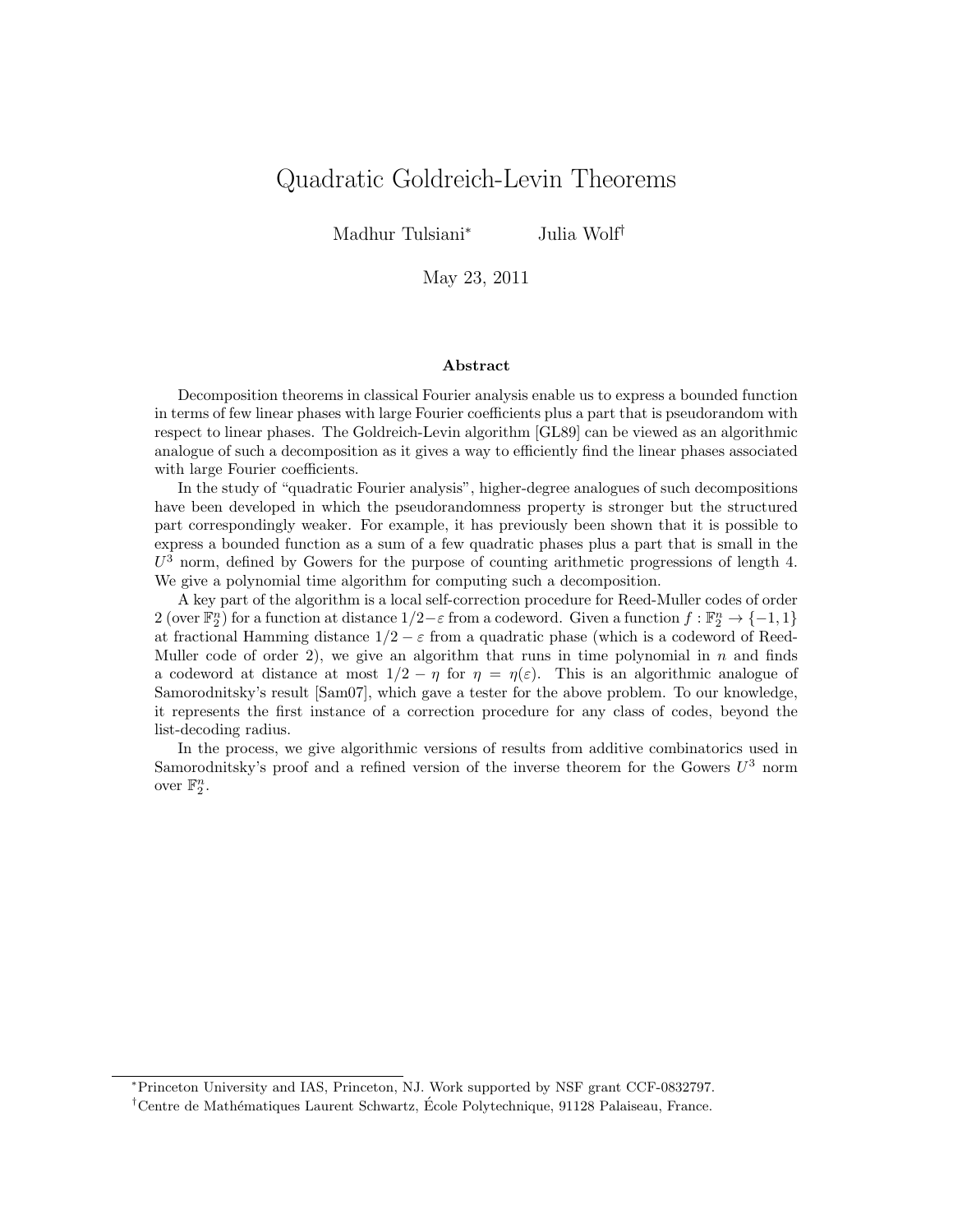# 1 Introduction

Higher-order Fourier analysis, which has its roots in Gowers's proof of Szemerédi's Theorem [Gow98], has experienced a significant surge in the number of available tools as well as applications in recent years, including perhaps most notably Green and Tao's proof that there are arbitrarily long arithmetic progressions in the primes.

Across a range of mathematical disciplines, classical Fourier analysis is often applied in form of a decomposition theorem: one writes a bounded function f as

$$
f = f_1 + f_2,\tag{1}
$$

where  $f_1$  is a structured part consisting of the frequencies with large amplitude, while  $f_2$  consists of the remaining frequencies and resembles uniform, or random-looking, noise. Over  $\mathbb{F}_2^n$ , the Fourier basis consists of functions of the form  $(-1)^{\langle \alpha, x \rangle}$  for  $\alpha \in F_2^n$ , which we shall refer to as *linear phase* functions. The part  $f_1$  is then a (weighted) sum of a few linear phase functions.

From an algorithmic point of view, efficient techniques are available to compute the structured part  $f_1$ . The Goldreich-Levin [GL89] theorem gives an algorithm which computes, with high probability, the large Fourier coefficients of  $f : \mathbb{F}_2^n \to \{-1,1\}$  in time polynomial in n. One way of viewing this theorem is precisely as an algorithmic version of the decomposition theorem above, where  $f_1$  is the part consisting of large Fourier coefficients of a function and  $f_2$  is random-looking with respect to any test that can only detect large Fourier coefficients.

It was observed by Gowers (and previously by Furstenberg and Weiss in the context of ergodic theory) that the count of certain patterns is not almost invariant under the addition of a noise term  $f_2$  as defined above, and thus a decomposition such as (1) is not sufficient in that context. In particular, for counting 4-term arithmetic progressions a more sensitive notion of uniformity is needed. This subtler notion of uniformity, called *quadratic uniformity*, is expressed in terms of the  $U^3$  norm, which was introduced by Gowers in [Gow98] and which we shall define below.

In certain situations we may therefore wish to decompose the function  $f$  as above, but where the random-looking part is quadratically uniform, meaning  $||f_2||_{U^3}$  is small. Naturally one needs to answer the question as to what replaces the *structured part*, which in (1) was defined by a small number of linear characters.

This question belongs to the realm of what is now called quadratic Fourier analysis. Its central building block, largely contained in Gowers's proof of Szemerédi's theorem but refined by Green and Tao [GT08] and Samorodnitsky [Sam07], is the so-called *inverse theorem for the*  $U^3$  norm, which states, roughly speaking, that a function with large  $U^3$  norm correlates with a quadratic *phase function*, by which we mean a function of the form  $(-1)^q$  for a quadratic form  $q : \mathbb{F}_2^n \to \mathbb{F}_2$ .

The inverse theorem implies that the structured part  $f_1$  has quadratic structure in the case where  $f_2$  is small in  $U^3$ , and starting with [Gre07] a variety of such *quadratic decomposition theorems* have come into existence: in one formulation [GW10c], one can write  $f$  as

$$
f = \sum_{i} \lambda_i (-1)^{q_i} + f_2 + h,\tag{2}
$$

where the  $q_i$  are quadratic forms, the  $\lambda_i$  are real coefficients such that  $\sum_i |\lambda_i|$  is bounded,  $||f_2||_{U^3}$ is small and h is a small  $\ell_1$  error (that is negligible in all known applications.)

In analogy with the decomposition into Fourier characters, it is natural to think of the coefficients  $\lambda_i$  as the quadratic Fourier coefficients of f. As in the case of Fourier coefficients, there is a tradeoff between the complexity of the structured part and the randomness of the uniform part. In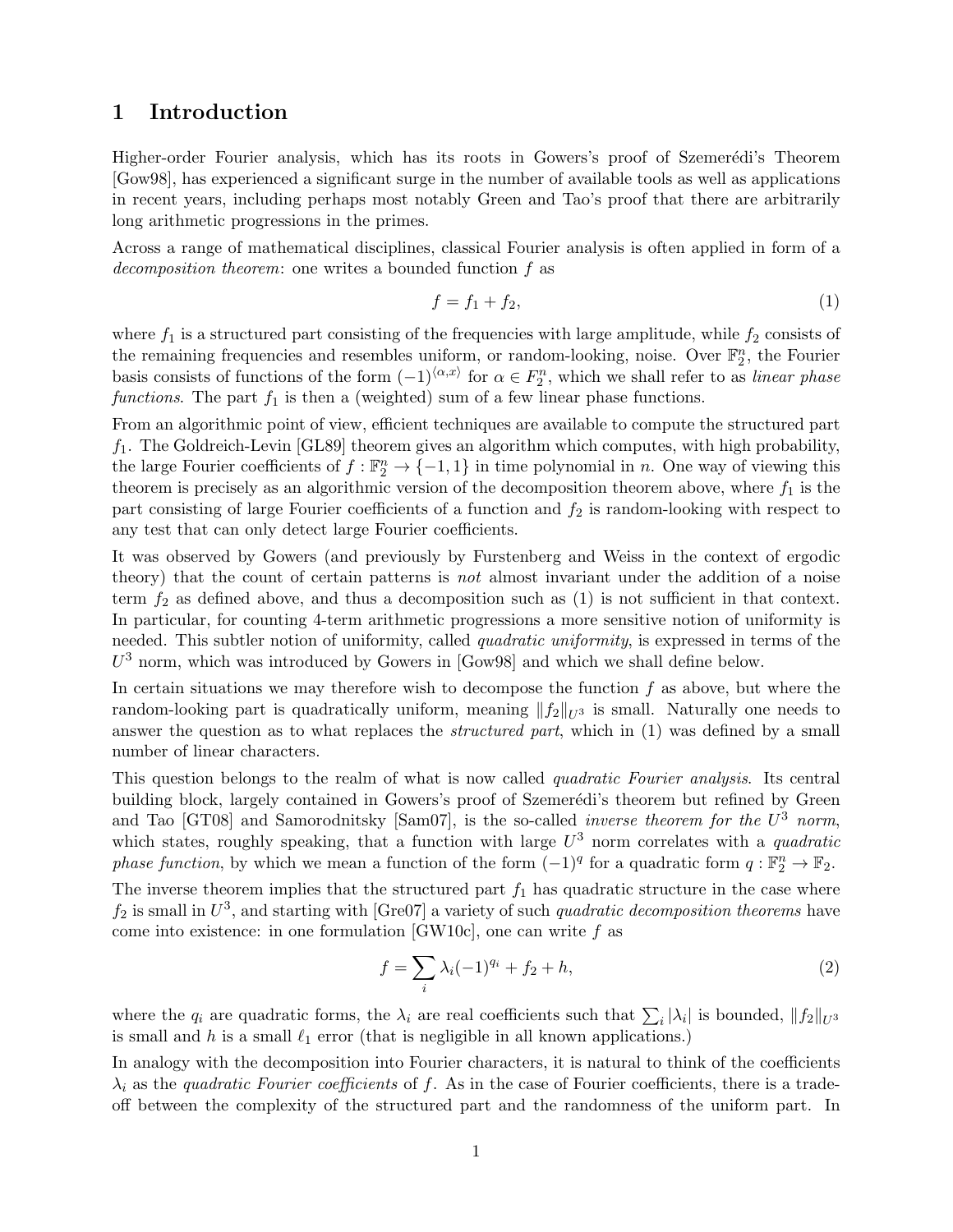the case of the quadratic decomposition above, the bound on the  $\ell^1$  norm of the coefficients  $\lambda_i$ depends inversely on the uniformity parameter  $||f_2||_{U^3}$ . However, unlike the decomposition into Fourier characters, the decomposition in terms of quadratic phases is not necessarily unique, as the quadratic phases do not form a basis for the space of functions on  $\mathbb{F}_2^n$ .

Quadratic decomposition theorems have found several number-theoretic applications, notably in a series of papers by Gowers and the second author [GW10c, GW10a, GW10b], as well as [Can10] and [HL11].

However, all decomposition theorems of this type proved so far have been of a rather abstract nature. In particular, work by Trevisan, Vadhan and the first author [TTV09] uses linear programming techniques and boosting, while Gowers and the second author [GW10c] gave a (non-constructive) existence proof using the Hahn-Banach theorem. The boosting proof is constructive in a very weak sense (see Section 3) but is quite far from giving an algorithm for computing the above decompositions. We give such an algorithm in this paper.

A computer science perspective. Algorithmic decomposition theorems, such as the weak regularity lemma of Frieze and Kannan [FK99] which decomposes a matrix as a small sum of cut matrices, have found numerous application in approximately solving constraint satisfaction problems. From the point of view of theoretical computer science, a very natural question to ask is if the simple description of a bounded function as a small list of quadratic phases can be computed efficiently. In this paper we give a probabilistic algorithm that performs this task, using a number of refinements of ingredients in the proof of the inverse theorem to make it more efficient, which will be detailed below.

Connections to Reed-Muller codes. A building block in proving the decomposition theorem is an algorithm for the following problem: given a function  $f : \mathbb{F}_2^n \to \{-1,1\}$ , which is at Hamming distance at most  $1/2 - \varepsilon$  from an unknown quadratic phase  $(-1)^q$ , find (efficiently) a quadratic phase  $(-1)^{q'}$  which is at distance at most  $1/2 - \eta$  from f, for some  $\eta = \eta(\varepsilon)$ .

This naturally leads to a connection with Reed-Muller codes since for Reed-Muller codes of order 2, the codewords are precisely the (truth-tables of) quadratic phases.

Note that the list decoding radius of Reed-Muller codes of order 2 is 1/4 [GKZ08, Gop10], which means that if the distance were less than  $1/4$ , we could find all such q, and there would only be  $\text{poly}(n)$  many of them. The distance here is greater than  $1/4$  and there might be exponentially many (in n) such functions q. However, the problem may still be tractable as we are required to find only one such  $q$  (which might be at a slightly larger distance than  $q'$ ).

The problem of testing if there is such a q was considered by Samorodnitsky [Sam07]. We show that in fact, the result can be turned into a local self corrector for Reed-Muller codes at distance  $(1/2 - \varepsilon)$ . We are not aware of any class of codes for which such a self-correcting procedure is known, beyond the list-decoding radius.

### 1.1 Overview of results and techniques

We state below the basic decomposition theorem for quadratic phases, which is obtained by combining Theorems 3.1 and 4.1 proved later. The theorem is stated in terms of the  $U^3$  norm, defined formally in Section 2.

**Theorem 1.1** Let  $\varepsilon, \delta > 0$ ,  $n \in \mathbb{N}$  and  $B > 1$ . Then there exists  $\eta = \exp((B/\varepsilon)^C)$  and a randomized algorithm running in time  $O(n^4 \log n \cdot \text{poly}(1/\eta, \log(1/\delta)))$  which, given any function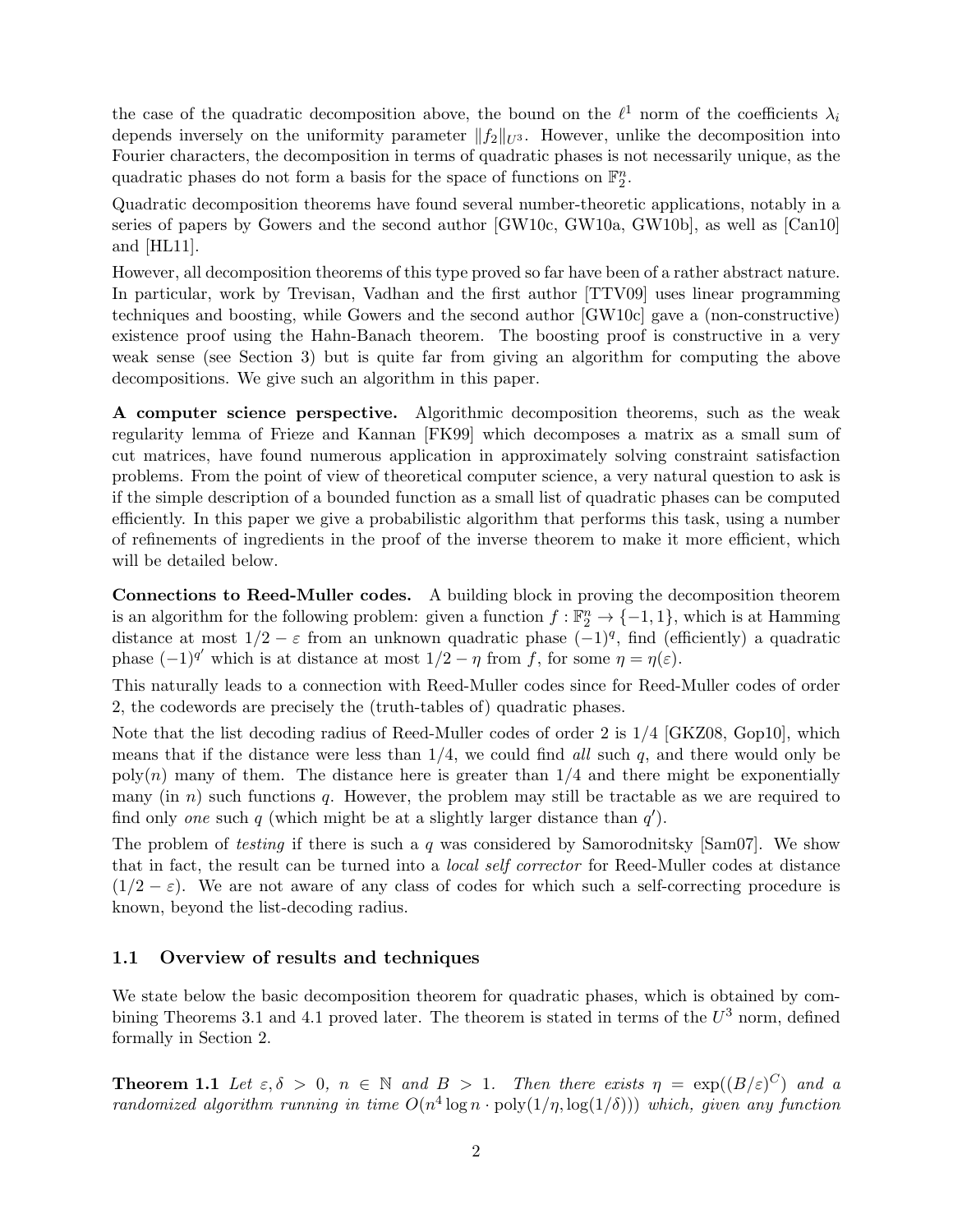$g: X \to [-1,1]$  as an oracle, outputs with probability at least  $1-\delta$  a decomposition into quadratic phases

$$
g = c_1(-1)^{q_1} + \ldots + c_k(-1)^{q_k} + e + f
$$

satisfying  $k \leq 1/\eta^2$ ,  $||f||_{U^3} \leq \varepsilon$ ,  $||e||_1 \leq 1/2B$  and  $|c_i| \leq \eta$  for all i.

Note that in [GW10a] the authors had to work much harder to obtain a bound on the number of terms in the decomposition, rather than just the  $\ell^1$  norm of its coefficients. Our decomposition approach gives such a bound immediately and is equivalent from a quantitative point of view: we can bound the number of terms here by  $1/\eta^2$ , which is exponential in  $1/\varepsilon$ .

It is possible to further strengthen this theorem by combining the quadratic phases obtained into only  $poly(1/\varepsilon)$  quadratic averages. Roughly speaking, each quadratic average is a sum of few quadratic phases, which differ only in their linear part. We describe this in detail in Section 5.

The key component of the above decomposition theorem is the following self-correction procedure for Reed-Muller codes of order 2 (which are simply truth-tables of quadratic phase functions). The correlation between two functions f and g is defined as  $\langle f, g \rangle = \mathbb{E}_{x \in \mathbb{F}_2^n} [f(x)g(x)].$ 

**Theorem 1.2** Given  $\varepsilon, \delta > 0$ , there exists  $\eta = \exp(-1/\varepsilon^C)$  and a randomized algorithm Find-Quadratic  $running$  in time  $O(n^4\log n\cdot \text{poly}(1/\varepsilon,1/\eta,\log(1/\delta)))$  which, given oracle access to a function  $f: \mathbb{F}_2^n \to \{-1,1\}$ , either outputs a quadratic form  $q(x)$  or  $\bot$ . The algorithm satisfies the following guarantee.

- If  $||f||_{U^3} \geq \varepsilon$ , then with probability at least  $1 \delta$  it finds a quadratic form q such that  $\langle f, (-1)^q \rangle \geq \eta.$
- The probability that the algorithm outputs a quadratic form q with  $\langle f, (-1)^q \rangle \leq \eta/2$  is at most δ.

We remark that all the results contained here can be extended to  $\mathbb{F}_p^n$  for any constant p. We choose to present only the case of  $\mathbb{F}_2^n$  for simplicity of notation.

Our results for computing the above decompositions comprise various components.

Constructive decomposition theorems. We prove the decomposition theorem using a procedure which, at every step, tests if a certain function has correlation at least  $1/2 - \varepsilon$  with a quadratic phase. Given an algorithm to find such a quadratic phase, the procedure gives a way to combine them to obtain a decomposition.

Previous decomposition theorems have also used such procedures [FK99, TTV09]. However, they required that the quadratic phase found at each step have correlation  $\eta = O(\varepsilon)$ , if one exists with correlation  $\varepsilon$ . In particular, they require the fact that if we scale f to change its  $\ell_{\infty}$  norm, the quantities  $\eta$  and  $\varepsilon$  would scale the same way (this would not be true if, say,  $\eta = \varepsilon^2$ ).

We need and prove a general decomposition theorem, which works even as  $\eta$  degrades arbitrarily in  $1/\varepsilon$ . This requires a somewhat more sophisticated analysis and the introduction of a third error term for which we bound the  $\ell_1$  norm.

Algorithmic versions of theorems from additive combinatorics. Samorodnitsky's proof uses several results from additive combinatorics, which produce large sets in  $\mathbb{F}_2^n$  with certain useful additive properties. The proof of the inverse theorem uses the description of these sets. However,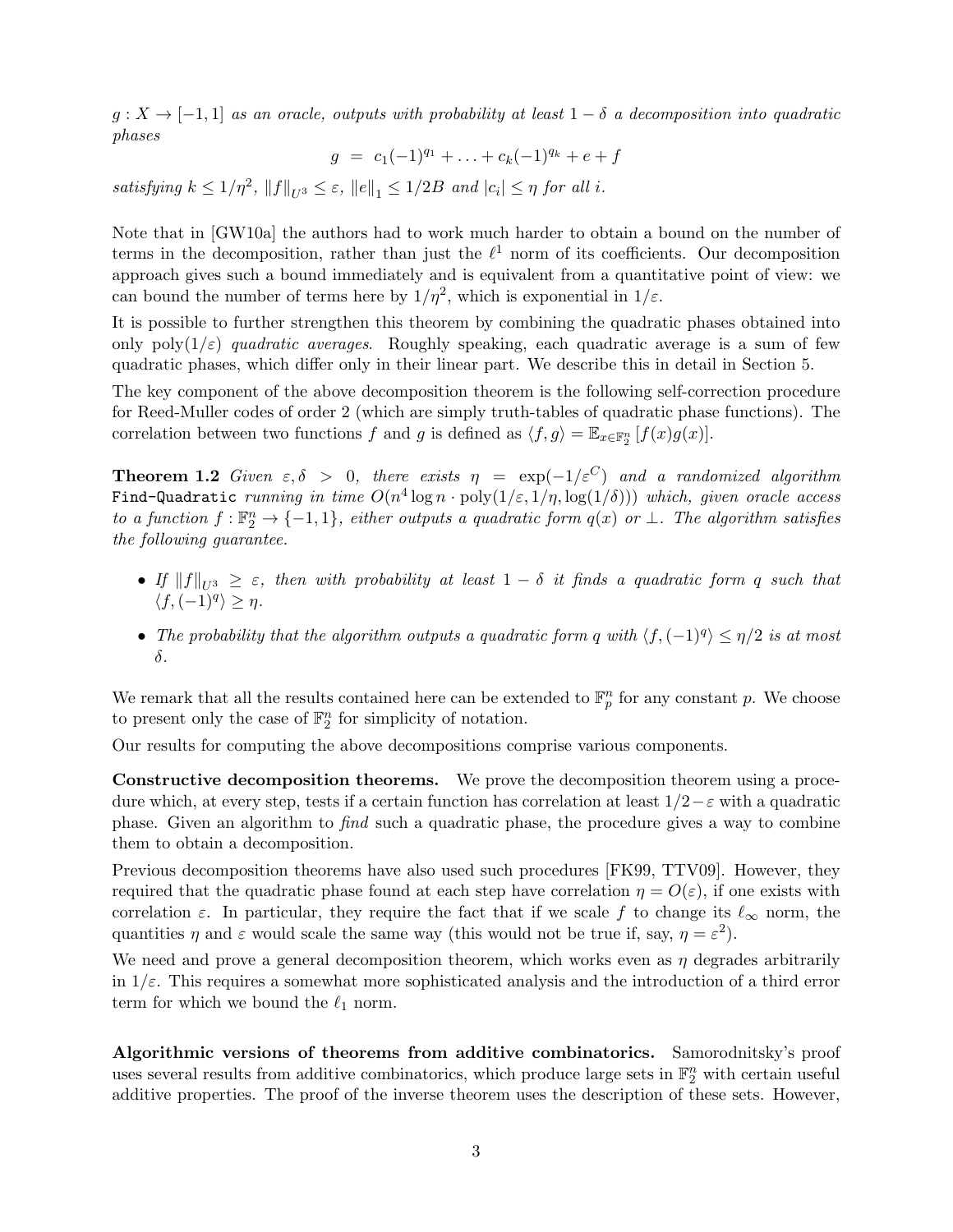in our setting, we do not have time to look at the entire set since they may be of size  $\text{poly}(\varepsilon) \cdot 2^n$ , as in the case of the Balog-Szemerédi-Gowers theorem described later. We thus work by building efficient sampling procedures or procedures for efficiently deciding membership in such sets, which require new algorithmic proofs.

A subtlety arises when one tries to construct such a testing procedure. Since the procedure runs in polynomial time, it often works by sampling and estimating certain properties and the estimates may be erroneous. This leads to some noise in the decision of any such an algorithm, resulting a noisy version of the set (actually a distribution over sets). We get around this problem by proving a robust version of the Balog-Szemerédi-Gowers theorem, for which we can "sandwich" the output of such a procedure between two sets with desirable properties. This technique may be useful in other algorithmic applications.

Local inverse theorems and decompositions involving quadratic averages. Samorodnitsky's inverse theorem says that when a function f has  $U^3$  norm  $\varepsilon$ , then one can find a quadratic phase q which has correlation  $\eta$  with f, for  $\eta = \exp(-1/\varepsilon^C)$ . A decomposition then requires  $1/\eta^2$ , that is exponentially many (in  $1/\varepsilon$ ), terms.

A somewhat stronger result was implicit in the work of Green and Tao [GT08]. They showed that there exists a subspace of codimension  $\text{poly}(1/\varepsilon)$  and on all of whose cosets f correlates polynomially with a quadratic phase. Picking a particular coset and extending that quadratic phase to the whole space gives the previous theorem.

It turns out that the different quadratic phases on each coset in fact have the same quadratic part and differ only by a linear term. This was exploited in [GW10c] to obtain a decomposition involving only polynomially many quadratic objects, so-called quadratic averages, which are described in more detail in Section 5.

We remark that the results of Green and Tao [GT08] do not directly extend to the case of characteristic 2 since division by 2 is used at one crucial point in the argument. We combine their ideas with those of Samorodnitsky to give an algorithmic version of a decomposition theorem involving quadratic averages.

# 2 Preliminaries

Throughout the paper, we shall be using Latin letters such as x, y or z to denote elements of  $\mathbb{F}_2^n$ , while Greek letters  $\alpha$  and  $\beta$  are used to denote members of the dual space  $\widehat{\mathbb{F}_2^n} \cong \mathbb{F}_2^n$ . We shall use  $\delta$  as our error parameter, while  $\varepsilon$ ,  $\eta$ ,  $\gamma$  and  $\rho$  are variously used to indicate correlation strength between a Boolean function f and a family of structured functions  $Q$ . Throughout the manuscript N will denote the quantity  $2^n$ . Constants C may change from line to line without further notice. We shall be using the following standard probabilistic bounds without further mention.

Lemma 2.1 (Hoeffding bound for sampling [TV06]) If X is a random variable with  $|X| \leq 1$ and  $\hat{\mu}$  is the empirical average obtained from t samples, then

$$
\mathbb{P}\left[|\mathbb{E}\left[\mathbf{X}\right]-\hat{\mu}\right| > \gamma\right] \leq \exp(-\Omega(\gamma^2 t)).
$$

A Hoeffding-type bound can also be obtained for polynomial functions of  $\pm 1$ -valued random variables.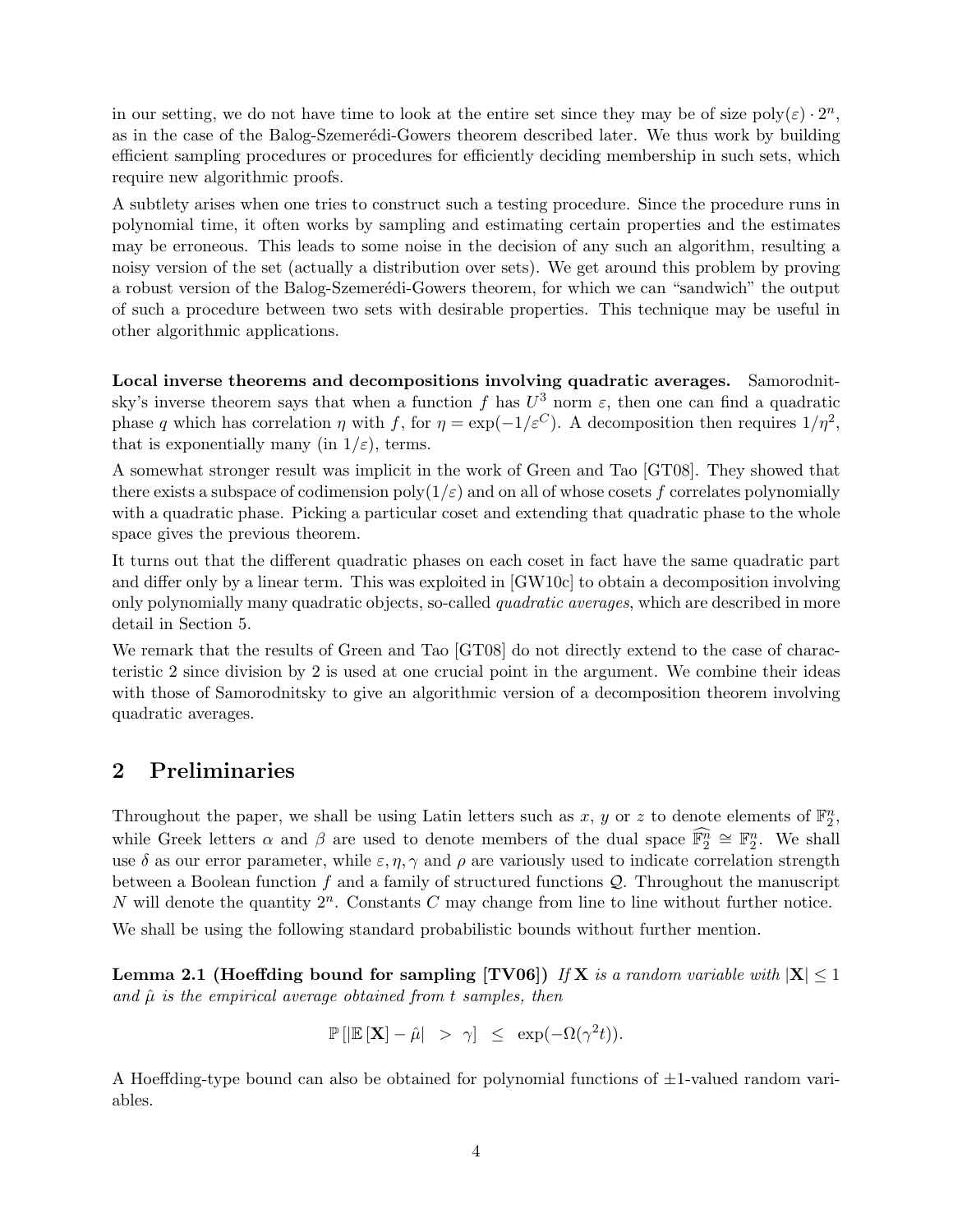Lemma 2.2 (Hoeffding bound for low-degree polynomials [O'D08]) Suppose that  $\mathbf{F}$  =  $\mathbf{F}(\mathbf{X}_1,\ldots,\mathbf{X}_N)$  is a polynomial of degree d in random variables  $\mathbf{X}_1,\ldots,\mathbf{X}_N$  taking value  $\pm 1$ , then

$$
\mathbb{P}\left[\left|\mathbf{F}-\mathbb{E}\left[\mathbf{F}\right]\right| > \gamma\right] \leq \exp\left(-\Omega\left(d \cdot (\gamma/\sigma)^{2/d}\right)\right),
$$

where  $\sigma = \sqrt{\mathbb{E}[\mathbf{F}^2] - \mathbb{E}[\mathbf{F}]^2}$  is the standard deviation of **F**.

We start off by stating two fundamental results in additive combinatorics which are often applied in sequence. For a set  $A \subseteq \mathbb{F}_2^n$ , we write  $A + A$  for the set of elements  $a + a'$  such that  $a, a' \in A$ . More generally, the k-fold sumset, denoted by  $kA$ , consists of all k-fold sums of elements of A.

First, the Balog-Szemerédi-Gowers theorem states that if a set has many additive quadruples, that is, elements  $a_1, a_2, a_3, a_4$  such that  $a_1 + a_2 = a_3 + a_4$ , then a large subset of it must have small sumset.

Theorem 2.3 (Balog-Szemerédi-Gowers [Gow98]) Let  $A \subseteq \mathbb{F}_2^n$  contain at least  $|A|^3/K$  additive quadruples. Then there exists a subset  $A' \subseteq A$  of size  $|A'| \ge K^{-C} |A|$  with the property that  $|A' + A'| \le K^C |A'|$ .

Freiman's theorem, first proved by Ruzsa in the context of  $\mathbb{F}_2^n$ , asserts that a set with small sumset is efficiently contained in a subspace.

Theorem 2.4 (Freiman-Ruzsa Theorem [Ruz99]) Let  $A \subseteq \mathbb{F}_2^n$  be such that  $|A + A| \le K|A|$ . Then A is contained in a subspace of size at most  $2^{O(K^C)}|A|$ .

We shall also require the notion of a Freiman homomorphism. We say the map  $l$  is a Freiman 2-homomorphism if  $x + y = z + w$  implies  $l(x) + l(y) = l(z) + l(w)$ . More generally, a Freiman homomorphism of order k is a map l such that  $x_1 + x_2 + \cdots + x_k = x'_1 + x'_2 + \cdots + x'_k$  implies that  $l(x_1) + \cdots + l(x_k) = l(x_1') + \cdots + l(x_k')$ . The order of the Freiman homomorphism measures the degree of linearity of l; in particular, a truly linear map is a Freiman homomorphism of all orders. Next we recall the definition of the uniformity of  $U^k$  norms introduced by Gowers in [Gow98].

**Definition 2.5** Let G be any finite abelian group. For any positive integer  $k \geq 2$  and any function  $f: G \to \mathbb{C}$ , define the  $U^k$ -norm by the formula

$$
||f||_{U^{k}}^{2^{k}} = \mathbb{E}_{x,h_1,...,h_k \in G} \prod_{\omega \in \{0,1\}^k} C^{|\omega|} f(x + \omega \cdot h),
$$

where  $\omega \cdot h$  is shorthand for  $\sum_i \omega_i h_i$ , and  $C^{|\omega|} f = f$  if  $\sum_i \omega_i$  is even and  $\overline{f}$  otherwise.

In the special case  $k = 2$ , a computation shows that

$$
||f||_{U^2} = ||\hat{f}||_{l^4},
$$

and hence any approach using the  $U^2$  norm is essentially equivalent to using ordinary Fourier analysis. In the case  $k = 3$ , the  $U^3$  norm counts the number of additive octuples "contained in" f, that is, we average over the product of f at all eight vertices of a 3-dimensional parallelepiped in G.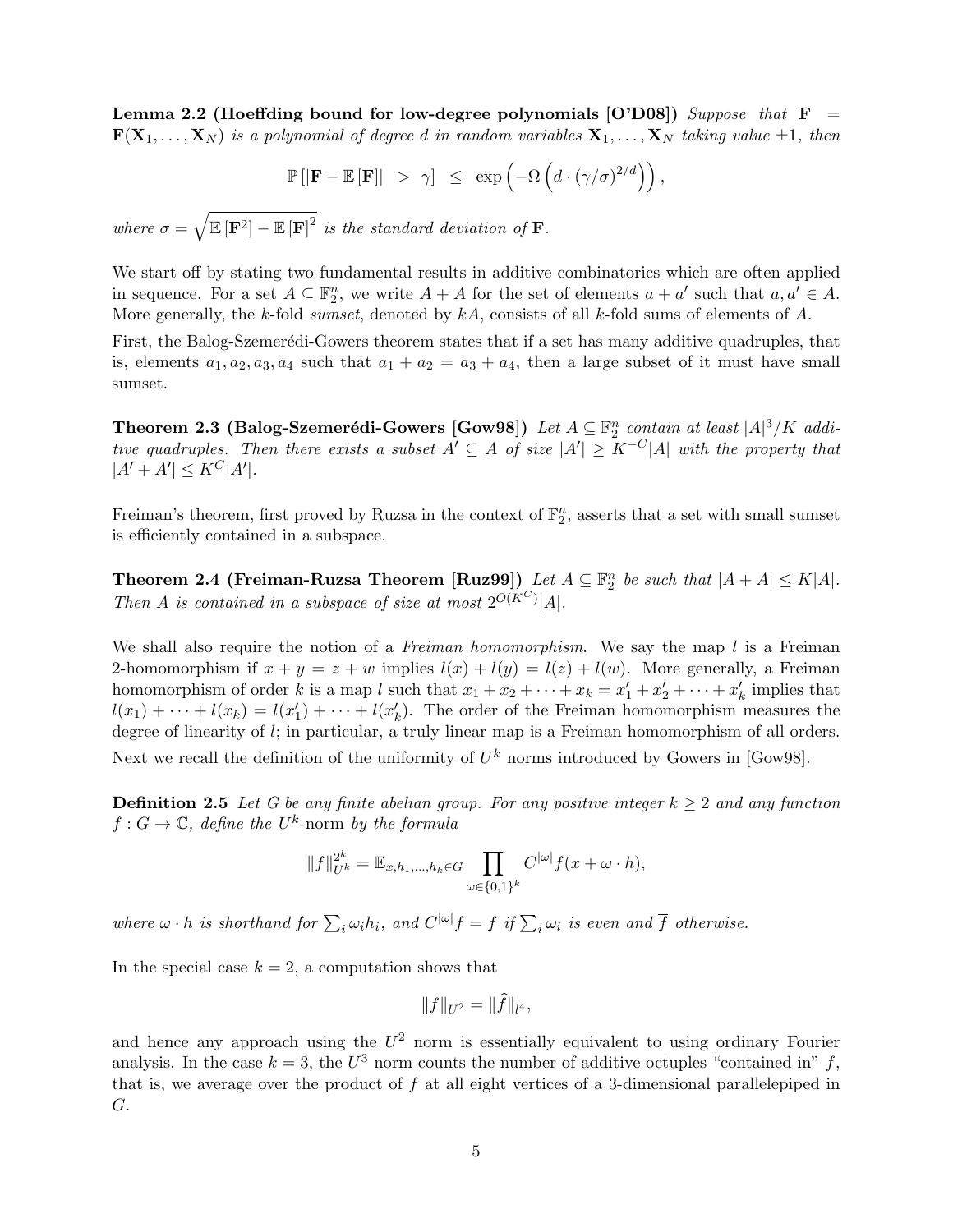These uniformity norms satisfy a number of important properties: they are clearly nested

$$
||f||_{U^2} \le ||f||_{U^3} \le ||f||_{U^4} \le \dots
$$

and can be defined inductively

$$
||f||_{U^{k+1}}^{2^{k+1}} = \mathbb{E}_x ||f_x||_{U^k}^{2^k},
$$

where  $k \geq 2$  and the function  $f_x$  stands for the assignment  $f_x(y) = f(y)\overline{f(x+y)}$ . Thinking of the function f as a complex exponential (a phase function), we can interpret the function  $f_x$  as a kind of discrete derivative of f.

It follows straight from a simple but admittedly ingenious sequence of applications of the Cauchy-Schwarz inequality that if the balanced function  $1_A - \alpha$  of a set  $A \subseteq G$  of density  $\alpha$  has small  $U<sup>k</sup>$  norm, then A contains the expected number of arithmetic progressions of length  $k+1$ , namely  $\alpha^{k+1}|G|^2$ . This fact makes the uniformity norms interesting for number-theoretic applications.

In computer science they have been used in the context of probabilistically checkable proofs (PCP) [ST06], communication complexity [VW07], as well as in the analysis of pseudo-random generators that fool low-degree polynomials [BV10].

In many applications, being small in the  $U^k$  norm is a desirable property for a function to have. What can we say if this is not the case? It is not too difficult to verify that  $||f||_{U^k} = 1$  if and only if f is a polynomial phase function of degree  $k-1$ , i.e. a function of the form  $\omega^{p(x)}$  where p is a polynomial of degree  $k - 1$  and  $\omega$  is an appropriate root of unity. But does every function with large  $U^k$  norm look like a polynomial phase function of degree  $k-1$ ?

It turns out that any function with large  $U^k$  norm correlates, at the very least locally, with a polynomial phase function of degree  $k-1$ . This is known as the inverse theorem for the  $U^k$  norm, proved by Green and Tao [GT08] for  $k = 3$  and  $p > 2$  and Samorodnitsky [Sam07] for  $k = 3$  and  $p = 2$ , and Bergelson, Tao and Ziegler [BTZ10, TZ10] for  $k > 3$ . We shall restrict our attention to the case  $k = 3$  in this paper, which we can state as follows.

Theorem 2.6 (Global Inverse Theorem for  $U^3$  [GT08], [Sam07]) Let  $f$  :  $\mathbb{F}_p^n$   $\rightarrow$  C be a function such that  $||f||_{\infty} \leq 1$  and  $||f||_{U^3} \geq \varepsilon$ . Then there exists a a quadratic form q and a vector b such that

$$
|\mathbb{E}_x f(x)\omega^{q(x)+b\cdot x}| \ge \exp(-O(\varepsilon^{-C}))
$$

In Section 5 we shall discuss various refinements of the inverse theorem, including correlations with so-called *quadratic averages*. These refinements allow us to obtain polynomial instead of exponential correlation with some quadratically structured object.

We discuss further potential improvements and extensions of the arguments presented in this paper in Section 6.

First of all, however, we shall turn to the problem of constructively obtaining a decomposition assuming that one has an efficient correlation testing procedure, which is done in Section 3.

# 3 From decompositions to correlation testing

In this section we reduce from the problem of finding a decomposition for given function to the problem of finding a single quadratic phase or average that correlates well with the function.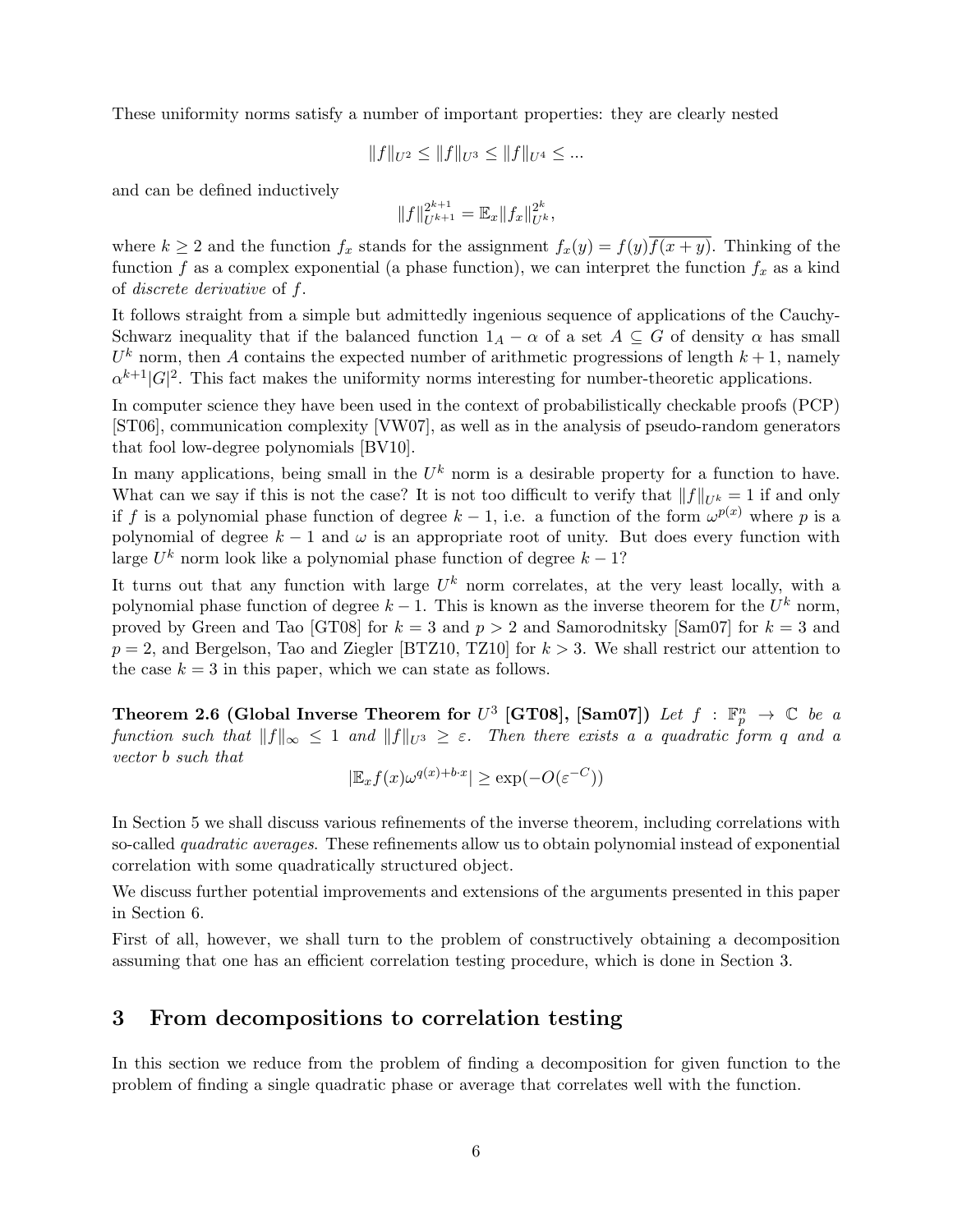We state the basic decomposition result in somewhat greater generality as we believe it may be of independent interest. We will consider a real-valued function  $g$  on a finite domain  $X$  (which shall be  $\mathbb{F}_2^n$  in the rest of the paper). We shall decompose the function g in terms of members from an arbitrary class Q of functions  $\overline{q}: X \to [-1,1]$ . Q may later be taken to be the class of quadratic phases or quadratic averages. We will assume  $\mathcal Q$  to be closed under negation of the functions i.e.,  $\overline{q} \in \mathcal{Q} \Rightarrow -\overline{q} \in \mathcal{Q}$ . Finally, we shall consider a semi-norm  $\lVert \cdot \rVert_S$  defined for functions on X, such that if  $||f||_S$  is large for  $f : X \to \mathbb{R}$  then f has large correlation with some function in Q. The obvious choice for  $\|\cdot\|_S$  is  $||f||_S = \max_{\overline{q} \in \mathcal{Q}} |\langle f, \overline{q} \rangle|$ , as is the case in many known decomposition results and the general result in [TTV09]. However, we will be able to obtain a stronger algorithmic guarantee by taking  $\lVert \cdot \rVert_S$  to be the  $U^3$  norm.

**Theorem 3.1** Let Q be a class of functions as above and let  $\varepsilon, \delta > 0$  and  $B > 1$ . Let A be an algorithm which, given oracle access to a function  $f: X \to [-B, B]$  satisfying  $||f||_S \geq \varepsilon$ , outputs, with probability at least  $1 - \delta$ , a function  $\overline{q} \in \mathcal{Q}$  such that  $\langle f, \overline{q} \rangle \ge \eta$  for some  $\eta = \eta(\varepsilon, B)$ . Then there exists an algorithm which, given any function  $g: X \to [-1,1]$ , outputs with probability at least  $1 - \delta/\eta^2$  a decomposition

$$
g = c_1 \overline{q}_1 + \ldots + c_k \overline{q}_k + e + f
$$

satisfying  $k \leq 1/\eta^2$ ,  $||f||_S \leq \varepsilon$  and  $||e||_1 \leq 1/2B$ . Also, the algorithm makes at most k calls to A.

We prove the decomposition theorem building on an argument from [TTV09], which in turn generalizes an argument of [FK99]. Both the arguments in [TTV09, FK99] work well if for a function  $f: X \to R$  satisfying  $\max_{\overline{q} \in \mathcal{Q}} |\langle f, \overline{q} \rangle| \geq \varepsilon$ , one can efficiently find a  $\overline{q} \in \mathcal{Q}$  with  $\langle f, \overline{q} \rangle \geq \eta = \Omega(\varepsilon)$ . It is important there that  $\eta = \Omega(\varepsilon)$ , or at least that the guarantee is independent of how f is scaled. Both proofs give an algorithm which, at each step t, checks if there exists  $\overline{q}_t \in \mathcal{Q}$  which has good correlation with a given function  $f_t$ , and the decomposition is obtained by adding the functions  $\overline{q}_t$ obtained at different steps. In both cases, the  $\ell_{\infty}$  norm of the functions  $f_t$  changes as the algorithm proceeds.

Suppose  $\varepsilon' = o(\varepsilon)$  and we only had the scale-dependent guarantee that for functions  $f: X \to [-1, 1]$ with  $||f||_S \geq \varepsilon$ , we can efficiently find a  $\overline{q} \in \mathcal{Q}$  such that  $\langle f, \overline{q} \rangle \geq \varepsilon^2$  (say). Then at step t of the algorithm if we have  $||f_t||_{\infty} = M$  (say), then  $||f_t||_{S} \geq \varepsilon$  will imply  $||f/M||_{S} \geq \varepsilon/M$  and one can only get a  $\overline{q}_t$  satisfying  $\langle f_t, \overline{q}_t \rangle \geq M \cdot (\varepsilon/M)^2 = \varepsilon^2/M$ . Thus, the correlation of the functions  $\overline{q}_t$  we can obtain degrades as the  $||f_t||_{\infty}$  increases. This turns out to be insufficient to bound the number of steps required by these algorithms and hence the number of terms in the decomposition.

When testing correlations with quadratic phases using  $\|\cdot\|_S$  as the  $U^3$  norm, the correlation  $\eta$ obtained for  $f : \mathbb{F}_2^n \to [-1,1]$  has very bad dependence on  $\varepsilon$  and hence we run into the above problem. To get around it, we truncate the functions  $f_t$  used by the algorithm so that we have a uniform bound on their  $\ell_{\infty}$  norms. However, this truncation introduces an extra term in the decomposition, for which we bound the  $\ell_1$  norm. Controlling the  $\ell_1$  norm of this term requires a somewhat more sophisticated analysis than in [FK99]. An analysis based on a similar potential function was also employed in [TTV09] (though not for the purpose of controlling the  $\ell_1$  norm).

We note that a third term with bounded  $\ell_1$  norm also appears in the (non-constructive) decompositions obtained in [GW10a].

**Proof of Theorem 3.1:** We will assume all calls to the algorithm A correctly return a  $q$  as above or declare  $||f||_S < \varepsilon$  as the case may be. The probability of any error in the calls to A is at most  $k\delta$ .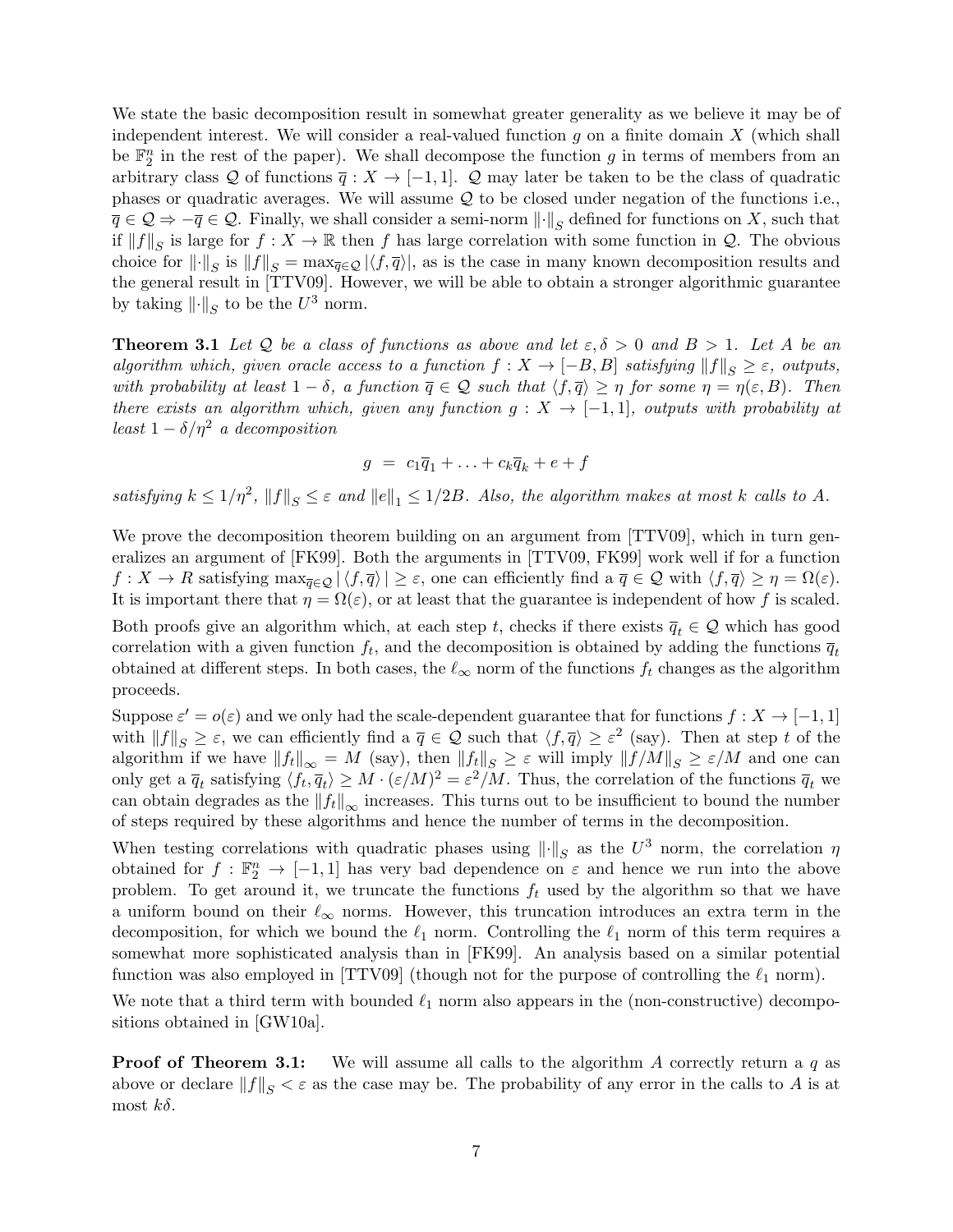We build the decomposition by the following simple procedure.

\n- Define functions 
$$
f_1 = h_1 = g
$$
. Set  $t = 1$ .
\n- While  $||f_t||_S \geq \varepsilon$
\n- Let  $\overline{q}_t$  be the output of A when called with the function  $f_t$ .
\n- $h_{t+1} := h_t - \eta \overline{q}_t$ .
\n- $f_{t+1} := \text{Truncate}_{[-B,B]}(h_{t+1}) = \max\{-B, \min\{B, h_{t+1}\}\}$
\n- $t := t + 1$
\n

If the algorithm runs for  $k$  steps, the decomposition it outputs is

$$
g = \sum_{t=1}^{k} \eta \cdot \overline{q}_t + (h_k - f_k) + f_k
$$

where we take  $f = f_k$  and  $e = h_k - f_k$ . By construction, we have that  $||f_k||_S \leq \varepsilon$ . It remains to show that  $k \le 1/\eta^2$  and  $||h_k - f_k||_1 \le 1/2B$ .

To analyze  $||h_t - f_t||$ , we will define an additional function  $\Delta_t \stackrel{\text{def}}{=} f_t \cdot (h_t - f_t)$ . Note that  $\Delta_t(x) \geq 0$ for every x, since  $f_t$  is simply a truncation of  $h_t$  and hence  $f_t = B$  when  $h_t > f_t$  and  $-B$  when  $h_t < f_t$ . This gives

$$
\|\Delta_t\|_1 = \mathbb{E}[\Delta_t] = \mathbb{E}[f_t \cdot (f_t - h_t)] = \mathbb{E}[B \cdot |h_t - f_t|] = B \cdot \|h_t - f_t\|_1.
$$

We will in fact bound the  $\ell_1$  norm of  $\Delta_k$  to obtain the required bound on  $||h_k - f_k||_1$ . The following lemma states the bounds we need at every step.

**Lemma 3.2** For every input x and every  $t \leq k - 1$ 

$$
f_t^2(x) - f_{t+1}^2(x) + 2\Delta_t(x) - 2\Delta_{t+1}(x) + \eta^2 \geq 2\eta \cdot \overline{q}_t(x) f_t(x).
$$

We first show how the above lemma suffices to prove the theorem. Taking expectations on both sides of the inequality gives, for all  $t \leq k - 1$ ,

$$
||f_t||_2^2 - ||f_{t+1}||_2^2 + 2||\Delta_t||_1 - 2||\Delta_{t+1}||_1 + \eta^2 \geq 2\eta \cdot \langle \overline{q}_t, f_t \rangle \geq 2\eta^2.
$$

Summing over all  $t \leq k-1$  gives

$$
||f_1||_2^2 - ||f_k||_2^2 + 2||\Delta_1||_1 - 2||\Delta_k||_1 \ge k \cdot \eta^2 \implies k \cdot \eta^2 + ||f_k||_2^2 + 2||\Delta_k||_1 \le 1
$$

since  $||f_1||_2^2 = ||g||_2^2 \le 1$  and  $\Delta_1 = 0$ . However, this gives  $k \le 1/\eta^2$  and  $||\Delta_k||_1 \le 1/2$ , which in turn implies  $||\overline{h_k} - f_k||_1 \leq 1/2B$ , completing the proof of Theorem 3.1.

We now return to the proof of Lemma 3.2.

**Proof of Lemma 3.2:** We shall fix an input x and consider all functions only at x. We start by bringing the RHS into the desired form and collecting terms.

$$
2\eta \overline{q}_t \cdot f_t = 2(h_t - h_{t+1}) \cdot f_t
$$
  
= 2(h\_t - f\_t) \cdot f\_t - 2(h\_{t+1} - f\_{t+1}) \cdot f\_{t+1} + 2f\_t^2 - 2f\_{t+1}^2 - 2h\_{t+1} \cdot f\_t + 2h\_{t+1} \cdot f\_{t+1}  
= 2\Delta\_t - 2\Delta\_{t+1} + f\_t^2 - f\_{t+1}^2 + (f\_t^2 - f\_{t+1}^2 - 2h\_{t+1}(f\_t - f\_{t+1}))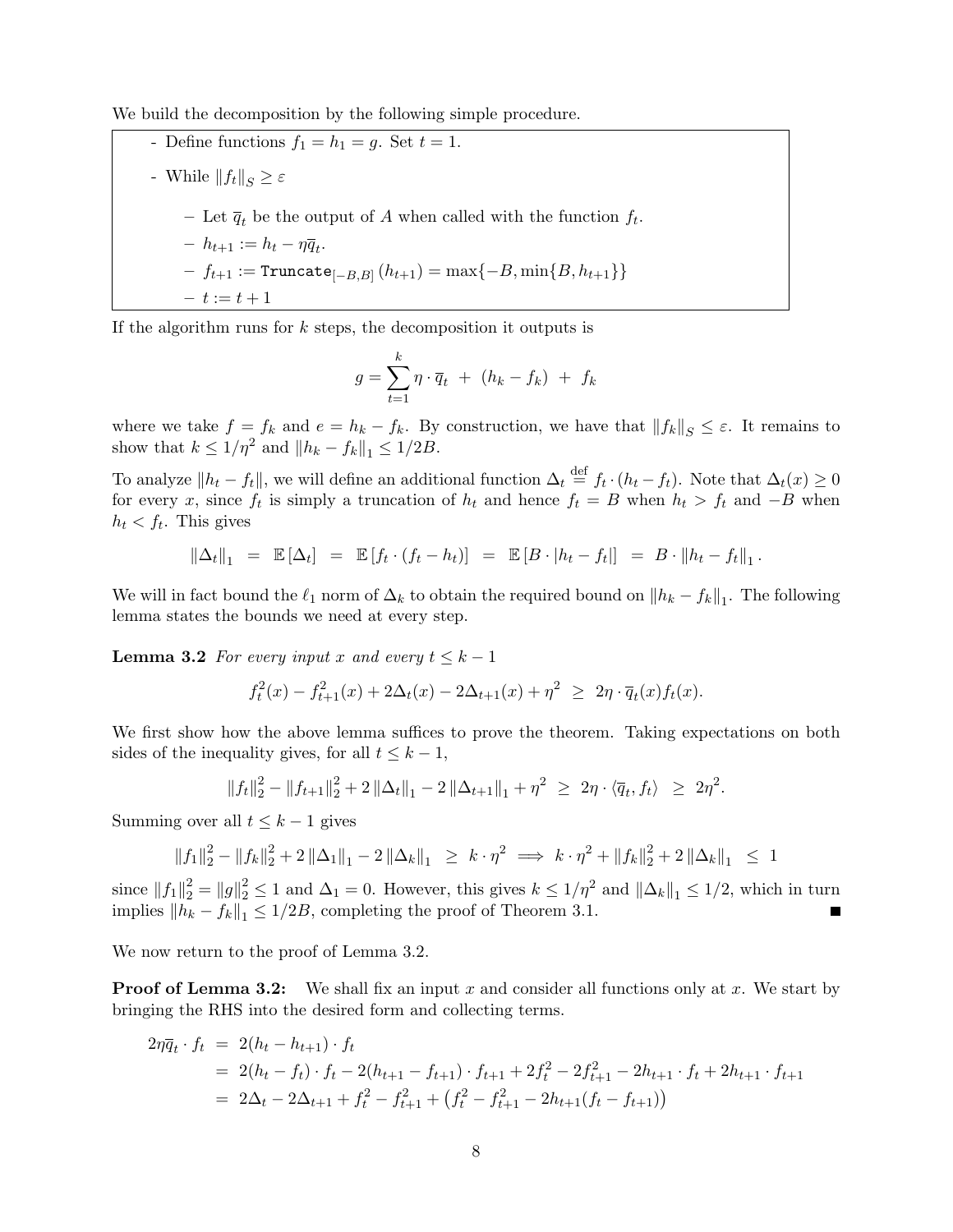It remains to show that  $f_t^2 - f_{t+1}^2 - 2h_{t+1}(f_t - f_{t+1}) = (f_t - f_{t+1})(f_t + f_{t+1} - 2h_{t+1}) \leq \eta^2$ . We first note that if  $|f_{t+1}| < B$ , then  $h_{t+1} = f_{t+1}$  and the expression becomes  $(f_t - f_{t+1})^2$ , which is at most  $\eta^2$ . Also, if  $|f_t| = |f_{t+1}| = B$ , then  $f_t$  and  $f_{t+1}$  must be equal (as  $f_t$  only changes in steps of  $\eta$ ) and the expression is 0.

Finally, in the case when  $|f_t| < B$  and  $|f_{t+1}| = B$ , we must have that  $|f_t - h_{t+1}| = |h_t - h_{t+1}| \leq \eta$ . We can then bound the expression as

$$
(f_t - f_{t+1})(f_t + f_{t+1} - 2h_{t+1}) \leq \left(\frac{(f_t - f_{t+1}) + (f_t + f_{t+1} - 2h_{t+1})}{2}\right)^2 = (f_t - h_{t+1})^2 \leq \eta^2,
$$

Г

which proves the lemma.

We next show that in the case when  $\lVert \cdot \rVert_S$  is the  $U^3$  norm and Q contains at most  $\exp(o(2^n))$ functions, it is sufficient to test the correlations only for Boolean functions  $f : \mathbb{F}_2^n \to \{-1,1\}$ . This can be done by simply scaling a function taking values in  $[-B, B]$  to  $[-1, 1]$  and then randomly rounding the value independently at each input to  $\pm 1$  with appropriate probability.

**Lemma 3.3** Let  $\varepsilon, \delta > 0$ . Let A be an algorithm, which, given oracle access to a function  $f: \mathbb{F}_2^n \to \{-1,1\}$  satisfying  $||f||_{U^3} \geq \varepsilon$ , outputs, with probability at least  $1-\delta$ , a function  $\overline{q} \in \mathcal{Q}$  such that  $\langle f, \overline{q} \rangle \ge \eta$  for some  $\eta = \eta(\varepsilon)$ . In addition, assume that the running time of A is  $poly(n, 1/\eta, \log(1/\delta)).$ 

Then there exists an algorithm A' which, given oracle access to a function  $f : \mathbb{F}_2^n \to [-B, B]$ satisfying  $||f||_{U^3} \ge \varepsilon$ , outputs, with probability at least  $1-2\delta$ , an element  $\overline{q} \in \mathcal{Q}$  satisfying  $\langle f, \overline{q} \rangle \ge \eta'$ for  $\eta' = \eta'(\varepsilon, B)$ . Moreover, the running time of A' is  $\text{poly}(n, 1/\eta', \log(1/\delta))$ .

**Proof:** Consider a random Boolean function  $\tilde{f}: \mathbb{F}_2^n \to \{-1,1\}$  such that  $\tilde{f}(x)$  is 1 with probability  $(1+f(x)/B)/2$  and -1 otherwise. A' simply calls A with the function f and parameters  $\varepsilon/2B, \delta$ . This means that whenever A queries the value of the function at  $x$ ,  $A'$  generates it independently of all other points by looking at  $f(x)$ . It then outputs the  $\overline{q}$  given by A.

If  $\|\tilde{f}\|_{U^3} \geq \varepsilon/2B$ , then A outputs a  $\bar{q}$  satisfying  $\langle \tilde{f}, \bar{q} \rangle \geq \eta(\varepsilon/2B)$ . If for the same q we also have  $\langle f, \overline{q} \rangle \geq B \cdot \eta(\varepsilon/2B)/2 = \eta'(\varepsilon, B)$ , then the output of A' is as desired. However,  $\|\tilde{f}\|_{U^3}$  is a polynomial of degree 8 and the correlation with any  $\bar{q}$  is a linear polynomial in the  $2^n$  random variables  $\{\tilde{f}(x)\}_{x\in\mathbb{F}_2^n}$ . Thus, by Lemma 2.2, the probability that  $\|\tilde{f}\|_{U^3} < \|f\|_{U^3}/B - \varepsilon/2B$ , or  $\langle \tilde{f}, \overline{q} \rangle \ge \langle f, \overline{q} \rangle /B - \eta(\varepsilon/2B)/2$  for any  $\overline{q} \in \mathcal{Q}$ , is at most  $\exp(-\Omega_{\varepsilon,B}(-|\mathcal{Q}| \cdot 2^n)) \le \delta$ .

Thus, to compute the required decomposition into quadratic phases, one only needs to give an algorithm for finding a phase  $\bar{q} = (-1)^q$  satisfying  $\langle f, (-1)^q \rangle \ge \eta$  when  $f : \mathbb{F}_2^n \to \{-1, 1\}$  is a *Boolean* function satisfying  $||f||_{U^3} \geq \varepsilon$ .

#### 4 Finding correlated quadratic phases over  $\mathbb{F}_2^n$ 2

In this section, we show how to obtain an algorithm for finding a quadratic phase which has good correlation with a given function Boolean  $f : \mathbb{F}_2^n \to \{-1,1\}$  (if one exists). For an f satisfying  $||f||_{U^3} \geq \varepsilon$ , we want to find a quadratic form q such that  $\langle f, (-1)^q \rangle \geq \eta(\varepsilon)$ . The following theorem provides such a guarantee.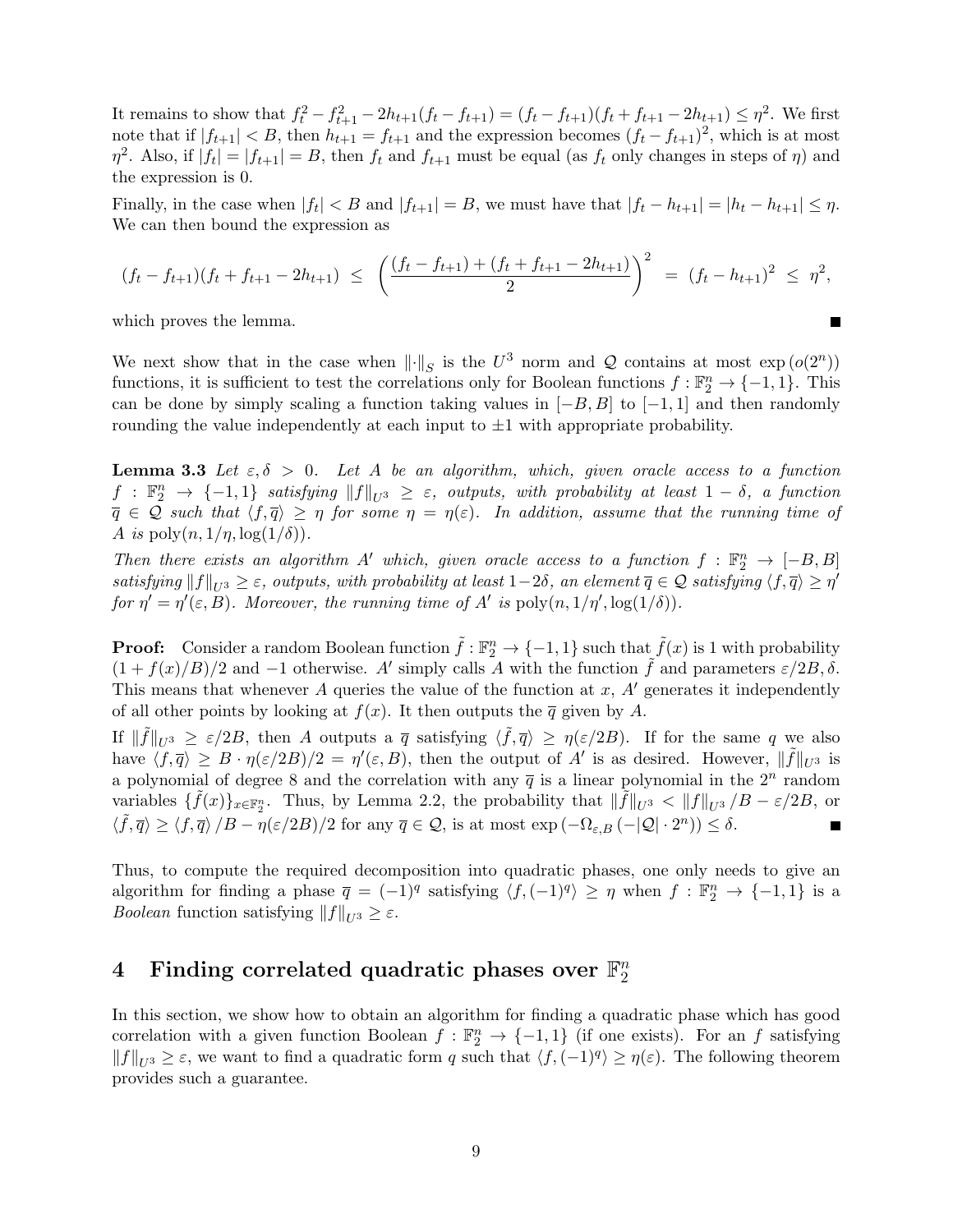**Theorem 4.1** Given  $\varepsilon, \delta > 0$ , there exists  $\eta = \exp(-1/\varepsilon^C)$  and a randomized algorithm Find-Quadratic  $running$  in time  $O(n^4\log n\cdot \text{poly}(1/\varepsilon,1/\eta,\log(1/\delta)))$  which, given oracle access to a function  $f : \mathbb{F}_2^n \to \{-1,1\}$ , either outputs a quadratic phase  $(-1)^{q(x)}$  or  $\perp$ . The algorithm satisfies the following guarantee.

- If  $||f||_{U^3} \geq \varepsilon$ , then with probability at least  $1 \delta$  it finds a quadratic form q such that  $\langle f, (-1)^q \rangle \geq \eta.$
- The probability that the algorithm outputs a quadratic form q with  $\langle f, (-1)^q \rangle \leq \eta/2$  is at most δ.

The fact that  $||f||_{U^3} \geq \varepsilon$  implies the *existence* of a quadratic phase  $(-1)^q$  with  $\langle f, (-1)^q \rangle \geq \eta$  was proven by Samorodnitsky [Sam07]. We give an algorithmic version of his proof, starting with the proofs of the results from additive combinatorics contained therein.

Note that  $||f||_{U^3}^8$  is simply the expected value of the product  $\prod_{\omega \in \{0,1\}^3} f(x + \omega \cdot h)$  for random  $x, h_1, h_2, h_3 \in \mathbb{F}_2^n$ . Hence, Lemma 2.1 implies that  $||f||_{U^3}$  can be easily estimated by sampling sufficiently many values of  $x, h_1, h_2, h_3$  and taking the average of the products for the samples.

**Corollary 4.2** By making  $O((1/\gamma^2) \cdot \log(1/\delta))$  queries to f, one can obtain an estimate  $\hat{U}$  such that

$$
\mathbb{P}\left[\left|\left|\left|f\right|\right|_{U^3}-\hat{U}\right|>\gamma\right]\leq\delta.
$$

The main algorithm begins by checking if  $\hat{U} \geq 3\varepsilon/4$  and rejects if this is not the case. If  $\hat{U} \geq 3\varepsilon/4$ , then the above claim implies that  $||f||_{U^3} \geq \varepsilon/2$  with high probability. So our algorithm will actually return a q with correlation  $\eta(\varepsilon')$  with  $\varepsilon' = \varepsilon/2$ . We shall ignore this and just use  $\varepsilon$  in the sequel for the sake of readability.

### 4.1 Picking large Fourier coefficients in derivatives

The first step of the proof in [Sam07] is to find a choice function  $\varphi : \mathbb{F}_2^n \to \mathbb{F}_2^n$  which is "somewhat" linear". The choice function is used to pick a Fourier coefficient for the derivative  $f_y$ . The intuition is that if f were indeed a quadratic phase of the form  $(-1)^{\langle x,Mx\rangle}$ , then

$$
f_y(x) = f(x)f(x+y) = (-1)^{\langle x, (M+M^T)y \rangle} \cdot (-1)^{\langle y, My \rangle}
$$

.

Thus, the largest Fourier coefficient (with absolute value 1) would be  $\hat{f}_y((M + M^T)y)$ . Hence, there is a function  $\varphi(y) \stackrel{\text{def}}{=} (M + M^T)y$ , which is given by multiplying y by a symmetric matrix  $M + M^T$ , which selects a large Fourier coefficient for  $f_y$ . The proof attempts to construct such a symmetric matrix for any f with  $||f||_{U_3} \geq \varepsilon$ .

Expanding the  $U^3$  norm and using Hölder's inequality gives the following lemma.

**Lemma 4.3 (Corollary 6.6 [Sam07])** Suppose that  $f : \mathbb{F}_2^n \to \{-1,1\}$  is such that  $||f||_{U^3} \geq \varepsilon$ . Then

$$
\mathbb{E}_{x,y}\left[\sum_{\alpha,\beta} \hat{f_x}^2(\alpha) \cdot \hat{f_y}^2(\beta) \cdot \widehat{f_{x+y}}^2(\alpha+\beta)\right] \geq \varepsilon^{16}.
$$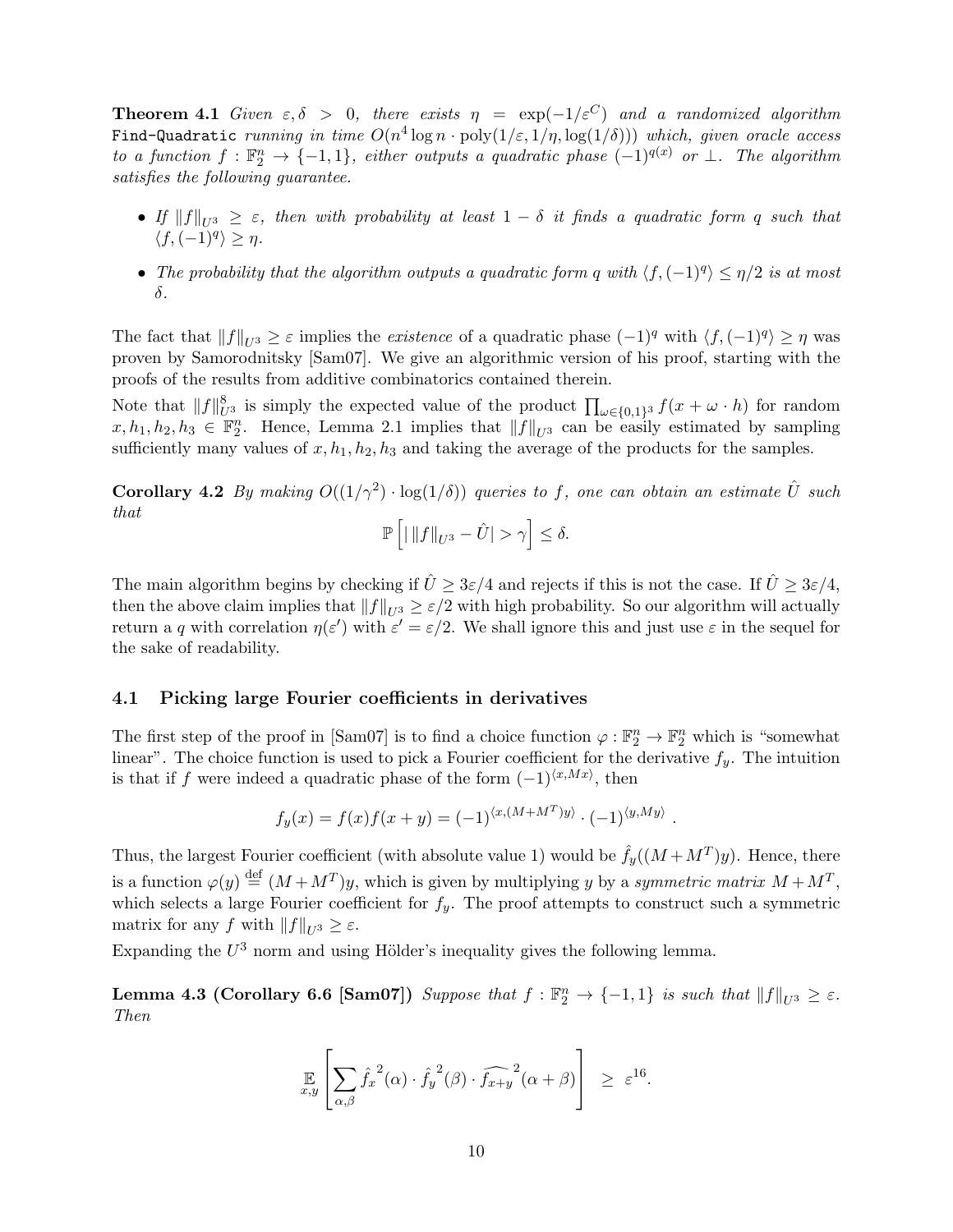Choosing a random function  $\varphi(x) = \alpha$  with probability  $\hat{f}_x^2(\alpha)$  satisfies

$$
\mathop{\mathbb{P}}_{x,y} [\varphi(x) + \varphi(y) = \varphi(x+y)] = \sum_{\alpha,\beta} \hat{f}_x^2(\alpha) \cdot \hat{f}_y^2(\beta) \cdot \widehat{f_{x+y}}^2(\alpha+\beta).
$$

Thus, when  $||f||_{U^3} \geq \varepsilon$ , the above lemma gives that

$$
\mathop{\mathbb{P}}_{\varphi,x,y}\left[\varphi(x)+\varphi(y)=\varphi(x+y)\right] = \mathop{\mathbb{E}}_{x,y}\left[\sum_{\alpha,\beta}\hat{f_x}^2(\alpha)\cdot\hat{f_y}^2(\beta)\cdot\widehat{f_{x+y}}^2(\alpha+\beta)\right] \geq \varepsilon^{16}.
$$

The proof in [Sam07] works with a random function  $\varphi$  as described above. We define a slightly different random function  $\varphi$ , since we need its value at any input x to be samplable in time polynomial in n. Thus, we will only sample  $\alpha$  for which the corresponding Fourier coefficients are sufficiently large. In particular, we need an algorithmic version of the decomposition of a function into linear phases, which follows from the Goldreich-Levin theorem.

**Theorem 4.4 (Goldreich-Levin [GL89])** Let  $\gamma, \delta > 0$ . There is a randomized algorithm Linear-Decomposition, which, given oracle access to a function  $f: \mathbb{F}_2^n \to \{-1,1\}$ , runs in time  $O(n^2 \log n \cdot \text{poly}(1/\gamma, \log(1/\delta)))$  and outputs a decomposition

$$
f = \sum_{i=1}^{k} c_i \cdot (-1)^{\langle \alpha_i, x \rangle} + f'
$$

with the following guarantee:

•  $k = O(1/\gamma^2)$ .

• 
$$
\mathbb{P}\left[\exists i \ |c_i - \hat{f}(\alpha_i)| > \gamma/2\right] \le \delta.
$$

•  $\mathbb{P}\left[\forall \alpha \text{ such that } |\hat{f}(\alpha)| \geq \gamma, \exists i \alpha_i = \alpha \right] \geq 1 - \delta.$ 

Remark 4.5 Note that the above is a slightly non-standard version of the Goldreich-Levin theorem. The usual one makes  $O(n \log n \cdot \text{poly}(1/\gamma, \log(1/\delta)))$  queries to f (where each query takes  $O(n)$  time to write down) and guarantees that for any specific  $\alpha$  such that  $|\hat{f}(\alpha)| \geq \gamma$ , there exists an i with  $\alpha_i = \alpha$ , with probability at least  $1 - \delta$ . By repeating the algorithm  $O(\log(1/\gamma))$  times, we can take a union bound over all  $\alpha$  as in the last property guaranteed by the above theorem.

It follows that in order to sample  $\varphi(x)$ , instead of sampling from all Fourier coefficients of  $f_x$ , we only sample from the large Fourier coefficients using the above decomposition. We shall denote the quantity  $\varepsilon^{16}/4$  that appears below by  $\rho$ .

**Lemma 4.6** There exists a distribution over functions  $\varphi : \mathbb{F}_2^n \to \mathbb{F}_2^n$  such that  $\varphi(x)$  is independently chosen for each  $x \in \mathbb{F}_2^n$ , and is samplable in time  $O(n^3 \log n \cdot \text{poly}(1/\varepsilon))$  given oracle access to f. Moreover, if  $||f||_{U^3} \geq \varepsilon$ , then we have

$$
\mathbb{P}\left[\mathbb{P}_{x,y}\left[\varphi(x)+\varphi(y)=\varphi(x+y)\right]\geq \varepsilon^{16}/4\right]\geq \varepsilon^{16}/4.
$$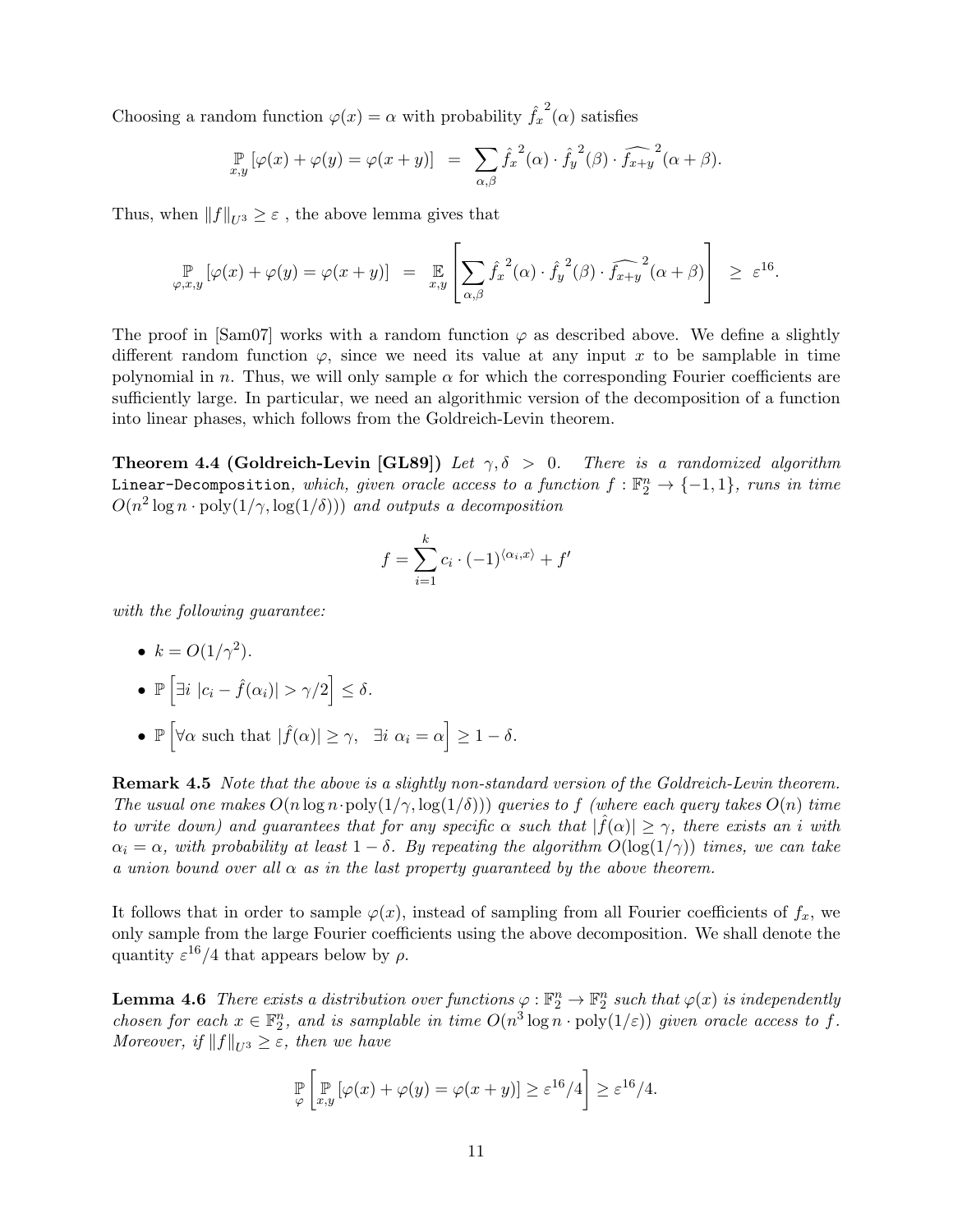**Proof:** We sample  $\varphi(x)$  at each input x as follows. We run Linear-Decomposition for  $f_x$  with  $\gamma = \delta = \varepsilon^{16}/18$  and sample  $\varphi(x)$  to be  $\alpha_i$  with probability  $c_i^2$ . If  $\sum c_i^2 < 1$ , we answer arbitrarily with the remaining probability. By Theorem 4.4, with probability at least  $1 - 2\gamma$  over the run of Linear-Decomposition, each  $\alpha \in \mathbb{F}_2^n$  with  $|\hat{f}_x(\alpha)| \geq \gamma$  is sampled with probability at least  $(\hat{f}_x(\alpha) - \gamma/2)^2 \geq \hat{f}_x^2(\alpha) - \gamma$ . Let  $[z]_0$  denote max $\{0, z\}$ . We have

$$
\mathbb{P}_{\varphi,x,y}[\varphi(x) + \varphi(y) = \varphi(x+y)] \geq \mathbb{E}_{x,y} \left[ \sum_{\alpha,\beta} (1-2\gamma)^3 \left[ \hat{f}_x^2(\alpha) - \gamma \right]_0 \left[ \hat{f}_y^2(\beta) - \gamma \right]_0 \left[ \widehat{f_{x+y}}^2(\alpha+\beta) - \gamma \right]_0 \right]
$$
  

$$
\geq \varepsilon^{16} - 9\gamma,
$$

which by our choice of parameters is at least  $\varepsilon^{16}/2$ . This immediately implies that  $\mathbb{P}_{\varphi}\left[\mathbb{P}_{x,y}\left[\varphi(x)+\varphi(y)=\varphi(x+y)\right]\geq \varepsilon^{16}/4\right]\geq \varepsilon^{16}/4.$ 

Thus, with probability  $\rho = \varepsilon^{16}/4$  one gets a good  $\varphi$  which is somewhat linear. This  $\varphi$  is then used to recover an appropriate quadratic phase. We will actually delay sampling the function on all points and only query  $\varphi(x)$  when needed in the construction of the quadratic phase (which we show can be done by querying  $\varphi$  on polynomially many points). Consequently, the construction procedures that follow will only work with a small probability, i.e. when we are actually working with a good  $\varphi$ . However, we can test the quadratic phase we obtain in the end and repeat the entire process if the phase does not correlate well with f. Also, note that we store the  $(x, \varphi(x))$ already sampled in a data structure and re-use them if and when the same  $x$  is queried again.

### 4.2 Applying the Balog-Szemerédi-Gowers theorem

The next step of the proof uses  $\varphi$  to obtain a linear choice function Dx for some matrix D. This step uses certain results from additive combinatorics, for which we develop algorithmic versions below. In particular, it applies the Balog-Szemerédi-Gowers (BSG) theorem to the set

$$
A_{\varphi} \stackrel{\text{def}}{=} \left\{ (x, \varphi(x)) \; : \; |\hat{f}_x(\varphi(x))| \geq \gamma \right\},\,
$$

where we will choose  $\gamma = O(\varepsilon^{16})$  as in Lemma 4.6.

For any set  $A \in \{0,1\}^n$  that is somewhat linear, the Balog-Szemerédi-Gowers theorem allows us to find a subset  $A' \subseteq A$  which is large and does not grow too much when added to itself. We state the following version from [BS94], which is particularly suited to our application.

Theorem 4.7 (Balog-Szemerédi-Gowers Theorem [BS94]) Let  $A \subseteq \mathbb{F}_2^n$  be such that  $\mathbb{P}_{a_1,a_2\in A}\left[a_1+a_2\in A\right]\geq \rho$ . Then there exists  $A'\subseteq A$ ,  $|A|'\geq \rho|A|$  such that  $|A'+A'|\leq (2/\rho)^8|A|.$ 

We are interested in finding the set  $A'_{\varphi}$  which results from applying the above theorem to the set  $A_{\varphi}$ . However, since the set  $A'_{\varphi}$  is of exponential size, we do not have time to write down the entire set (even if we can find it). Instead, we will need an efficient algorithm for testing membership in the set. To get the required algorithmic version, we follow the proof by Sudakov, Szemerédi and Vu [SSV05] and the presentation by Viola [Vio07].

In this proof one actually constructs a graph on the set  $A_{\varphi}$  and then selects a subset of the neighborhood of a random vertex as  $A'_{\varphi}$ , after removing certain problematic vertices. It can be deduced that the set  $A'_{\varphi}$  can be found in time polynomial in the size of the graph. However, as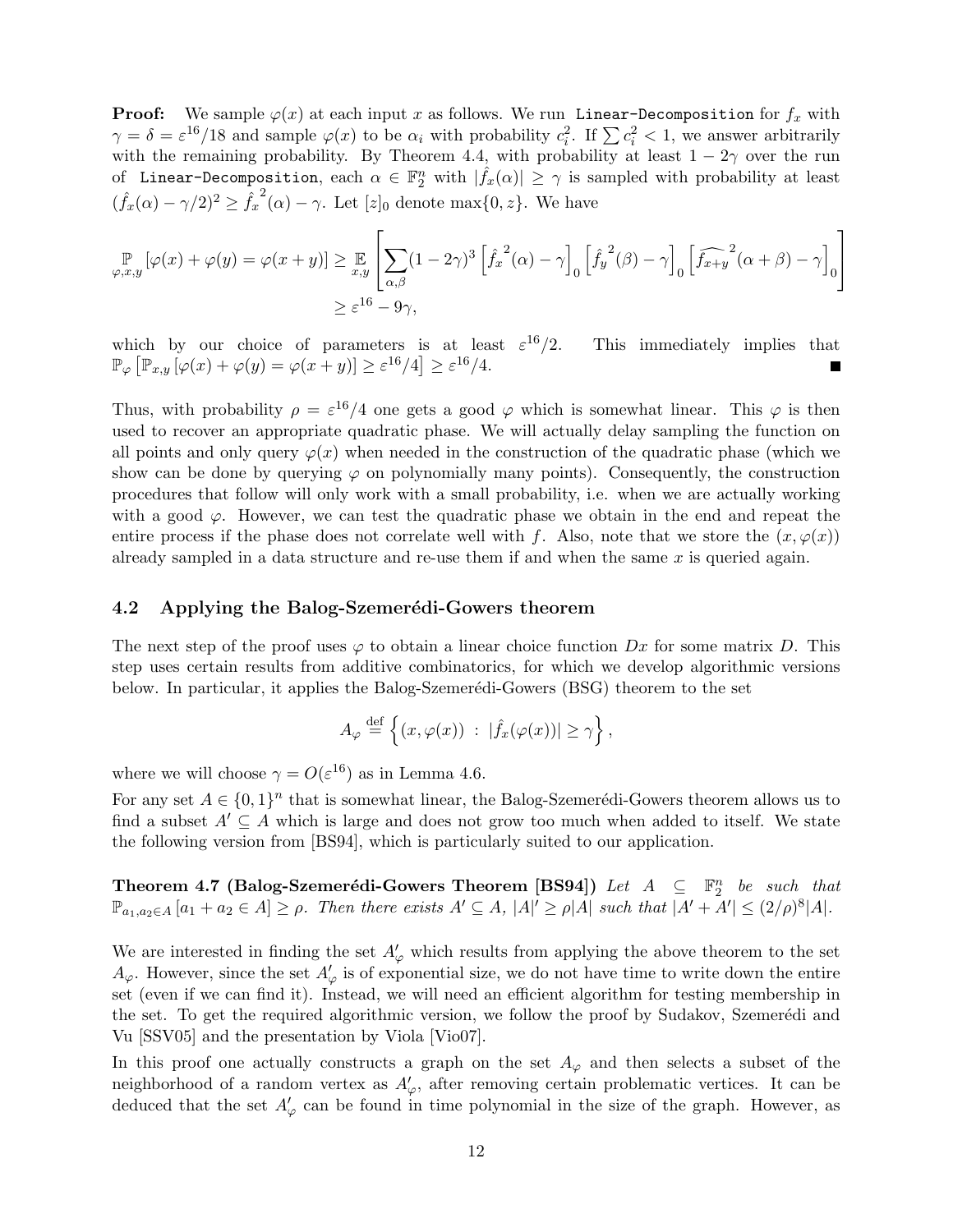discussed above, this is still *exponential* in n and hence inadequate for our purposes. Below, we develop a test to check if a certain element  $(x, \varphi(x))$  is in  $A'_{\varphi}$ .

We first define a (random) graph on the vertex set <sup>1</sup>  $\{(x,\varphi(x)) \mid x \in \mathbb{F}_2^n\}$  and edge set  $E_\gamma$  for  $\gamma > 0$ , defined as

$$
E_{\gamma} \stackrel{\text{def}}{=} \left\{ (x, \varphi(x)), (y, \varphi(y)) \middle| \begin{array}{c} \varphi(x) + \varphi(y) = \varphi(x + y) \\ \text{and} \\ |\hat{f}_x(\varphi(x))|, |\hat{f}_y(\varphi(y))|, |\hat{f}_{x+y}(\varphi(x + y))| \geq \gamma \end{array} \right\}.
$$

Lemma 4.6 implies that over the choice of  $\varphi$ , with probability at least  $\rho = \varepsilon^{16}/4$ , the graph defined with  $\gamma = \varepsilon^{16}/18$ , has density at least  $\rho$ . However, if a  $\varphi$  is good for a certain value of  $\gamma$ , then it is also good for all values  $\gamma' \leq \gamma$  (as the density of the graph can only increase). For the remaining argument, we will assume that we have sampled  $\varphi$  completely and that it is good. We will later choose  $\gamma \in [\varepsilon^{16}/180, \varepsilon^{16}/18].$ 

Since we will be examining the properties of certain neighborhoods in this graph, we first write a procedure to test if two vertices in the graph have an edge between them.

Edge-Test  $(u,v,\gamma)$ 

- Let  $u = (x, \varphi(x))$  and  $v = (y, \varphi(y))$ .
- Estimate  $|\hat{f}_x(\varphi(x))|, |\hat{f}_y(\varphi(y))|$  and  $|\widehat{f_{x+y}}(\varphi(x+y))|$  using t samples for each.
- Answer 1 if  $\varphi(x) + \varphi(y) = \varphi(x+y)$  and all estimates are at least  $\gamma$ , and 0 otherwise.

Unfortunately, since we are only estimating the Fourier coefficients, we will only be able to test if two vertices have an edge between them with a slight error in the threshold  $\gamma$ , and with high probability. Thus, if the estimate is at least  $\gamma$ , we can only say that with high probability, the Fourier coefficient must be at least  $\gamma - \gamma'$  for a small error  $\gamma'$ . This leads to the following guarantee on Edge-Test.

Claim 4.8 Given  $\gamma', \delta > 0$ , the output of Edge-Test  $(u, v, \gamma)$  with  $t = O(1/\gamma'^2 \cdot \log(1/\delta))$  queries, satisfies the following quarantee with probability at least  $1 - \delta$ .

- Edge-Test $(u, v, \gamma) = 1 \implies (u, v) \in E_{\gamma \gamma'}.$
- Edge-Test $(u,v,\gamma)=0 \implies (u,v) \notin E_{\gamma+\gamma'}.$

**Proof:** The claim follows immediately from Lemma 2.1 and the definitions of  $E_{\gamma-\gamma'}$ ,  $E_{\gamma+\gamma'}$ .

The approximate nature of the above test introduces a subtle issue. Note that the outputs 1 and 0 of the test correspond to the presence or absence of edges in *different graphs* with edge sets  $E_{\gamma-\gamma'}$ and  $E_{\gamma+\gamma'}$ . The edge sets of the two graphs are related as  $E_{\gamma+\gamma'} \subseteq E_{\gamma-\gamma'}$ . But the proof of Theorem 4.7 uses somewhat more complicated subsets of vertices, which are defined using both upper and lower bounds on the sizes of certain neighborhoods. Since the upper and lower bounds estimated using the above test will hold for slightly different graphs, we need to be careful in analyzing any algorithm that uses Edge-Test as a primitive.

<sup>&</sup>lt;sup>1</sup>Since  $\varphi$  is random, the vertex set of the graph as defined is random. However, since  $\varphi$  is a function, the vertex set is isomorphic to  $\mathbb{F}_2^n$  and one may think of the graph as being defined on a fixed set of vertices with edges chosen according to a random process.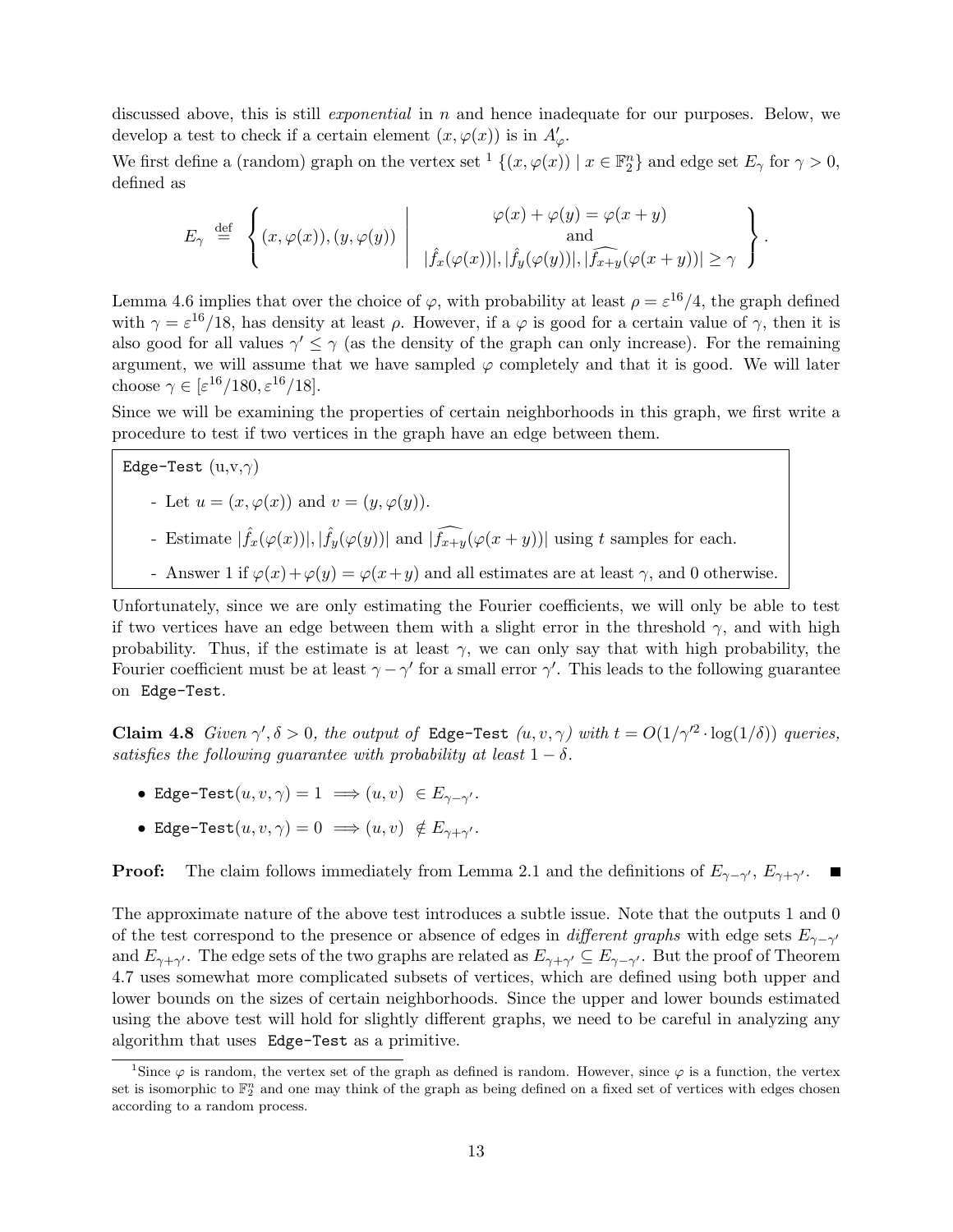We now return to the argument as presented in [SSV05]. It considers the neighborhood of a random vertex  $u$  and removes vertices that have too few neighbors in common with other vertices in the graph. Let the size of the vertex set be  $N = 2<sup>n</sup>$ . For a vertex u, we define the following sets:

$$
N(u) \stackrel{\text{def}}{=} \{v : (u, v) \in E_{\gamma}\}
$$
  
\n
$$
S(u) \stackrel{\text{def}}{=} \{v \in N(u) : \mathbb{P}[v_1 \in N(u) \text{ and } |N(v) \cap N(v_1)| \le \rho^3 N] \ge \rho^2\}
$$
  
\n
$$
= \{v \in N(u) : \mathbb{P}[v_1 \in N(u) \text{ and } \mathbb{P}[v_2 \in N(v) \cap N(v_1)] \le \rho^3\} > \rho^2\}
$$
  
\n
$$
T(u) \stackrel{\text{def}}{=} N(u) \setminus S(u)
$$
  
\n
$$
= \{v \in N(u) : \mathbb{P}[v_1 \in N(u) \text{ and } \mathbb{P}[v_2 \in N(v) \cap N(v_1)] \le \rho^3\} \le \rho^2\}
$$

It is shown in [SSV05] (see also [Vio07]) that if the graph has density  $\rho$ , then picking  $A'_{\varphi} = T(u)$ for a random vertex  $u$  is a good choice<sup>2</sup>.

**Lemma 4.9** Let the graph with edge set  $E_{\gamma}$  have density at least  $\rho$  and let  $A_{\varphi}' = T(u)$  for a random vertex u. Then, with probability at least  $\rho/2$  over the choice of u, the set  $A'_{\varphi}$  satisfies

$$
|A'_{\varphi}| \ge \rho N \quad \text{and} \quad |A'_{\varphi} + A'_{\varphi}| \le (2/\rho)^8 N.
$$

We now translate the condition for membership in the set  $T(u)$  into an algorithm. Note that we perform different edge tests with different thresholds, the values of which will be chosen later.

BSG-Test  $(u, v, \gamma_1, \gamma_2, \gamma_3, \rho_1, \rho_2)$  (Approximate test to check if  $v \in T(u)$ ) - Let  $u = (x, \varphi(x))$  and  $v = (y, \varphi(y)).$ - Sample  $(z_1, \varphi(z_1)), \ldots, (z_r, \varphi(z_r)).$ - For each  $i \in [r]$ , sample  $(w_1^{(i)})$  $\mathcal{L}_1^{(i)}, \varphi(w_1^{(i)})$  $\binom{(i)}{1}), \ldots, (w_s^{(i)}, \varphi(w_s^{(i)})).$ - If Edge-Test  $(u,v,\gamma_1) = 0$ , then output 0. - For  $i \in [r], j \in [s],$  let  $X_i \; = \; \texttt{Edge-Test}\,((x, \varphi(x)),(z_i, \varphi(z_i)), \gamma_2)$  $Y_{ij}$  = Edge-Test  $\left( (y, \varphi(y)), \left( w_j^{(i)} \right)\right)$  $j^{(i)}, \varphi\left(w_j^{(i)}\right)$  $\binom{i)}{j}$ ,  $\gamma_3$ )  $Z_{ij}$  = Edge-Test  $\left((z_i, \varphi(z_i)), \left(w_j^{(i)}\right)\right)$  $_j^{(i)}, \varphi\left(w_j^{(i)}\right)$  $\binom{i)}{j}$ ,  $\gamma_3$ ) - For each *i*, take  $B_i = 1$  if  $\frac{1}{s} \sum_j Y_{ij} \cdot Z_{ij} \le \rho_1$  and 0 otherwise. - Answer 1 if  $\frac{1}{r} \sum_i X_i \cdot B_i \leq \rho_2$  and 0 otherwise.

<sup>&</sup>lt;sup>2</sup>Note that here we are choosing  $A'_{\varphi}$  to be the neighborhood of any vertex in the graph, instead of vertices in  $A_{\varphi}$ . However, this is not a problem since the only vertices with non-empty neighborhoods are the ones in  $A_{\varphi}$ .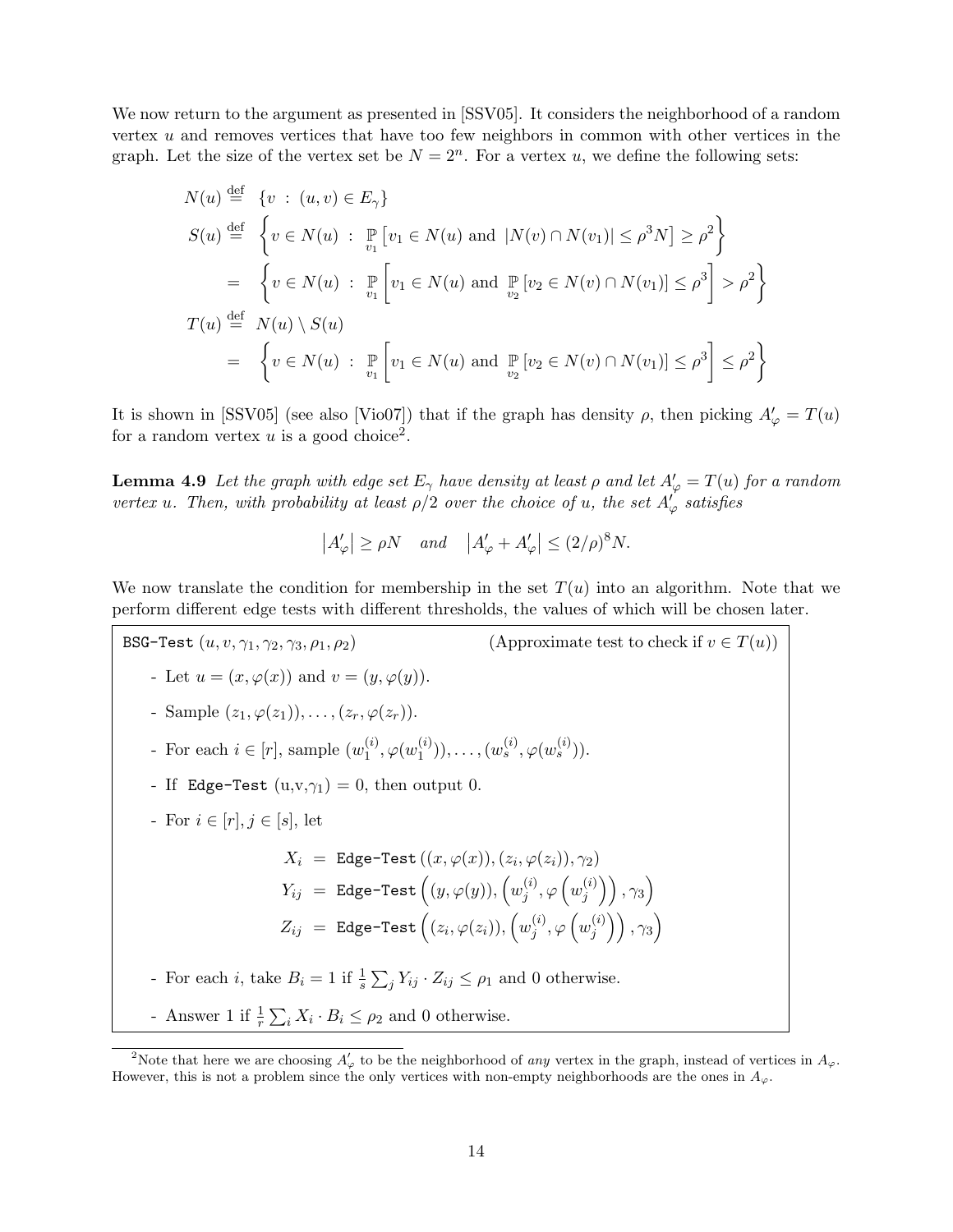Choice of parameters for BSG-Test: We shall choose the parameters for the above test as follows. Recall that  $\rho = \varepsilon^{16}/4$ . We take  $\rho_1 = 21\rho^3/20$  and  $\rho_2 = 19\rho^2/20$ . Given an error parameter δ, we take r and s to be poly(1/ρ, log(1/δ)), so that with probability at least 1 − δ, the error in the last two estimates is at most  $\rho^3/100$ . Also, by using  $poly(1/\rho, \log(1/\delta))$  samples in each call to Edge-Test, we can assume that the error in all estimates used by Edge-Test is at most  $\rho^3/100.$ 

To choose  $\gamma_1, \gamma_2, \gamma_3$ , we divide the interval  $\left[\varepsilon^{16}/180, \varepsilon^{16}/18\right]$  into  $4/\rho^2$  consecutive sub-intervals of size  $\rho^3/20$  each. We then randomly choose a sub-interval and choose positive parameters  $\gamma, \mu$  so that  $\gamma - \mu$  and  $\gamma + \mu$  are endpoints of this interval. We set  $\gamma_1 = \gamma_3 = \gamma + \mu/2$  and  $\gamma_2 = \gamma - \mu/2$ .

To analyze BSG-Test, we "sandwich" the elements on which it answers 1 between a large set and a set with small doubling.

**Lemma 4.10** Let  $\delta > 0$  and parameters  $\rho_1, \rho_2, r, s$  be chosen as above. Then for every  $u = (x, \varphi(x))$ and every choice of  $\gamma_1, \gamma_2, \gamma_3$  as above, there exist two sets  $A_{\varphi}^{(1)}(u) \subseteq A_{\varphi}^{(2)}(u)$ , such that the output of BSG-Test satisfies the following with probability at least  $1 - \delta$ .

- BSG-Test $(u, v, \gamma_1, \gamma_2, \gamma_3, \rho_1, \rho_2) = 1 \quad \Longrightarrow \quad v \in A_{\varphi}^{(2)}(u).$
- BSG-Test $(u, v, \gamma_1, \gamma_2, \gamma_3, \rho_1, \rho_2) = 0 \implies v \notin A_{\varphi}^{(1)}(u).$

Moreover, with probability  $\rho^3/24$  over the choice of u and  $\gamma_1, \gamma_2, \gamma_3$ , we have

$$
|A_{\varphi}^{(1)}(u)| \ge (\rho/6) \cdot N
$$
 and  $|A_{\varphi}^{(2)}(u) + A_{\varphi}^{(2)}(u)| \le (2/\rho)^8 \cdot N$ .

**Proof:** To deal with the approximate nature of Edge-Test, we define the following sets:

$$
N_{\gamma}(u) \stackrel{\text{def}}{=} \{v \; : \; (u, v) \in E_{\gamma}\}
$$
  

$$
T(u, \gamma_1, \gamma_2, \gamma_3, \rho_1, \rho_2) \stackrel{\text{def}}{=} \left\{v \in N_{\gamma_1}(u) \; : \; \mathbb{P}_{v_1}\left[v_1 \in N_{\gamma_2}(u) \; \& \; \mathbb{P}_{v_2}[v_2 \in N_{\gamma_3}(v) \cap N_{\gamma_3}(v_1)] \leq \rho_1\right] \leq \rho_2\right\}
$$

Going through the definitions and recalling that  $E_\gamma \subseteq E_{\gamma-\gamma'}$  for  $\gamma' > 0$ , it can be checked that the sets  $T(u, \gamma_1, \gamma_2, \gamma_3, \rho_1, \rho_2)$  are monotone in the various parameters. In particular, for  $\gamma'_1, \gamma'_2, \gamma'_3, \rho'_1, \rho'_2 > 0$ 

$$
T(u, \gamma_1, \gamma_2, \gamma_3, \rho_1, \rho_2) \subseteq T(u, \gamma_1 - \gamma_1', \gamma_2 + \gamma_2', \gamma_3 - \gamma_3', \rho_1 - \rho_1', \rho_2 + \rho_2').
$$

Recall that we have  $\gamma_1 = \gamma_3 = \gamma + \mu/2$  and  $\gamma_2 = \gamma - \mu/2$ , where  $[\gamma - \mu, \gamma + \mu]$  is a sub-interval of  $\left[\varepsilon^{16}/180,\varepsilon^{16}/18\right]$  of length  $\rho^3/20$ .

We define the sets  $A_{\varphi}^{(1)}(u)$  and  $A_{\varphi}^{(2)}(u)$  as below.

$$
A_{\varphi}^{(1)}(u) \stackrel{\text{def}}{=} T(u, \gamma + \mu, \gamma - \mu, \gamma + \mu, 11\rho^3/10, 9\rho^2/10)
$$
  

$$
A_{\varphi}^{(2)}(u) \stackrel{\text{def}}{=} T(u, \gamma, \gamma, \gamma, \rho^3, \rho^2)
$$

By the monotonicity property noted above, we have that  $A_{\varphi}^{(1)}(u) \subseteq A_{\varphi}^{(2)}(u)$ . Also, by the choice of parameters r, s and the number of samples in Edge-Test, we know that with probability  $1 - \delta$ , the error in all estimates used in BSG-Test is at most  $\rho^3/100$ . Hence, we get that with probability at least  $1 - \delta$ , if BSG-Test answers 1, then the input is in  $A_{\varphi}^{(2)}$  and if BSG-Test answers 0, then it is not in  $A_{\varphi}^{(1)}$ . It remains to prove the bounds on the size and doubling of these sets.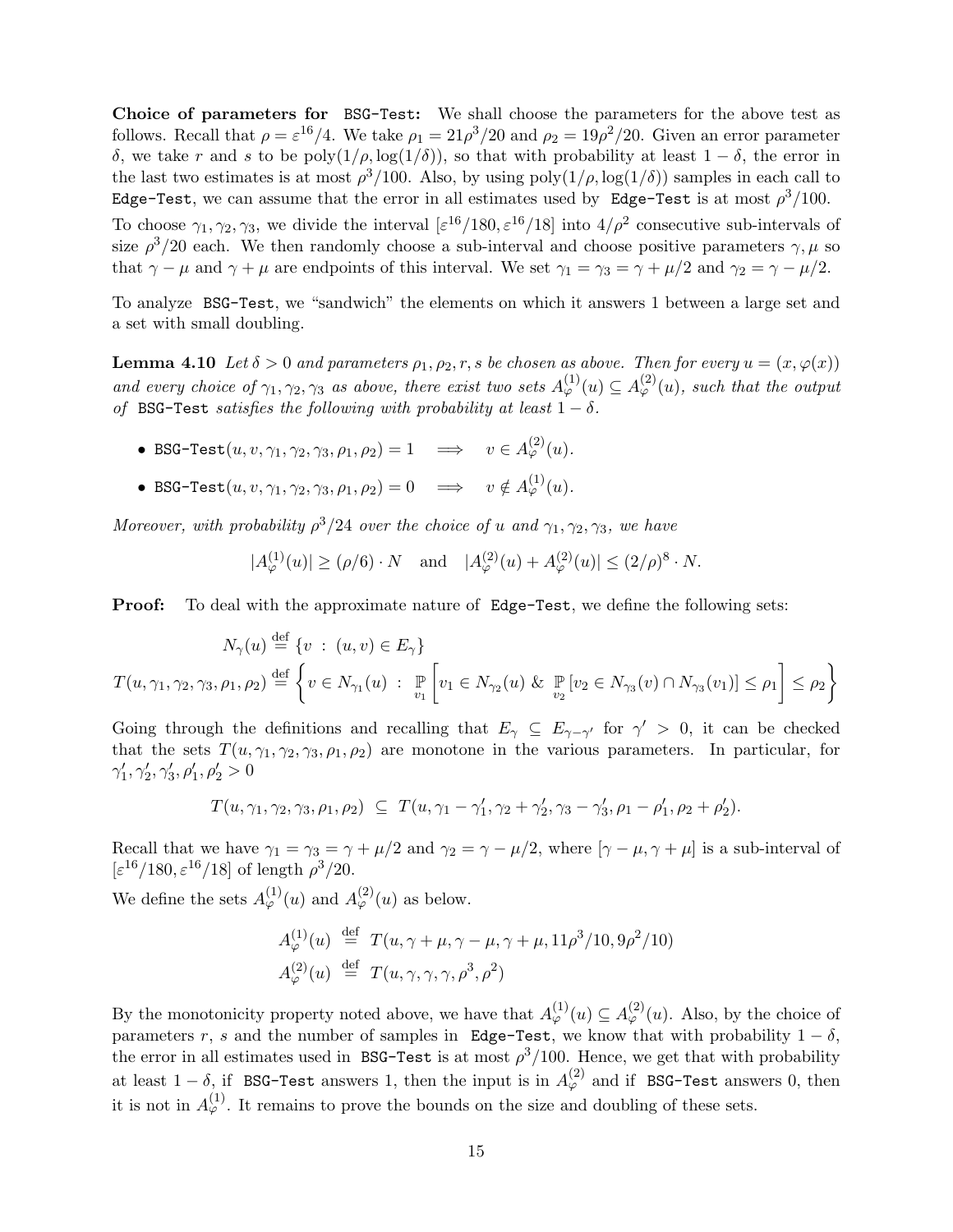By our choice of parameters,  $A_{\varphi}^{(2)}(u)$  is the same set as the one defined in Sudakov et al. [SSV05]. They show that if u is such that  $|A_{\varphi}^{(2)}(u)| \geq 3 \cdot (\rho/2)^2 N$ , then  $|A_{\varphi}^{(2)}(u) + A_{\varphi}^{(2)}(u)| \leq (2/\rho)^8 \cdot N$  (see Lemma 3.2 in [Vio07] for a simplified proof of the version mentioned here). To show the lower bound on the size of  $A_{\varphi}^{(2)}(u)$ , we will show that in fact with probability at least  $\rho^3/24$  over the choice of u and  $\gamma_1, \gamma_2, \gamma_3$ , we will have  $|A_{\varphi}^{(1)}(u)| \geq (\rho/6) \cdot N$ . Since  $A_{\varphi}^{(1)}(u) \subseteq A_{\varphi}^{(2)}(u)$ , this suffices for the proof.

We consider a slight modification of the argument of [SSV05], showing an upper bound on the expected size of the set  $S'(u)$  defined as

$$
S'(u) \stackrel{\text{def}}{=} N_{\gamma+\mu}(u) \setminus T(u, \gamma+\mu, \gamma-\mu, \gamma+\mu, 11\rho^3/10, 9\rho^2/10)
$$
  
= 
$$
\left\{ v \in N_{\gamma+\mu}(u) : \mathbb{P}_{v_1} \left[ v_1 \in N_{\gamma-\mu}(u) \& \mathbb{P}_{v_2} \left[ v_2 \in N_{\gamma+\mu}(v) \cap N_{\gamma+\mu}(v_1) \right] \le 11\rho^3/10 \right] \ge 9\rho^2/10 \right\}.
$$

We know from Lemma 4.6 that since  $\gamma + \mu \leq \varepsilon^{16}/18$ , the quantity  $\mathbb{E}_u[[N_{\gamma+\mu}(u)]]$ , which is the average degree of the graph, is at least  $\rho N$  (assuming that we are working with a good function  $\varphi$ ). Combining this with an upper bound on  $\mathbb{E}_u[[S'(u)]]$  will give the required lower bound on the size of  $A_{\varphi}^{(1)}(u) = T(u, \gamma + \mu, \gamma - \mu, \gamma + \mu, 11\rho^3/10, 9\rho^2/10).$ 

We call a pair  $(v, v_1)$  bad if  $|N_{\gamma+\mu}(v) \cap N_{\gamma+\mu}(v)| \leq 11 \rho^3 N/10$ . We need the following bound.

**Claim 4.11** There exists a choice for the sub-interval  $[\gamma - \mu, \gamma + \mu]$  of length  $\rho^3/20$  in  $\left[\varepsilon^{16}/180,\varepsilon^{16}/18\right]$  such that

$$
\mathbb{E}_{u} [\# \{bad \ pairs \ (v, v_1) \ : \ v \in N_{\gamma + \mu}(u) \ \& \ v_1 \in N_{\gamma - \mu}(u) \}] \leq 3\rho^3 N^2 / 5
$$

We first prove Lemma 4.10 assuming the claim. From the definition of  $S'(u)$ ,

#{bad pairs  $(v, v_1) : v \in N_{\gamma+\mu}(u)$  &  $v_1 \in N_{\gamma-\mu}(u)$ }  $\geq |S'(u)| \cdot (9\rho^2 N/10)$ .

Claim 4.11 gives  $\mathbb{E}_u[|S'(u)|] \leq (3\rho^3 N^2/5)/(9\rho^2 N/10) = (2\rho/3)N$ , for at least one choice of the interval  $[\gamma-\mu, \gamma+\mu]$ . Since there are  $4/\rho^2$  choices for the sub-interval, this happens with probability at least  $\rho^2/4$ .

For this choice of  $\gamma$  and  $\mu$  (and hence of  $\gamma_1, \gamma_2, \gamma_3$ ), we also have  $\mathbb{E}_u[[N_{\gamma+\mu}(u)]] \geq \rho N$ . Since  $S'(u) = N_{\gamma+\mu}(u) \setminus A_{\varphi}^{(1)}$ , we get that  $\mathbb{E}_u \left[ |A_{\varphi}^{(1)}| \right] \ge \rho N - (2\rho/3)N = (\rho/3)N$ . Hence, with probability at least  $\rho/6$  over the choice of u,  $|A_{\varphi}^{(1)}| \geq (\rho/6)N$ . Thus, we obtain the desired outcome with probability at least  $\rho^3/24$  over the choice of u and  $\gamma_1, \gamma_2, \gamma_3$ .

**Proof of Claim 4.11:** We begin by observing that the expected number of bad pairs  $(v, v_1)$ such that  $v \in N_{\gamma+\mu}(u)$  &  $v_1 \in N_{\gamma-\mu}(u)$  is equal to

$$
\mathbb{E}_u \left[ \# \left\{ \text{bad pairs } (v, v_1) \ : \ v \in N_{\gamma + \mu}(u) \ \& \ v_1 \in N_{\gamma + \mu}(u) \right\} \right] + \mathbb{E}_u \left[ \# \left\{ \text{bad pairs } (v, v_1) \ : \ v \in N_{\gamma + \mu}(u) \ \& \ v_1 \in N_{\gamma - \mu}(u) \setminus N_{\gamma + \mu}(u) \right\} \right].
$$

Note that for each of the  $\binom{N}{2}$  choices for  $v, v_1$ , if they form a bad pair, then each u is in  $N_{\gamma+\mu}(v)$  $N_{\gamma+\mu}(v_1)$  with probability at most  $11\rho^3/10$ . Hence, the first term is at most  $(11\rho^3/20)N^2$ . Also, the second term is at most

$$
N \cdot \mathop{\mathbb{E}}_{u} [|N_{\gamma-\mu}(u) \setminus N_{\gamma+\mu}(u)|] = N \cdot \left( \mathop{\mathbb{E}}_{u} [|N_{\gamma-\mu}(u)|] - \mathop{\mathbb{E}}_{u} [|N_{\gamma+\mu}(u)|] \right)
$$

We know that  $\mathbb{E}_u [N_\gamma(u)]$  is monotonically decreasing in  $\gamma$ . Since it is at most N for  $\gamma = \varepsilon^{16}/180$ , there is at least one interval of size  $\rho^3/20$  in  $\lbrack \varepsilon^{16}/180, \varepsilon^{16}/18 \rbrack$ , where the change is at most  $\rho^3N/20$ . Taking  $\gamma + \mu$  and  $\gamma - \mu$  to be the endpoints of this interval finishes the proof.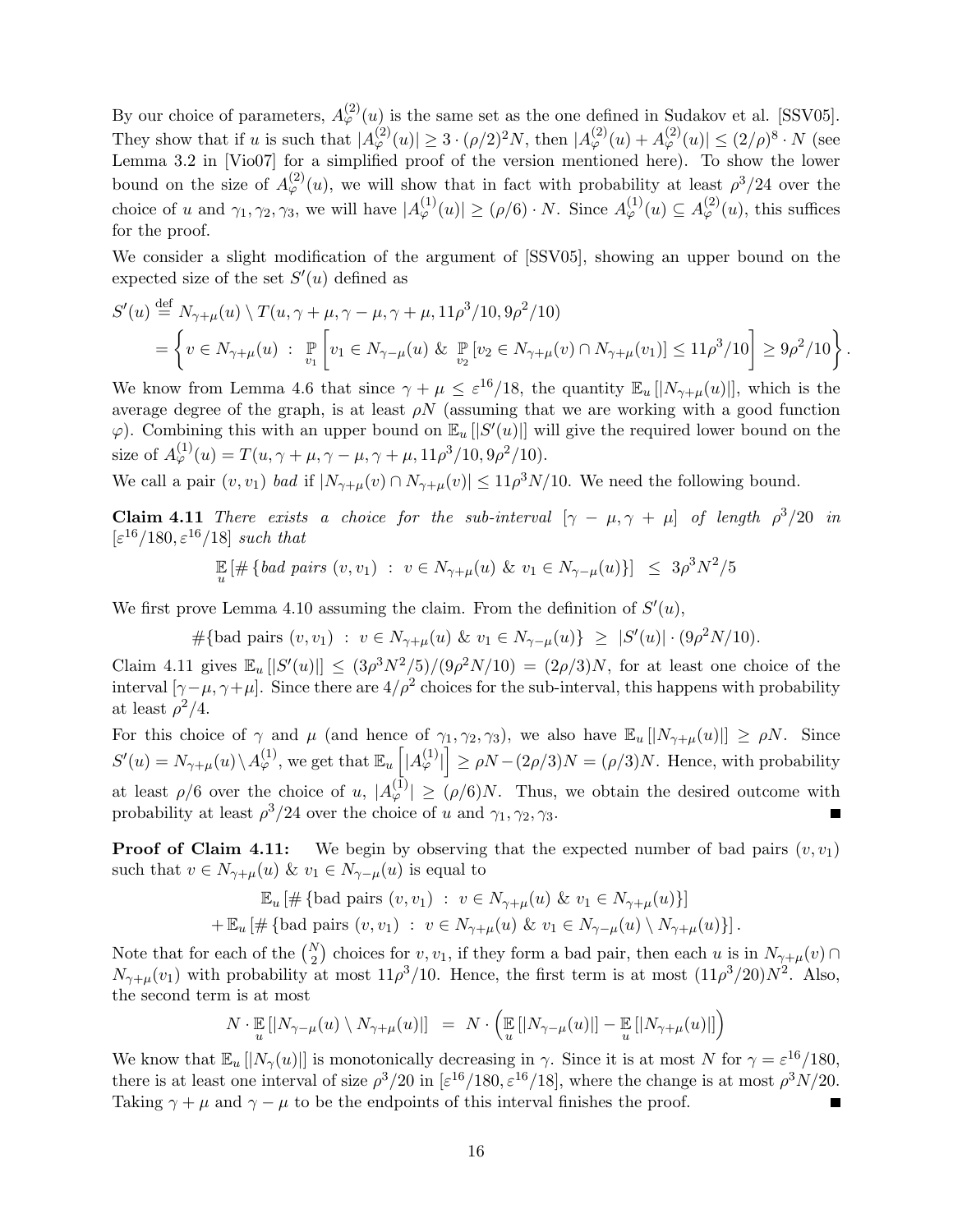### 4.3 Obtaining a linear choice function

Using the subset given by the Balog-Szemerédi-Gowers theorem, one can use the somewhat linear choice function  $\varphi$  to find an *linear transformation*  $x \mapsto Tx$  which also selects large Fourier coefficients in derivatives. In particular, it satisfies  $\mathbb{E}_x \left[ \hat{f}_x^2(T_x) \right] \geq \eta$  for some  $\eta = \eta(\varepsilon)$ . This map T can then be used to find an appropriate quadratic phase.

In this subsection, we give an algorithm for finding such a transformation, using the procedure BSG-Test developed above. In the lemma below, we assume as before that  $\varphi$  is a good function satisfying the guarantee in Lemma 4.6. We also assume that we have chosen a good vertex  $u$  and parameters  $\gamma_1, \gamma_2, \gamma_3$  satisfying the guarantee in Lemma 4.10.

**Lemma 4.12** Let  $\varphi$  be as above and  $\delta > 0$ . Then there exists an  $\eta = \exp(-1/\varepsilon^C)$  and an algorithm which makes  $O(n^2 \log n \cdot \text{poly}(1/\eta, \log(1/\delta)))$  calls to BSG-Test and uses additional running time  $O(n^3)$  to output a linear map T or the symbol  $\perp$ . If BSG-Test is defined using a good u and parameters  $\gamma_1, \gamma_2, \gamma_3$  as above, then with probability at least  $1 - \delta$  the algorithm outputs a map T satisfying  $\mathbb{E}_x \left[ \hat{f}_x^2(Tx) \right] \geq \eta$ .

**Proof:** Let  $t = 4n^2 + \log(10/\delta)$ . We proceed by first sampling  $K = 100t/\rho$  elements  $(x, \varphi(x))$ and running BSG-Test  $(u, \cdot)$  on each of them with parameters as in Lemma 4.10 and  $\delta' = \delta/(5K)$ . We retain only the points  $(x, \varphi(x))$  on which BSG-Test outputs 1. Since  $\delta' = \delta/(5K)$ , BSG-Test does not satisfy the guarantee of Lemma 4.10 on some query with probability at most  $\delta/5$ . We assume this does not happen for any of the points we sampled.

If BSG-Test outputs 1 on fewer than t of the queries, we stop and output  $\perp$ . The following claim shows that the probability of this happening is at most  $\delta/5$ . In fact, the claim shows that with probability  $1 - \delta/5$  there must be at least t samples from  $A_{\varphi}^{(1)}$  itself, on which we assumed that BSG-Test outputs 1.

Claim 4.13 With probability at least  $1 - \delta/5$ , the sampled points contain at least t samples from  $A_{\varphi}^{(1)}$  .

**Proof:** Since  $|A_{\varphi}^{(1)}| \ge \rho N/6$ , the expected number of samples from  $A_{\varphi}^{(1)}$  is at least  $\rho K/6$ . By a Hoeffding bound, the probability that this number is less than t is at most  $\exp(-\Omega(\rho K)) \le \delta/5$  if  $\rho K = \Omega(\log(1/\delta)).$ 

Note that conditioned on being in  $A_{\varphi}^{(1)}$ , the sampled points are in fact *uniformly* distributed in  $A_{\varphi}^{(1)}$ . We show that then they must span a subspace of large dimension, and that their span must cover at least half of  $A_{\varphi}^{(1)}$ .

**Claim 4.14** Let  $z_1, \ldots, z_t \in A_{\varphi}^{(1)}$  be uniformly sampled points. Then for  $t \geq 4n^2 + O(\log(1/\delta))$  it is true with probability  $1 - \delta/5$  that

- $\bullet \, \mid \,  \cap A_{\varphi}^{(1)} \! \mid \, \geq (1/2)|A_{\varphi}^{(1)}|$
- dim $(*z*<sub>1</sub>,..., *z*<sub>t</sub>) \geq n \log(12/\rho).$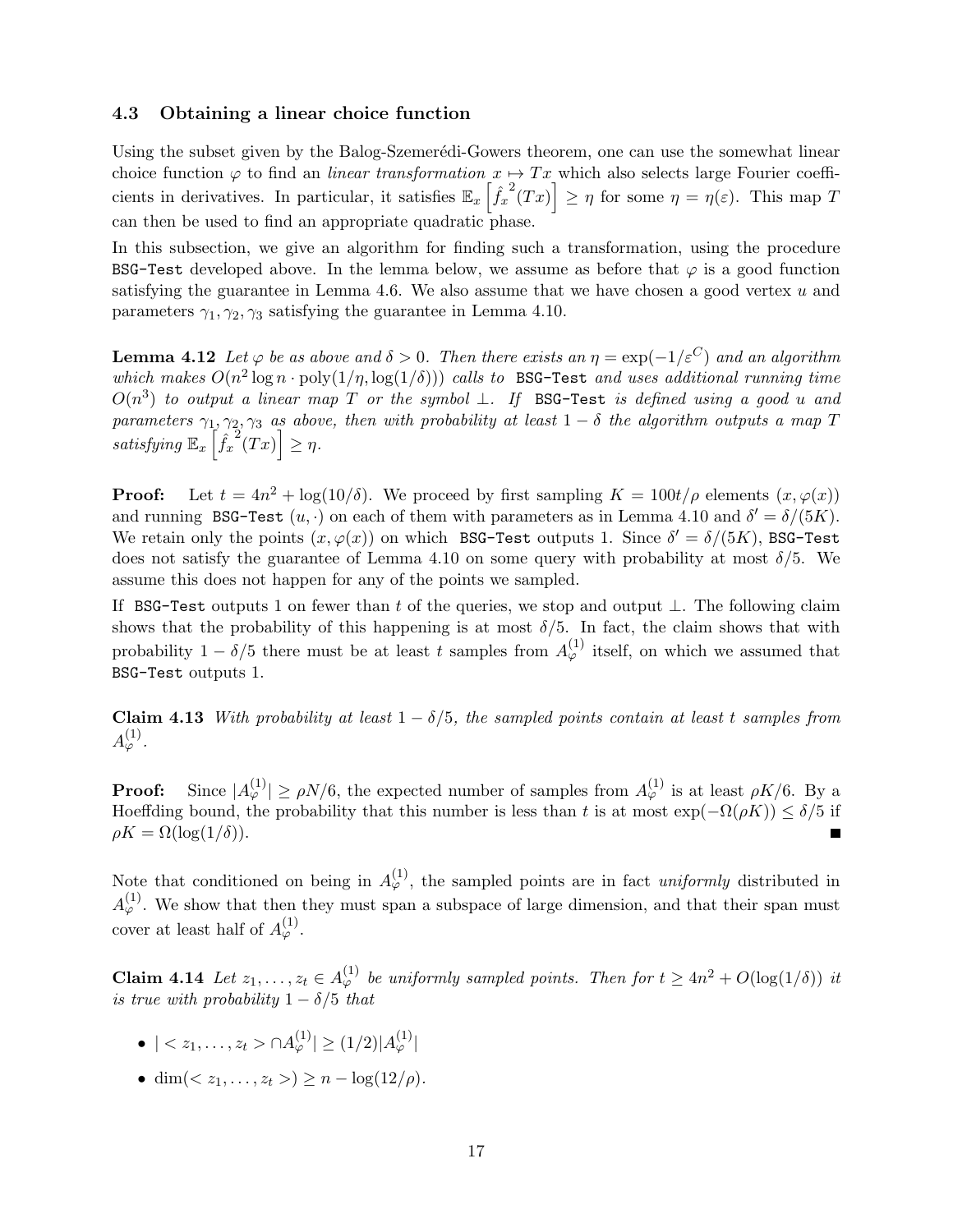**Proof:** For the first part, we consider the span  $\langle z_1, \ldots, z_t \rangle$ , which is a subspace of  $\mathbb{F}_2^n$ . The probability that it has small intersection with  $A_{\varphi}^{(1)}$  is

$$
\sum_{|S \cap A_{\varphi}^{(1)}| \leq |A_{\varphi}^{(1)}|/2} \mathbb{P}[z_1,\ldots,z_t \in S] \cdot \mathbb{P}[< z_1,\ldots,z_t > = S \mid z_1,\ldots,z_t \in S],
$$

where the sum is taken over all subspaces S of  $\mathbb{F}_2^n$ . Since  $|S \cap A_{\varphi}^{(1)}| \leq |A_{\varphi}^{(1)}|/2$ , we have that  $\mathbb{P}[z_1,\ldots,z_t\in S] \leq (1/2)^t$ . Thus, the required probability bounded above by

$$
\sum_{|S \cap A_{\varphi}^{(1)}| \le |A_{\varphi}^{(1)}|/2} (1/2)^t \cdot 1 \le 2^{-t} O(2^{4n^2}).
$$

The last bound uses the fact that the number of subspaces of  $\mathbb{F}_2^{2n}$  is  $O(2^{4n^2})$ . Thus, for  $t =$  $4n^2 + \log(10/\delta)$ , the probability is at most  $\delta/10$ .

We now bound the probability that the sampled points  $z_1, \ldots, z_t$  span a subspace of dimension at most  $n - k$ . The probability that a random of  $A_{\varphi}^{(1)}$  lies in a specific subspace of dimension  $n - k$ is at most  $(2^{-k}/(\rho/6))$ . Hence, the probability that all t points lie in any subspace of dimension  $n - k$  is bounded above by

$$
\left(\frac{2^{-k}}{\rho/6}\right)^t \cdot \#\{\text{subspaces of dim } n-k\} \leq \left(\frac{2^{-k}}{\rho/6}\right)^t \cdot 2^{n(n-k)}.
$$

For  $t \geq n^2 + O(\log(1/\delta))$  and  $k = \log(12/\rho)$ , this probability is at most  $\delta/10$ . Hence the dimension of the span of the sampled vectors is at least  $n - \log(12/\rho)$  with high probability.

Next, we upper bound the dimension of the span of the retained points (on which BSG-Test answered 1). By the assumed correctness of BSG-Test, we get that all the points must lie inside  $A_{\varphi}^{(2)}$ . Applying the Freiman-Ruzsa Theorem (Theorem 2.4), it follows that

$$
|< A_{\varphi}^{(2)}>|<\exp(1/\rho^C)N.
$$

The above implies that all the points are inside a space of dimension at most  $n + \log(1/\nu)$ , where we have written  $\nu = \exp(-1/\rho^C)$ . From here, we can proceed in a similar fashion to [Sam07].

Let V denote the span of the retained points and let  $v_1, \ldots, v_r$  be a basis for V. We can add vectors to complete it to  $v_1, \ldots, v_s$  so that the projection onto the first n coordinates has full rank. Let  $V' = \langle v_1, \ldots, v_s \rangle$ . We can also assume, by a change of basis, that for  $i \leq n$  we have the coordinate vectors  $v_i = (e_i, u_i)$ . This can all be implemented by performing Gaussian elimination, which takes time  $O(n^3)$ .

Consider the  $2n \times s$  matrix with  $v_1, \ldots, v_s$  as columns. By the previous discussion, this matrix is of the form

$$
P = \left( \begin{array}{cc} I & 0 \\ T & U \end{array} \right),
$$

where I is the  $n \times n$  identity matrix, and T and U are  $n \times n$  and  $n \times (s - n)$  matrices, respectively. By Claim 4.14, we know that v' contains  $|A_{\varphi}^{(1)}|/2 \geq (\rho/12)N$  vectors of the form  $(x, \varphi(x))^T$ . For each such vector, there exists a  $w \in \mathbb{F}_2^s$  such that  $P \cdot w = (x, \varphi(x))^T$ . Because of the form of P, we must have that  $w = (x, z)$  for  $z \in \mathbb{F}_2^{s-n}$ . Thus, we get that for each vector  $(x, \varphi(x))$ , we in fact have  $\varphi(x) = Tx + Uz$  for some  $z \in \mathbb{F}_2^{s-n}$ .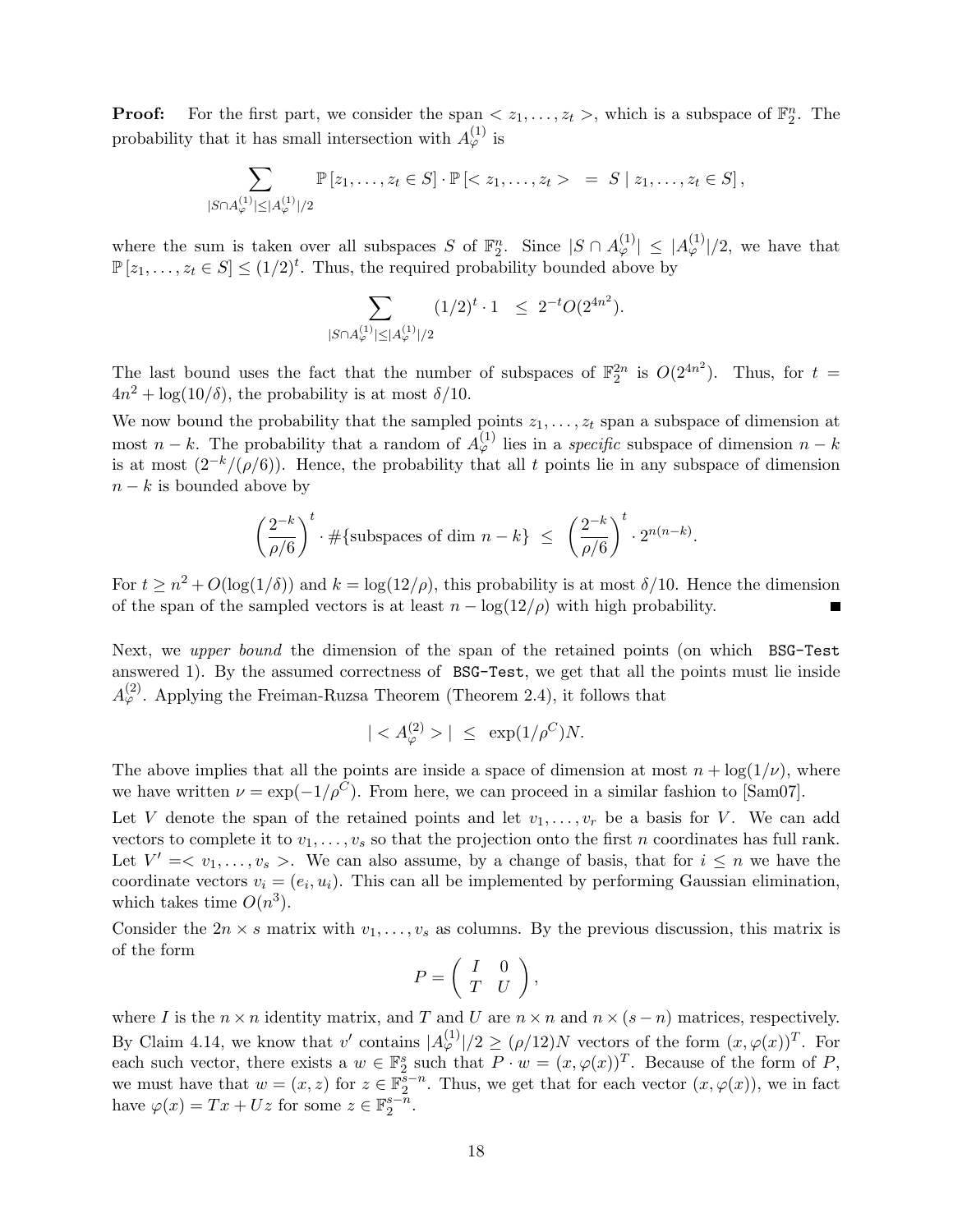Therefore, for at least one  $z_0 \in \mathbb{F}_2^{s-n}$  and  $y_0 = Uz_0$  we find that

$$
\mathbb{P}_{x \in \mathbb{F}_2^n} [\varphi(x) = Tx + y_0] \ge (\rho/12) \cdot 2^{-(s-n)}.
$$

We next upper bound  $s - n$ . Note that  $s \leq r + k$  since by Claim 4.14, V had dimension at least  $n - k$  for  $k = \log(12/\rho)$ . Also, we know that  $r \leq n + \log(1/\nu)$  by the bound on  $| \langle A_{\varphi}^{(2)} \rangle |$ , implying that  $s \le n + \log(12/\rho) + \log(1/\nu)$ . We conclude that  $2^{-(s-n)} \ge (\rho/12)\nu$ .

Moreover, for each element of the form  $(x, \varphi(x)) \in A_{\varphi}^{(1)}$ , we know that  $|\hat{f}_x(\varphi(x))| \geq \gamma \geq \varepsilon^{16}/180$ . This implies that

$$
\mathop{\mathbb{E}}_{x \in \mathbb{F}_2^n} \left[ \hat{f_x}^2(Tx + y_0) \right] \geq \gamma^2 \cdot (\rho/12) \cdot (\rho \nu/12).
$$

Samorodnitsky shows that we can in fact take  $y_0$  to be 0. In fact, he shows the following general claim.

Claim 4.15 (Consequence of Lemma 6.10 [Sam07]) For any matrix T and  $y \in$  $\frac{n}{2}$  $\mathbb{E}_{x \in \mathbb{F}_2^n} \left[ \hat{f_x}^2(Tx+y) \right] \leq \mathbb{E}_{x \in \mathbb{F}_2^n} \left[ \hat{f_x}^2(Tx) \right].$ 

Thus, we simply output the matrix T constructed as above. For  $\eta = \gamma^2 \rho^2 \nu / 144$ , it satisfies  $\mathbb{E}_{x\in\mathbb{F}_2^n}\left[\hat{f_x}^2(Tx)\right]\geq \eta.$  Finally, we calculate the probability that the algorithm outputs  $\bot$  or outputs a T not satisfying this guarantee. This can happen only when the guarantee on BSG-Test is not satisfied for one of the sampled points, or when the guarantees in Claims 4.13 and 4.14 are not satisfied. Since each of these happen with probability at most  $\delta/5$ , the probability of error is at most  $3\delta/5 < \delta$ .

### 4.4 Finding a quadratic phase function

Once we have identified the linear map  $T$  above, the remaining argument is identical to the one in [Sam07].

Equipped with  $T$ , one can find a symmetric matrix  $B$  with zero diagonal that satisfies a slightly weaker guarantee. This step is usually referred to as the *symmetry argument*, and we shall encounter a modification of it in Section 5. The only algorithmic steps used in the process are Gaussian elimination and finding a basis for a subspace, which can both be done in time  $O(n^3)$ .

**Lemma 4.16 (Proof of Theorem 2.3 [Sam07])** Let T be as above. Then in time  $O(n^3)$  one can find a symmetric matrix B with zero diagonal such that  $\mathbb{E}_{x \in \mathbb{F}_2^n} \left[ \hat{f}_x^2(Bx) \right] \geq \eta^2$ .

Now that we have correlation of the derivative  $f_x$  of the function with a truly linear map, it remains to "integrate" this relationship to obtain that  $f$  itself correlates with a quadratic map. Following Green and Tao, we shall henceforth refer to this part of the argument as the *integration step*.

Having obtained B above, we can find a matrix M such that  $M + M<sup>T</sup> = B$ . We take the quadratic part of the phase function to be  $h(x) = (-1)^{\langle x, Mx \rangle}$ . The following claim helps establish the linear part.

**Lemma 4.17 (Corollary 6.4 [Sam07])** Let B and h be as above. Then there exists  $\alpha \in \mathbb{F}_2^n$  such that  $|\widehat{fh}(\alpha)| \geq \eta^2$ .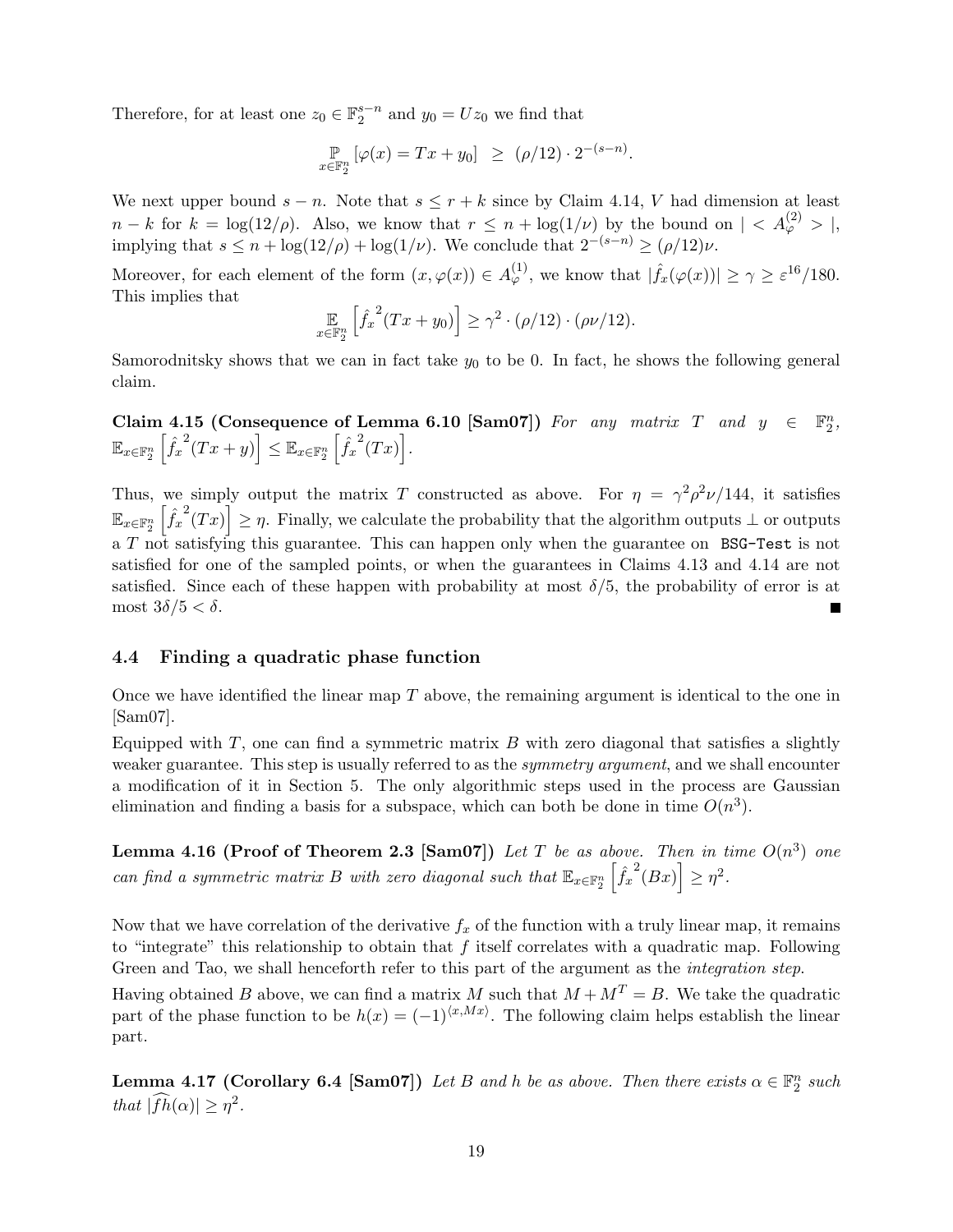An appropriate  $\alpha$  can be found using the algorithm <code>Linear-Decomposition</code> with parameter  $\gamma'=\eta^2$ (by picking any element from the list it outputs). We take  $q(x) = \langle x, Mx \rangle + \langle \alpha, x \rangle + c$  where  $(-1)^c$ is the sign of the coefficient for  $(-1)^{\langle \alpha, x \rangle}$  in the linear decomposition. The running time of this step is  $O(n^3 \log n \cdot \text{poly}(1/\eta, \log(1/\delta)))$ , where  $\delta$  is the probability of error we want to allow for this invocation of Linear-Decomposition.

Note that of all the steps involved in finding a quadratic phase, finding the linear part of the phase is the only step for which running time depends exponentially on  $\varepsilon$  (since  $\eta = \exp(-1/\varepsilon^{\Omega(1)})$ ). The running time of all other steps depends polynomially on  $1/\varepsilon$ .

### 4.5 Putting things together

We are now ready to finish the proof of Theorem 4.1.

**Proof of Theorem 4.1:** For the procedure Find-Quadratic the function  $\varphi(x)$  will be sampled using Lemma 4.6 as required. We start with a random  $u = (x, \varphi(x))$  and a random choice for the parameters  $\gamma_1, \gamma_2, \gamma_3$  as described in the analysis of BSG-Test. We run the algorithm in Lemma 4.12 using BSG-Test with the above parameters and with error parameter 1/2.

If the algorithm outputs a quadratic form  $q(x)$ , we estimate  $|\langle f,(-1)^q\rangle|$  using  $O((1/\eta^4) \cdot \log^2(\rho/\delta))$ samples. If the estimate is less than  $\eta^2/2$ , or if the algorithm stopped with output  $\perp$  we discard q and repeat the entire process. For a  $M$  to be chosen later, if we do not find a quadratic phase in M attempts, we stop and output  $\perp$ .

With probability  $\rho/2$ , all samples of  $\varphi(x)$  (sampled with error  $1/n^5$ ) correspond to a good function  $\varphi$ . Conditioned on this, we have a good choice of u and  $\gamma_1, \gamma_2, \gamma_3$  for BSG-Test with probability  $\rho^3/24$ . Conditioned on both the above, the algorithm in Lemma 4.12 finds a good transformation with probability 1/2. Thus, for  $M = O((1/\rho^4) \cdot \log(1/\delta))$ , the algorithm stops in M attempts with probability at least  $1 - \delta/2$ . By choice of the number of samples above, the probability that we estimate  $|\langle f,(-1)^q \rangle|$  incorrectly at any step is at most  $\delta/2M$ . Thus, with probability at least  $1 - \delta$ , we output a good quadratic phase.

One call to the algorithm in Lemma 4.12 requires  $O(n^2)$  calls to BSG-Test, which in turn requires  $\text{poly}(1/\varepsilon)$  calls to Linear-Decomposition, each taking time  $O(n^2\log n)$ . This dominates the running time of the algorithm, which is  $O(n^4 \log n \cdot \text{poly}(1/\varepsilon, 1/\eta, \log(1/\delta)))$ .

### 5 A refinement of the inverse theorem

In this section we shall work with a number of refinements of the inverse theorem as stated in Theorem 2.6. For the purposes of the preliminary discussion we shall think of p being any prime, and later specialize to the case  $p = 2$ .

It was observed (but not exploited) by Green and Tao [GT08] that a slightly stronger form of the inverse theorem holds. If V is a subspace of  $\mathbb{F}_p^n$  and  $y \in \mathbb{F}_p^n$ , then one can define a seminorm  $\Vert \cdot \Vert_{u^3(y+V)}$  on functions from  $\mathbb{F}_p^n$  to  $\mathbb{C}$  by setting

$$
||f||_{u^{3}(y+V)} = \sup_{q} |\mathbb{E}_{x \in y+V} f(x)\omega^{-q(x)}|,
$$

where the supremum is taken over all quadratic forms q on  $y + V$  and  $\omega$  denotes a pth root of unity. This semi-norm measures the correlation over a coset of the subspace V . We shall be interested in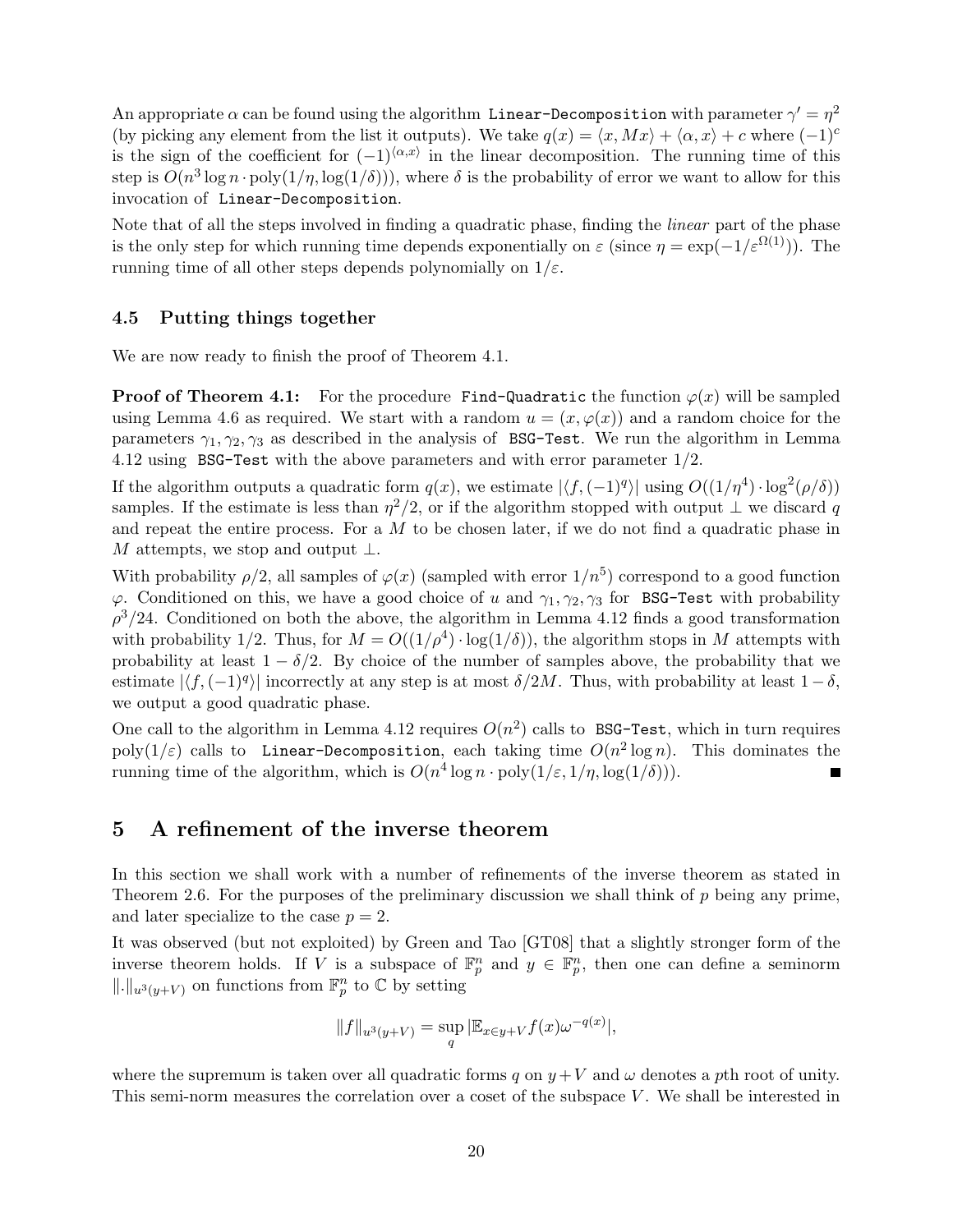the co-dimension of the subspace, which we shall denote by  $\text{cod } V$ . With this notation, the inverse theorem in [GT08] can be stated as follows.

**Theorem 5.1 (Local Inverse Theorem for**  $U^3$  [GT08]) Let  $p > 2$ , and let  $f : \mathbb{F}_p^n \to \mathbb{C}$  be a function such that  $||f||_{\infty} \leq 1$  and  $||f||_{U^3} \geq \varepsilon$ . Then there exists a subspace V of  $\mathbb{F}_p^n$  such that cod  $V \leq \varepsilon^{-C}$  and

$$
\mathbb{E}_{y \in V^*} \|f\|_{u^3(y+V)} \ge \varepsilon^C.
$$

Here we have denoted the set of coset representatives of V by  $V^*$ , so that  $V \oplus V^* = \mathbb{F}_2^n$ . Actually, the theorem as usually stated involves an averages over the whole of  $\mathbb{F}_p^n$  as opposed to just  $V^*$ , but the result can be obtained with this modification without difficulty by averaging over coset representatives throughout the proof.

One can deduce the usual inverse theorem from this version without too much effort: by an averaging argument, there must exist y such that f correlates well on  $y + V$  with some quadratic phase function  $\omega^q$ ; this function can be extended to a function on the whole of  $\mathbb{F}_p^n$  in many different ways, and a further averaging argument yields the usual bounds. However, extending the quadratic phase results in an exponential loss in correlation. (See, for example, Proposition 3.2 in [GT08].)

It turns out that, as Green and Tao remark, an even more precise theorem holds. The result as stated tells us that for each y we can find a local quadratic phase function  $\omega^{q_y}$  defined on  $y + V$ such that the average of  $|\mathbb{E}_{x \in y+V}f(x)\omega^{q_y(x)}|$  is at least  $\varepsilon^C$ . However, it is actually possible to do this in such a way that the quadratic parts of the quadratic phase functions  $q_y$  are the same. More precisely, it can be done in such a way that each  $q_y(x)$  has the form  $q(x - y) + l_y(x - y)$  for a single quadratic function  $q: V \to \mathbb{F}_p$  (that is independent of y) and some Freiman 2-homomorphisms  $l_y: V \to \mathbb{F}_p.$ 

This parallel correlation was heavily exploited by Gowers and the second author [GW10a, GW10b] in a series of papers on what they called the true complexity of a system of linear equations, leading to radically improved bounds compared with the original approach in [GW10c], which was based on an ergodic-style decomposition theorem due to Green and Tao [Gre07].

For  $p = 2$ , the equivalent of Theorem 5.1 follows directly neither from Green and Tao's nor Samorodnitsky's approach but instead requires a merging of the two. The Green-Tao approach is not directly applicable since the so-called symmetry argument in that paper uses division by 2, while Samorodnitsky's approach loses the local information after an application of Freiman's theorem. Section 5 is dedicated to showing how to obtain this *local correlation*<sup>3</sup> in the case where the characteristic is equal to 2. We shall therefore restrict our attention to this case for the remainder of the discussion, bearing in mind that it applies almost verbatim to general p.

In order to be able to refer to the parallel correlation property more concisely, we shall use the concept of quadratic averages introduced in [GW10a]. As explained above, for each coset  $y + V$ ,  $y \in$  $V^*$ , we can specify a quadratic phase  $q_y(x) = q(x - y) + l_y(x - y)$ . We extend the definition of  $q_y$ to all  $y \in \mathbb{F}_p^n$  by setting them equal to  $q_{\hat{y}}$  where  $\hat{y} \in V^*$  is such that  $y \in \hat{y} + V$ . Now we can define a quadratic average via the formula

$$
Q(x) = \mathbb{E}_{y \in x - V}(-1)^{q_y(x)}.
$$

<sup>&</sup>lt;sup>3</sup>The term "local correlation" may be slightly confusing. It is often used to refer to the fact that in  $\mathbb{Z}/N\mathbb{Z}$ , no global quadratic correlation with a quadratic phase can be guaranteed. Indeed, such a phase function must be restricted to a Bohr set, or the correlation assumed to only take place on a long arithmetic progression, as in Gowers's original work. However, in  $\mathbb{F}_p^n$ , the setting we are working in here, there should be no ambiguity.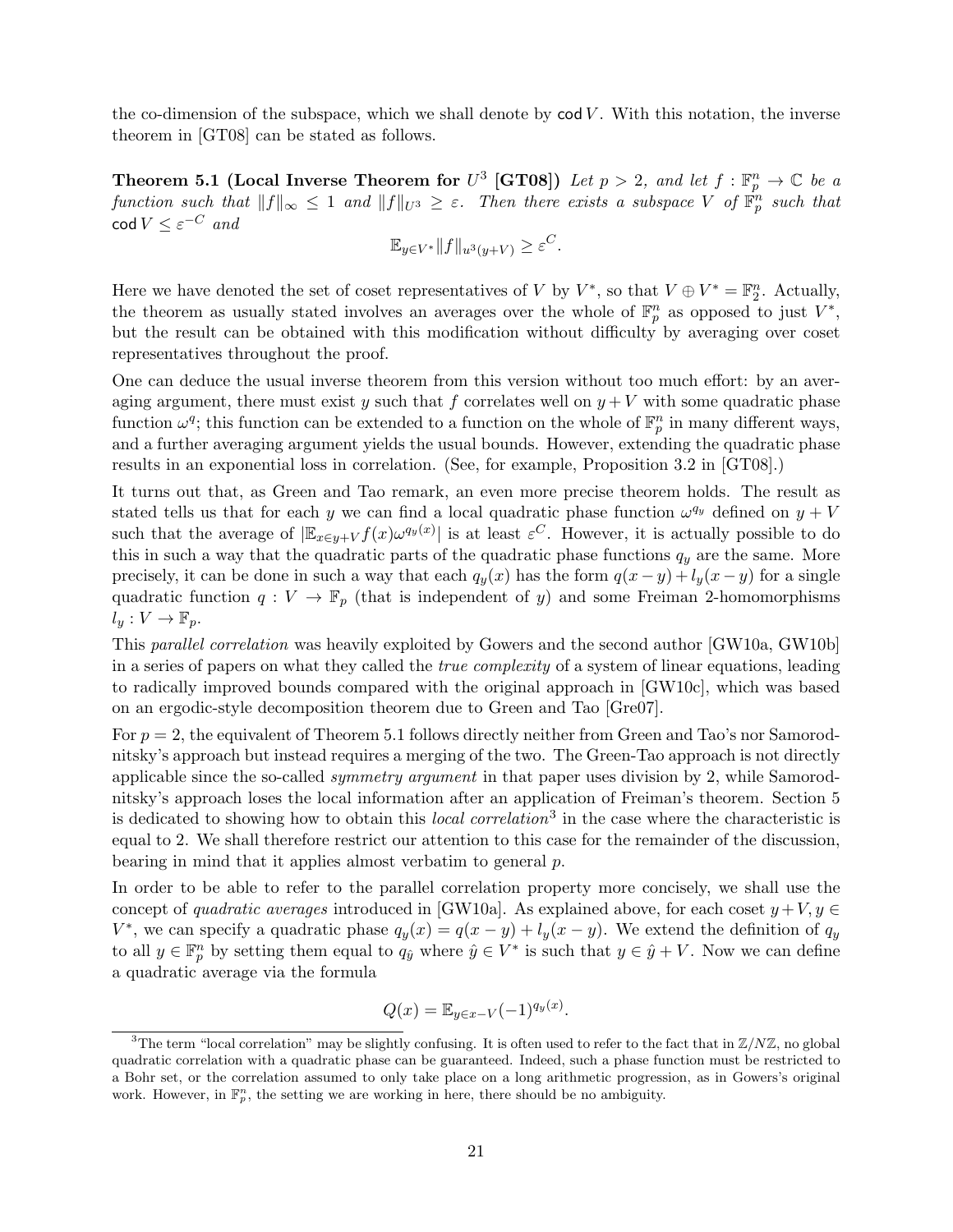Notice that the  $q_y$  are the same whenever the y lie in the same coset of V. So in fact, since all the  $q_y$ s occurring here are such that  $y \in x + V$ , they are all identical. Thus the value of the quadratic average only depends on the coset of  $V$  that  $x$  lies in. More precisely, we can write

$$
Q(x) = \sum_{y \in V^*} 1_{y+V}(x)(-1)^{q_y(x)}.
$$

This tells us that at most  $|V^*|$  many linear phases are needed to specify the quadratic average.

Combining the Green-Tao approach with Samorodnitsky's symmetry argument in characteristic 2, we shall obtain an algorithmic version of the analogue of the Local Inverse Theorem (Theorem 5.1) for  $p = 2$ . In order to use this result in our decomposition algorithm Theorem 3.1, we in fact state it as an algorithm for finding a *quadratic average*  $Q(x) = \sum_{y \in V^*} 1_{y+V}(x)(-1)^{q_y(x)}$ , which has correlation  $poly(\varepsilon)$  with the given function. Using this, Theorem 3.1 will then yield a decomposition into  $poly(1/\varepsilon)$  quadratic averages.

Following  $[GW10c]$ , we shall call the codimension of V the *complexity* of the quadratic average. We will find quadratic averages with complexity poly $(1/\varepsilon)$ . Note that while this means that the description of a quadratic average is still of size  $\exp(1/\varepsilon)$ , the different quadratic forms appearing in a quadratic average only differ in the linear part.

**Theorem 5.2** Given  $\varepsilon, \delta > 0$  and  $n \in \mathbb{N}$ , there exist  $K, C = O(1)$  and a randomized algorithm Find-QuadraticAverage  $\emph{running in time }~ O(n^4 \log^2 n \cdot \exp(1/\varepsilon^K) \cdot \log(1/\delta)), ~which, ~given ~oracle$ access to a function  $f : \mathbb{F}_2^n \to \{-1,1\}$ , either outputs a quadratic average  $Q(x)$  of complexity  $O(\varepsilon^{-C})$ , or the symbol  $\perp$ . The algorithm satisfies the following guarantee:

- If  $||f||_{U^3} \geq \varepsilon$ , then with probability at least  $1 \delta$  it finds a quadratic average Q of complexity  $O(\varepsilon^{-C})$  such that  $\langle f, Q \rangle \geq \varepsilon^{C}$ .
- The probability that the algorithm outputs a Q which has  $\langle f, Q \rangle \leq \varepsilon^{C}/2$  is at most  $\delta$ .

We briefly outline the key modifications in the proof that allow us to obtain this result. Recall that in the previous section we only obtained correlation  $\eta = \exp(1/\varepsilon^C)$  because we applied the Freiman-Ruzsa theorem to the set  $A_{\varphi}^{(2)}$ : we were only able to assert that  $|< A_{\varphi}^{(2)}>| \leq \exp(1/\varepsilon^C)|A_{\varphi}^{(2)}|.$ Because we had correlation poly $(\varepsilon)$  over  $A_{\varphi}^{(2)}$ , we obtained correlation  $\exp(-1/\varepsilon^C)$  with the linear function we defined on  $\langle A_{\varphi}^{(2)} \rangle$ .

They key difference in the new argument, which borrows heavily from Green and Tao [GT08], is that instead of looking for a subspace *containing*  $A_{\varphi}^{(2)}$ , which we previously used to find a linear function, we will look for a subspace *inside*  $4A_{\varphi}^{(2)}$ . Given the properties of  $A_{\varphi}^{(2)}$ , we will be able to find such a subspace by an application of Bogolyubov's lemma (described in more detail below), with the property that the co-dimension of the subspace is  $poly(1/\varepsilon)$ . We will also find a quadratic form such that restricted to inputs from this subspace, it has correlation  $poly(1/\varepsilon)$  with the function f. We shall then show (Lemma 5.18) how to extend this quadratic form to all the cosets of the subspace, by adding a *different linear form for each coset* so that the correlation of the resulting quadratic average is still poly $(1/\varepsilon)$ .

We begin by developing algorithmic version of some of the new ingredients in the proof.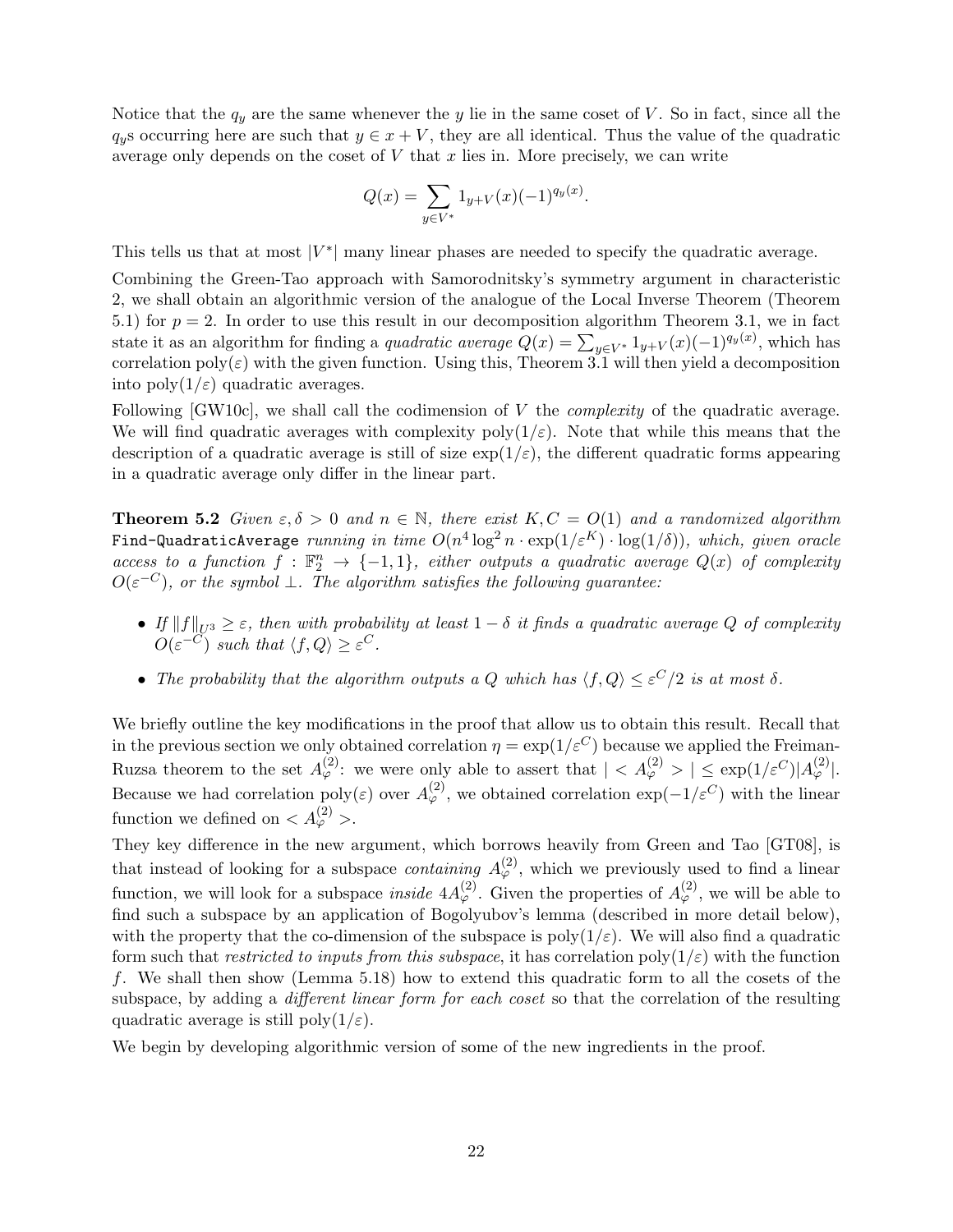### 5.1 An algorithmic version of Bogolyubov's lemma

We follow Green and Tao in using a form of Bogolyubov's lemma, which has become a standard tool in arithmetic combinatorics. Bogolyubov's lemma as it is usually stated allows one to find a large subspace inside the 4-fold sumset of any given set of large size. We briefly remind the reader of the relationship between sumsets and convolutions, which is used in the proof of the lemma.

For functions  $h_1, h_2 : \mathbb{F}_2^n \to \mathbb{R}$ , we define their convolution as  $h_1 * h_2(x) \stackrel{\text{def}}{=} \mathbb{E}_y [h_1(y)h_2(x-y)].$ The Fourier transform diagonalizes the convolution operator, that is,  $\widehat{h_1 * h_2}(\alpha) = \widehat{h_1}(\alpha)\widehat{h_2}(\alpha)$  for any two functions  $h_1, h_2$  and any  $\alpha \in \mathbb{F}_2^n$ , which is easy to verify from the definition. Also, if  $1_A$  is the indicator function for a set  $A \subseteq \mathbb{F}_2^n$ , then

$$
1_A * 1_A(x) = \mathbb{E}[1_A(y) \cdot 1_A(x-y)] = |\{(y_1, y_2) : y_1, y_2 \in A \text{ and } y_1 + y_2 = x\}|/2^n.
$$

In particular,  $1_A * 1_A$  is supported only on  $A + A$  and gives the number of representations of x as the sum of two elements in A. In general, the k-fold convolution is supported on the k-fold sumset.

The proof of Bogolyubov's lemma constructs an explicit subspace by looking at the large Fourier coefficients (using the Goldreich-Levin theorem) and shows that the 4-fold convolution is positive on this subspace. Since we will actually apply this lemma not to a subset but to the output of a randomized algorithm, we state it for an arbitrary function h and its convolution.

We will output a subspace  $V \subseteq \mathbb{F}_2^n$  by specifying a basis for the space  $V^{\perp} \stackrel{\text{def}}{=} \{x : x^T y = 0 \ \forall y \in V\}.$ Since  $(V^{\perp})^{\perp} = V$ , this will also give us a way of checking if  $x \in V$ : we simply test if  $x^T y = 0$  for all basis vectors y of  $V^{\perp}$ .

Lemma 5.3 (Bogolyubov's Lemma) There exists a randomized algorithm Bogolyubov with parameters  $\rho$  and  $\delta$  which, given oracle access to a function  $h : \mathbb{F}_2^n \to \{0,1\}$  with  $\mathbb{E}h \geq \rho$ , outputs a subspace  $V \leq \mathbb{F}_2^n$  (by giving a basis for  $V^{\perp}$ ) of codimension at most  $O(\rho^{-3})$  such that with probability at least  $1 - \delta$ , we have  $h * h * h * h(x) > \rho^4/2$  for all  $x \in V$ . The algorithm runs in time  $n^2 \log n \cdot \text{poly}(1/\rho, \log(1/\delta)).$ 

**Proof:** We shall use the Goldreich-Levin algorithm Linear-Decomposition for the function h with parameter  $\gamma = \rho^{3/2}/4$  and error  $\delta$  to produce a list  $K = {\alpha_1, \dots, \alpha_k}$  of length  $k = O(\gamma^{-2})$  $O(\rho^{-3})$ . We take V to be the subspace  $\{x \in \mathbb{F}_2^n : \langle \alpha, x \rangle = 0 \ \forall \alpha \in K\}$  and output  $\langle K \rangle$ . Clearly  $\text{cod}(V) \leq |K|$ . We next consider the convolution

$$
h * h * h * h(x) = \sum_{\alpha} |\widehat{h}(\alpha)|^4 (-1)^{\langle \alpha, x \rangle} = \sum_{\alpha \in K} |\widehat{h}(\alpha)|^4 (-1)^{\langle \alpha, x \rangle} + \sum_{\alpha \notin K} |\widehat{h}(\alpha)|^4 (-1)^{\langle \alpha, x \rangle}.
$$

If  $x \in V$ , then

$$
\sum_{\alpha \in K} |\widehat{h}(\alpha)|^4 (-1)^{\langle \alpha, x \rangle} + \sum_{\alpha \notin K} |\widehat{h}(\alpha)|^4 (-1)^{\langle \alpha, x \rangle} \ge |\widehat{h}(0)|^4 - \sup_{\alpha \notin K} |\widehat{h}(\alpha)|^2 \cdot \rho
$$

The final part of the guarantee in Theorem 4.4 states that the probability of a Fourier coefficient being larger than  $\gamma$  and not being on our list K is at most  $\delta$ . We conclude that with probability at least  $1 - \delta$ , the expression  $h * h * h(x)$  is bounded below, for all  $x \in V$ , by

$$
\rho^4 - \rho \cdot \rho^3/2 \ge \rho^4/2,
$$

П

and thus strictly positive.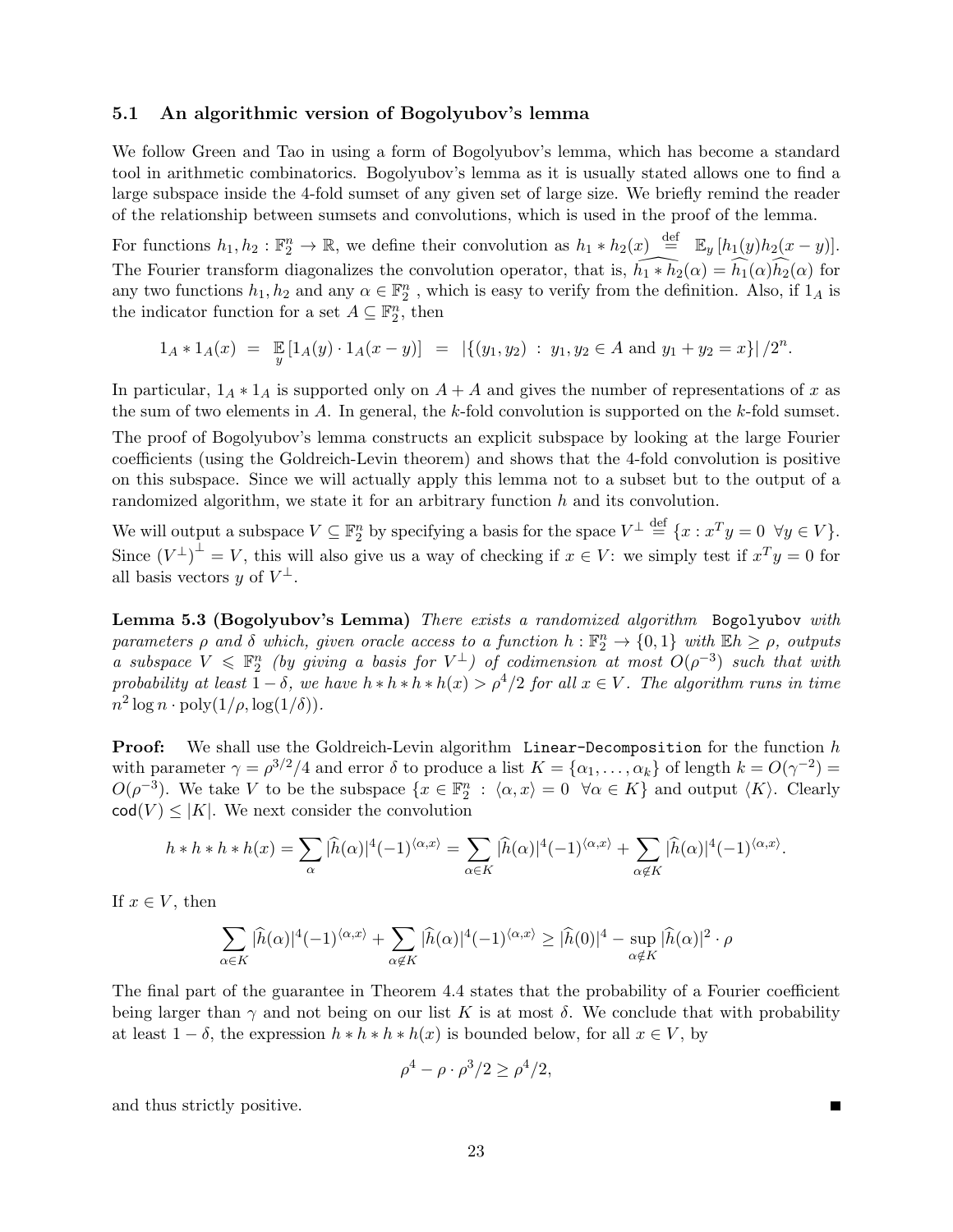We will, in fact, need a further twist of the above lemma. The function  $h$  to which will apply Lemma 5.3 will be defined by the output of a randomized algorithm. Thus,  $h$  can be thought of as a random variable, where we choose the value  $h(x)$  on each input x by running the randomized algorithm. As in the case of BSG-Test, we will have the guarantee that there exist two sets  $A^{(1)} \subseteq A^{(2)}$  and  $\delta' > 0$  such that *for each input x*, with probability  $1 - \delta'$  (over the choice of  $h(x)$ ) we have  $1_{A(1)}(x) \leq h(x) \leq 1_{A(2)}(x)$ . We will want to use this to conclude that for the entire subspace V given by the algorithm Bogolyubov,  $V \subseteq 4A^{(2)}$ .

To argue this, it will be useful to consider the function  $h'$  defined as  $h' \stackrel{\text{def}}{=} \min\{1_{A^{(2)}}, \max\{h, 1_{A^{(1)}}\}\}.$ By definition, we always have that  $1_{A^{(1)}}(x) \le h'(x) \le 1_{A^{(2)}}(x)$ . Also, if for each x, we have with probability  $1 - \delta' 1_{A^{(1)}}(x) \leq h(x) \leq 1_{A^{(2)}}(x)$ , this means that for each  $x, \mathbb{P}[h(x) \neq h'(x)] \leq \delta'$ . The following claim gives the desired conclusion for the subspace given by the algorithm Bogolyubov.

**Claim 5.4** Let h be a random function such that for  $\delta' > 0$  and for sets  $A^{(1)} \subseteq A^{(2)} \subseteq \mathbb{F}_2^n$ , we have that for every x with probability at least  $1 - \delta'$ ,  $1_{A_{(1)}}(x) \leq h(x) \leq 1_{A^{(2)}}(x)$ . Also, let  $\mathbb{E} 1_{A^{(1)}} \geq \rho$ . Let  $h' = \min\{1_{A^{(2)}}, \max\{h, 1_{A^{(1)}}\}\}\$  Let V be the subspace returned by the algorithm Bogolyubov when run with oracle access to h and error parameter  $\delta$ . Then with probability at least  $1 - \delta - \delta' \cdot n^2 \log n \cdot \text{poly}(1/\rho, \log(1/\delta)),$  we have that for all  $x \in V$ ,  $1_{A^{(2)} \times 1_{A^{(2)}} \times 1_{A^{(2)}} \times 1_{A^{(2)}}}(x) \ge$  $h' * h' * h' * h'(x) > \rho^4/2$ . In particular, with above probability,  $V \subseteq 4A^{(2)}$ .

**Proof:** Consider the behavior of the algorithm Bogolyubov when run with oracle access to  $h'$ instead of h. Since it is always true that  $h' \leq 1_{A^{(2)}}$  and  $\mathbb{E}[h'] \geq \mathbb{E}[1_{A^{(1)}}] \geq \rho$ , the algorithm outputs, with probability  $1 - \delta$ , a subspace V such that for every  $x \in V$ ,  $1_{A^{(2)}} * 1_{A^{(2)}} * 1_{A^{(2)}} (x) \ge$  $h' * h' * h' * h'(x) > \rho^4/2$ . Thus, with probability  $1-\delta$ , it outputs a subspace V such that  $V \subseteq 4A^{(2)}$ . Finally, we observe that the probability that the algorithm outputs different subspaces when run with oracle access to  $h$  and  $h'$  is small. The probability of having different outputs is at most the probability that  $h$  and  $h'$  differ on any of inputs queried by the algorithm Bogolyubov. Since it runs in time  $n^2 \log n \cdot \text{poly}(1/\rho, \log(1/\delta))$ , this probability is at most  $\delta' \cdot n^2 \log n \cdot \text{poly}(1/\rho, \log(1/\delta))$ . Thus, even when run with oracle access to h, with probability at least  $1-\delta-\delta'\cdot n^2\log n\cdot\text{poly}(1/\rho,\log(1/\delta)),$ the algorithm Bogolyubov outputs a subspace  $V \subseteq 4A^{(2)}$ .  $\blacksquare$ 

Next we require a version of Plünnecke's inequality in order to deal with the size of iterated sumsets. For a proof we refer the interested reader to [TV06], or the recent short and elegant proof by Petridis [Pet11].

Lemma 5.5 (Plünnecke's Inequality) Let  $B \subseteq \mathbb{F}_2^n$  be such that  $|B + B| \leq K|B|$  for some  $K > 1$ . Then for any positive integer k, we have  $|kB| \leq K^k|B|$ .

### 5.2 Finding a good model set

Again, as in Section 4 we may assume that  $\varphi$  is a good function satisfying the guarantee in Lemma 4.6. Recall that  $A_{\varphi} = \{(x, \varphi(x)) : x \in A\}$ , where A was defined to be  $A = \{x : |\hat{f}_x(\varphi(x))| \geq \gamma\}$ . We will use the routine  $BSG-Test$  described in Section 4. We assume we have chosen a good vertex  $u$ and parameters  $\gamma_1, \gamma_2, \gamma_3$  satisfying the guarantee in Lemma 4.10 for BSG-Test.

We will need to restrict the sets  $A_{\varphi}^{(1)}$  and  $A_{\varphi}^{(2)}$  given by Lemma 4.10 a bit more before we can apply Bogolyubov's lemma to find an appropriate subspace. Because the subspace sits inside the sumset  $4A_{\varphi}^{(2)}$ , an element of the subspace is of the form  $(x_1+x_2+x_3+x_4, \varphi(x_1)+\varphi(x_2)+\varphi(x_3)+\varphi(x_4)).$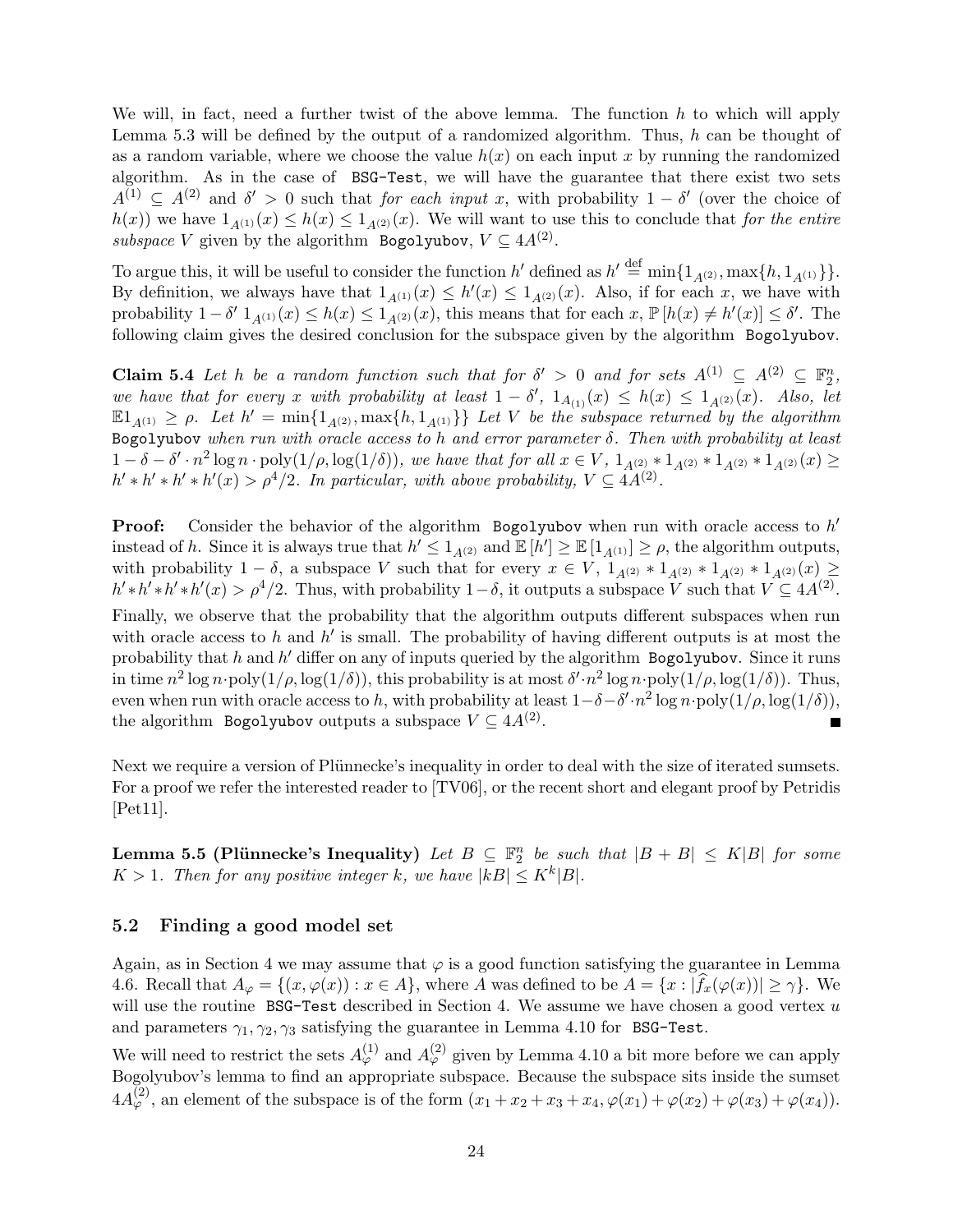However, unlike tuples of the form  $(x, \varphi(x))$ , the second half of the tuple  $(\varphi(x_1) + \varphi(x_2) + \varphi(x_3) + \varphi(x_4))$  $\varphi(x_4)$  may not uniquely depend on the first  $(x_1 + x_2 + x_3 + x_4)$ .

Since we will require this uniqueness property from our subspace, we restrict our sets to get new sets  $A_{\varphi}^{\prime(1)} \subseteq A_{\varphi}^{\prime(2)}$ . These restrictions will satisfy the following property: for all tuples  $x_1, x_2, x_3, x_4$ and  $x'_1, x'_2, x'_3, x'_4$  satisfying  $x_1+x_2+x_3+x_4 = x'_1+x'_2+x'_3+x'_4$ , we also have  $\varphi(x_1)+\varphi(x_2)+\varphi(x_3)+$  $\varphi(x_4) = \varphi(x_1') + \varphi(x_2') + \varphi(x_3') + \varphi(x_4)'$ . In other words,  $\varphi$  is a Freiman 4-homomorphism on the first n coordinates of  $A_{\varphi}^{(2)}$ . We will, in fact, need to ensure that it is a Freiman 8-homomorphism in order to obtain a truly linear map.

We shall obtain these restrictions by intersecting the original sets with a subspace, which will be defined using a random linear map  $\Gamma : \mathbb{F}_2^n \to \mathbb{F}_2^m$  and a random element  $c \in \mathbb{F}_2^m$  (for  $m =$  $O(\log(1/\varepsilon))$ ). This step is often called *finding a good model*, and appears (in non-algorithmic form) as Lemma 6.2 in [GT08]. We shall apply the restriction  $\Gamma(\varphi(x)) = c$  to the elements  $v =$  $(x, \varphi(x))$  on which BSG-Test outputs 1. Since we assume we have already chosen good parameters  $u, \rho_1, \rho_2, \gamma_1, \gamma_2, \gamma_3$  for the routine BSG-Test, we hide these parameters in the description of the procedure below.

Model-Test  $(v, \Gamma, c)$ - Let  $v = (y, \varphi(y)).$ 

- Answer 1 if BSG-Test returns 1 on v and  $\Gamma(\varphi(y)) = c$ , and 0 otherwise.

We shall first show that there exist good choices of  $\Gamma$  and c for our purposes. Let  $A_{\varphi}^{(2)}$  be the set provided by Lemma 4.10 for a good choice of parameters. Let  $B \subseteq \mathbb{F}_2^n \setminus \{0\}$  be the set of all t such that  $(0, t) \in 16A_{\varphi}^{(2)}$ .

Claim 5.6 Let  $\theta' = \varepsilon^{2448}/2^{487}$ . The set B has size at most  $\theta'^{-1}$ .

**Proof:** Write  $(0, B)$  for the set of all  $(0, b), b \in B$ . Since  $A_{\varphi}^{(2)}$  is of the form  $(x, \varphi(x))$  for some function  $\varphi$ , we have  $|A_{\varphi}^{(2)} + (0, B)| = |A_{\varphi}^{(2)}||B|$ , but at the same time  $A_{\varphi}^{(2)} + (0, B) \subseteq 17A_{\varphi}^{(2)}$ . By Lemma 5.5 we have  $|17A_{\varphi}^{(2)}| \leq (3(2/\rho)^9)^{17}|A_{\varphi}^{(2)}| \leq (2^{181}/\rho^{153})|A_{\varphi}^{(2)}|$  since  $A_{\varphi}^{(2)}$  has small sumset, and therefore  $|B| \leq 2^{181}/\rho^{153} = \theta'^{-1}$ , since  $\rho = \varepsilon^{16}/4$ .

Claim 5.7 Let  $m = 2 \lceil \log_2 \theta^{-1} \rceil$ . Then with probability at least  $1/2$  a random linear map  $\Gamma : \mathbb{F}_2^n \to$  $\mathbb{F}_2^m$  is non-zero on all of B.

**Proof:** Let  $\Gamma : \mathbb{F}_2^n \to \mathbb{F}_2^m$  be a randomly chosen linear transformation. Let  $E_t$  be the event that  $\Gamma(t) = 0$ . Clearly  $\overline{\mathbb{P}}(E_t) \leq 2^{-m}$  for each  $t \in B$ , and thus the probability that  $\Gamma$  is non-zero on all of B is  $\mathbb{P}(\bigcap_{t} (E_t^C)) = \mathbb{P}((\bigcup_t E_t)^C) = 1 - \mathbb{P}(\bigcup_t E_t) \geq 1 - \sum_t \mathbb{P}(E_t) \geq 1 - |B|2^{-m} \geq 1/2$  by choice of m. So with probability at least  $1/2$  we have a map  $\Gamma$  that is non-zero on B.

**Claim 5.8** Let  $\theta = \theta'^2 \rho/12$ , where  $\theta'$  is the constant obtained in Claim 5.6, that is, we set  $\theta =$  $\varepsilon^{4912}/(3\cdot 2^{977})$ . Fix a map  $\Gamma$  as in Claim 5.7. Then with probability at least  $\theta$  a randomly chosen element  $c \in \mathbb{F}_2^m$  is such that the set

$$
A_{\varphi}^{\prime(1)} \stackrel{\text{def}}{=} \{ (x, \varphi(x)) \in A_{\varphi}^{(1)} : \Gamma(\varphi(x)) = c \}
$$

has size at least θN.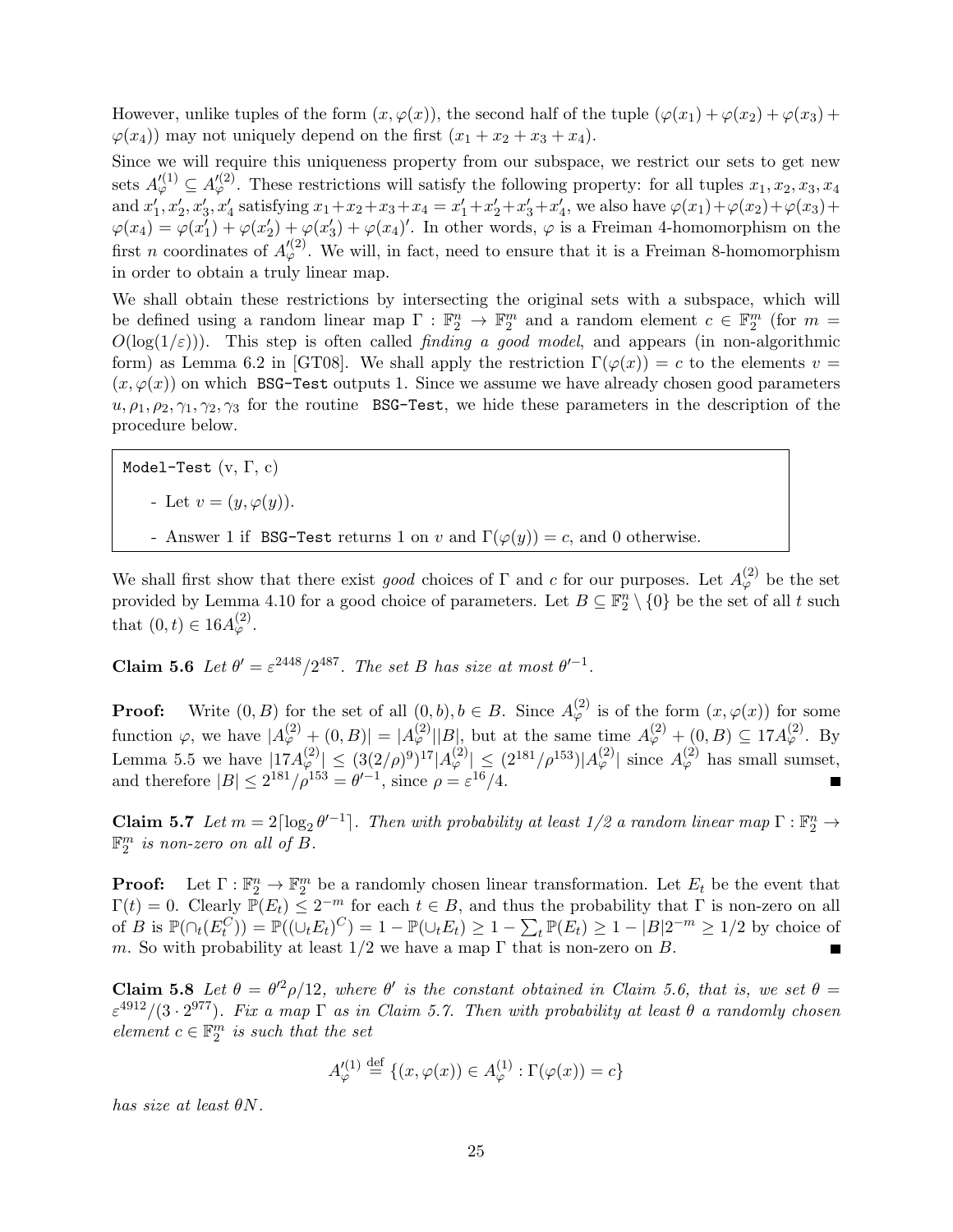**Proof:** The expected size of this set is at least  $|A_{\varphi}^{(1)}|/2^m \geq (\rho N/6)/(\theta'^{-2}) \geq (\theta'^2 \rho/6)N$ , so with probability  $\theta$  we can get it to be of size at least  $\theta N$ .

We shall of course also define

$$
A'^{(2)}_{\varphi}\overset{\text{def}}{=}\{(x,\varphi(x))\in A^{(2)}_{\varphi}:\Gamma(\varphi(x))=c\},
$$

and since  $A_{\varphi}^{(1)} \subseteq A_{\varphi}^{(2)}$ , we have a similar containment for the new subsets, immediately giving a similar lower bound on the size of  $A_{\varphi}^{\prime(2)}$ .

We summarize the above claims in the following refinement of Lemma 4.10.

Lemma 5.9 Let the calls to BSG-Test in Model-Test be with a good choice of parameters  $u, \rho_1, \rho_2, \gamma_1, \gamma_2, \gamma_3$  and with error parameter  $\delta > 0$ . Then, there exist two sets  $A'^{(1)}_{\varphi} \subseteq A'^{(2)}_{\varphi}$ , the output of Model-Test on input  $v = (y, \varphi(y))$  satisfies the following with probability  $1 - \delta$ .

- Model-Test $(v, \Gamma, c) = 1 \quad \Longrightarrow \quad v \in A'^{(2)}_\varphi.$
- Model-Test $(v, \Gamma, c) = 0 \quad \Longrightarrow \quad v \notin A'^{(1)}_{\varphi}.$

Moreover, with probability  $\theta/2$  over the choice of  $\Gamma$  and c, we have

 $|A_{\varphi}^{\prime(1)}| \ge \theta N$  and  $\varphi$  is a Freiman 8-homomorphism on  $A^{(2)}$ ,

where we denote the projection of  $A_{\varphi}^{(2)}$  onto the first n coordinates by  $A^{(2)}$ .

**Proof:** If Model-Test outputs 1, then  $v=(y,\varphi(y))\in A_\varphi^{(2)}$  with probability  $1-\delta$  and  $\Gamma(\varphi(y))=c,$ so  $v\in A_{\varphi}^{(\mathsf{2})}.$  Similarly, if Model-Test outputs 0 then either BSG-Test gave 0 or  $\Gamma(\varphi(y))\neq c,$  so in any case  $v \notin A_{\varphi}^{\prime(1)}$ .

By Claims 5.8 and 5.7, with probability at least  $\theta/2$  over the choice of  $\Gamma$  and  $c, |A_{\varphi}^{\prime(1)}| \ge \theta N$  and  $\Gamma$ is non-zero on all of B. It remains to verify that  $\varphi$  is a Freiman 8-homomorphism on  $A^{(2)}$  in this case.

For any  $(0, t) \in 16A_{\varphi}^{(2)}$ , we have  $t \neq 0 \Rightarrow t \in B$  by definition. Also  $\Gamma(t) = 16c = 0$  by linearity of Γ. Since Γ is non-zero on all of B, we must have  $t = 0$ . We also have  $16A_{\varphi}^{\prime(2)} = 8A_{\varphi}^{\prime(2)} + 8A_{\varphi}^{\prime(2)}$ , and so if we take  $(0,t) = (x_1 + \cdots + x_8 + x'_1 + \ldots x'_8, \varphi(x_1) + \cdots + \varphi(x_8) + \varphi(x'_1) + \ldots \varphi(x'_8)),$  we have that  $x_1 + \cdots + x_8 + x'_1 + \ldots x'_8 = 0$  implies  $\varphi(x_1) + \cdots + \varphi(x_8) + \varphi(x'_1) + \ldots \varphi(x'_8) = 0$ , making  $\varphi$ a Freiman 8-homomorphism on  $A^{(2)}$ .

### 5.3 Obtaining a linear choice function on a subspace

As before, we now identify a linear transform (actually, an affine transform) that selects large Fourier coefficients in derivatives. However, as opposed to Section 4 where we defined a linear transform on the whole of  $\mathbb{F}_2^n$ , here we will just define it on a *coset a subspace* V such that  $\text{cod}(V) = \text{poly}(1/\varepsilon)$ . In particular, we will prove the following local version of Lemma 4.12.

**Lemma 5.10** Let  $\varphi$  be as above and let the parameters for BSG-Test and Model-Test be so that they satisfy the quarantees of lemmas 4.10 and 5.9. Let  $\delta > 0$  and  $\varepsilon$  be as above. Then there exists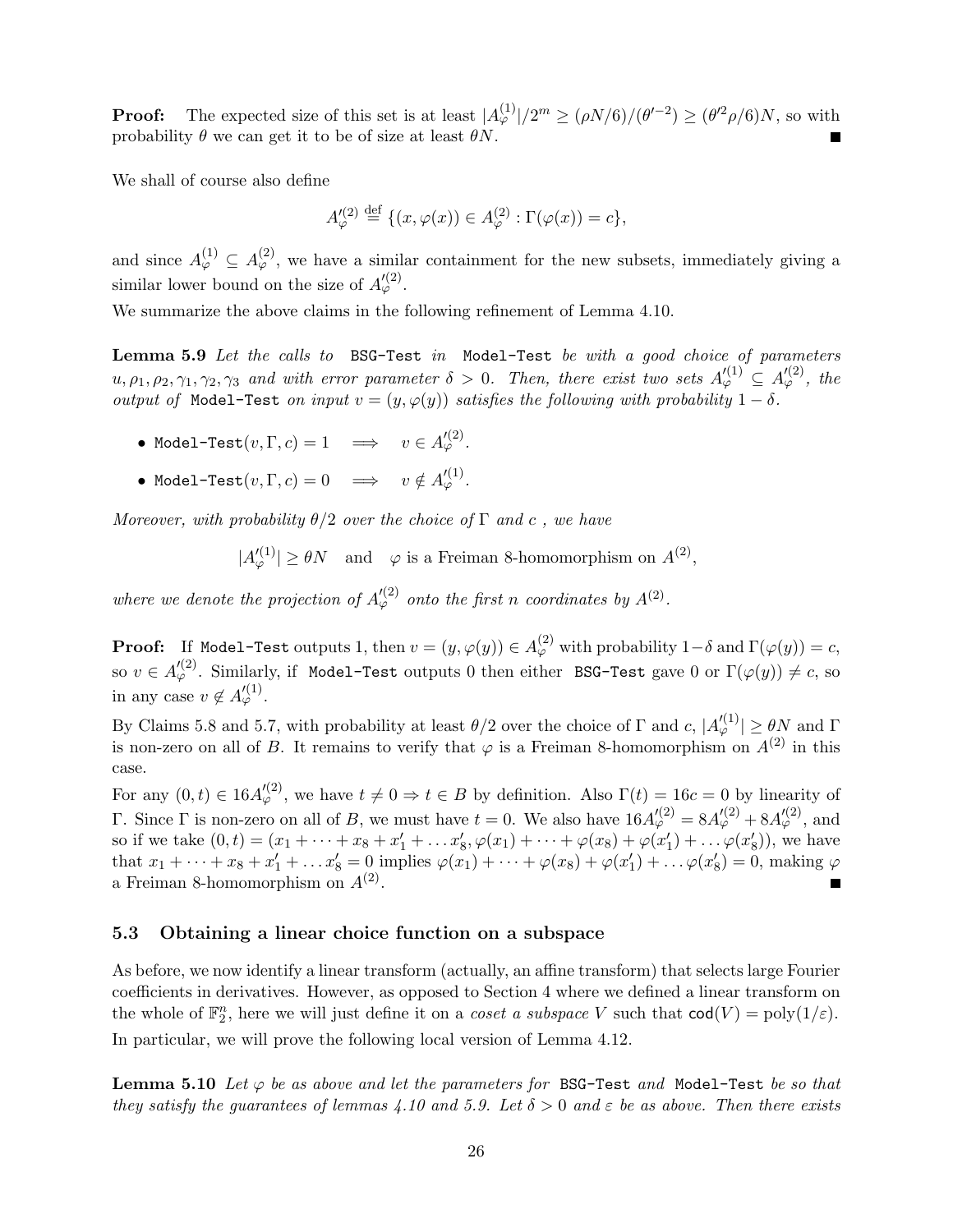an algorithm running in time  $O(n^4 \log^2 n \cdot \exp(1/\varepsilon^K) \cdot \log^2(1/\delta))$  which outputs with probability at least  $1-\delta$  a subspace V of codimension at most  $\varepsilon^{-C}$  as well as a linear linear map  $x \mapsto Tx$  and  $c_1, c_2 \in \mathbb{F}_2^n$  satisfying  $\mathbb{E}_{x \in V + c_1} \left[ \widehat{f_x}^2(Tx + Tc_1 + c_2) \right] \geq \varepsilon^C$ .

Throughout the argument that follows, we shall assume that we have already chosen good parameters for BSG-Test and Model-Test so that the conclusions of Lemmas 4.10 and 5.9 hold. We also assume we have access to a good function  $\varphi$  as given by Lemma 4.6.

To find the subspace  $V$  we will apply Bogolyubov's lemma to the set identified by the procedure Model-Test. We shall look at the second half of the tuples in this subspace (coordinates  $n+1$  to 2n) to find a linear choice function.

Let  $h: \mathbb{F}_2^n \to \{0,1\}$  be the (random) function defined by  $h(y) = 1$  if Model-Test $(u, (y, \varphi(y)), \Gamma, c) =$ 1 and 0 otherwise. The error parameter  $\delta'$  for Model-Test is taken to be  $\delta/n^3$ . We shall apply the algorithm Bogolyubov from Lemma 5.3 with queries to h and with error parameter  $\delta_1 = \delta/20$ .

Note that the function h is defined on points in  $\mathbb{F}_2^n$ . Let  $A^{(1)}$  and  $A^{(2)}$  denote projection on the first *n* coordinates of the sets  $A_{\varphi}^{\prime(1)}$  and  $A_{\varphi}^{\prime(2)}$  given by Lemma 5.9.

Since the last n coordinates are a function (namely  $\varphi$ ) of the first n coordinates, we also have  $|A_{\varphi}^{(1)}| \geq \theta N$ , for  $\theta$  a function of  $\varepsilon$  as defined in Claim 5.8. Also, with probability  $1-\delta'$  for each input x, the inequality  $1_{A(1)}(x) \leq h(x) \leq 1_{A(2)}(x)$  holds.

By Claim 5.4, we obtain a subspace  $V_0$  of codimension  $\theta^{-3}$  such that with probability at least  $1-\delta_1-\delta'\cdot n^2\log n\cdot\mathrm{poly}(1/\theta,\log(1/\delta_1))>1-\delta/10$ , we have  $V_0\subseteq 4A^{(2)}$ . Thus, each element  $x \in V_0$  can we written as  $x_1 + x_2 + x_3 + x_4$  for  $x_1, x_2, x_3, x_4 \in A^{(2)}$ . We next show that the set

$$
Z_0 \stackrel{\text{def}}{=} \left\{ (x_1 + x_2 + x_3 + x_4, \varphi(x_1) + \varphi(x_2) + \varphi(x_3) + \varphi(x_4)) \middle| \begin{array}{c} x_1 + x_2 + x_3 + x_4 \in V_0, \\ x_1, x_2, x_3, x_4 \in A^{(2)} \end{array} \right\}
$$

is also a subspace of  $\mathbb{F}_2^{2n}$ . Observe that the value of  $\varphi(x_1) + \varphi(x_2) + \varphi(x_3) + \varphi(x_4)$  is uniquely determined by  $x_1 + x_2 + x_3 + x_4$ .

**Claim 5.11** There exists a linear map  $\zeta : V_0 \to \mathbb{F}_2^n$  satisfying for any  $x_1, x_2, x_3, x_4 \in A^{(2)}$  such that  $x_1 + x_2 + x_3 + x_4 \in V_0$ , we have  $\varphi(x_1) + \varphi(x_2) + \varphi(x_3) + \varphi(x_4) = \zeta(x_1 + x_2 + x_3 + x_4)$ . Thus, the set  $Z_0$  can be written as  $Z_0 = \{(x, \zeta(x)) : x \in V_0\}$  and is a subspace of  $\mathbb{F}_2^n$ .

**Proof:** We first show that the value of  $\varphi(x_1) + \varphi(x_2) + \varphi(x_3) + \varphi(x_4)$  is uniquely determined by  $x_1 + x_2 + x_3 + x_4$ . By Lemma 5.9, we know that  $\varphi$  is a Freiman 8-homomorphism on  $A^{(2)}$ and hence it is also a Freiman 4-homomorphism. In particular, if for  $x_1, x_2, x_3, x_4 \in A^{(2)}$  and  $x'_1, x'_2, x'_3, x'_4 \in A^{(2)}$ , we have that  $x_1 + x_2 + x_3 + x_4 = x'_1 + x'_2 + x'_3 + x'_4$ , then it also holds that  $\varphi(x_1) + \varphi(x_2) + \varphi(x_3) + \varphi(x_4) = \varphi(x_1') + \varphi(x_2') + \varphi(x_3') + \varphi(x_4')$ . Thus, we can write the set  $Z_0$ as  $\{(x,\zeta(x)) : x \in V_0\}$ , where  $\zeta$  if some function on V. We next show that  $\zeta$  must be a linear function.

We first show that  $\zeta(0) = 0$ . Since  $0 \in V_0$ , we must have elements  $x_1, x_2, x_3, x_4 \in A^{(2)}$  with the property that  $x_1 + x_2 + x_3 + x_4 = 0$ , in other words,  $x_1 + x_2 = x_3 + x_4$ . But since  $\varphi$  is also a Freiman 2-homomorphism, we get that  $\varphi(x_1) + \varphi(x_2) = \varphi(x_3) + \varphi(x_4)$ , which implies that  $\varphi(x_1) + \varphi(x_2) + \varphi(x_3) + \varphi(x_4) = \zeta(0) = 0.$ 

Since  $\varphi$  is a Freiman 8-homomorphism on  $A^{(2)}$  and  $V_0 \subseteq 4A^{(2)}$ , it follows that  $\zeta$  is a Freiman 2homomorphism on  $V_0$ . Since  $V_0$  is closed under addition, for  $x, y \in V_0$  we can write  $x+y = 0+(x+y)$ with all four summands in  $V_0$ . Since  $\zeta$  is 2-homomorphic, we get that  $\zeta(x)+\zeta(y)=\zeta(0)+\zeta(x+y)=$  $\zeta(x+y)$ . П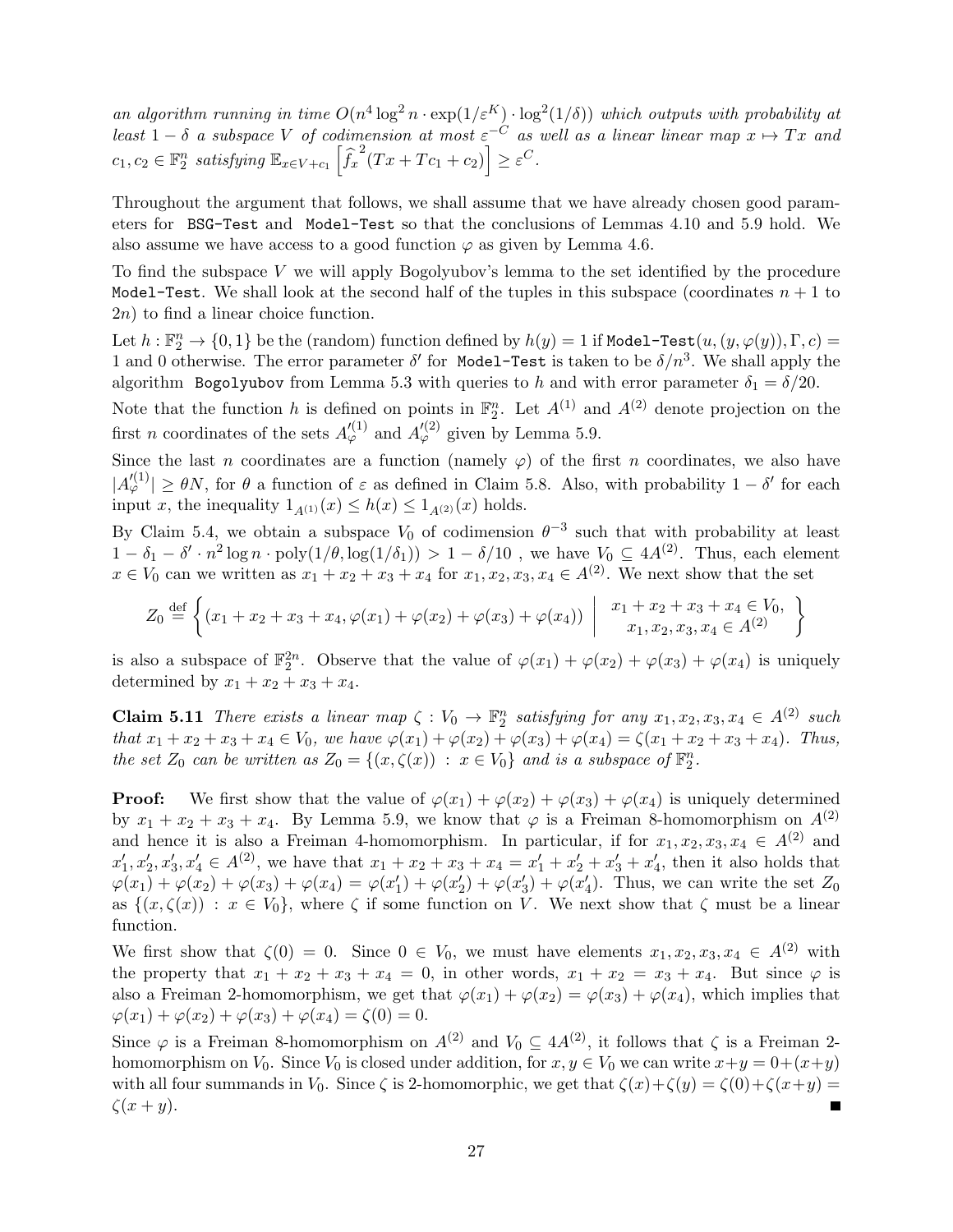We would like to use the linear map  $\zeta$  to obtain the choice function on a coset of the space V<sub>0</sub>. However, the problem is that we do not know the function  $\zeta$ . We get around this obstacle by generating random tuples  $(x_1+x_2+x_3+x_4, \varphi(x_1)+\varphi(x_2)+\varphi(x_3)+\varphi(x_4))$  such that  $x_1+x_2+x_3+x_4$ and each  $x_i \in A^{(2)}$ . We show that for sufficiently many samples, the sampled points span a large subspace V of V<sub>0</sub>. Since  $\varphi(x_1) + \varphi(x_2) + \varphi(x_3) + \varphi(x_4) = \zeta(x_1 + x_2 + x_3 + x_4)$  on V<sub>0</sub>, we will be able to obtain the desired linear map on the subspace V .

We sample a point as follows. For the  $j^{th}$  sample, we generate four pairs  $(x_1^j)$  $_{1}^{j},\varphi(x_{1}^{j}% ,\theta(x_{1}^{j}))$  $\binom{j}{1}), \ldots, \binom{x_4^j}{k}$  $_{4}^{j},\varphi(x_{4}^{j}% ,\theta(x_{4}^{j}))=\phi(x_{4}^{j},\varphi(x_{4}^{j}))$  $_{4}^{j}$ )). We accept the sample if all four pairs are accepted by Model-Test and if  $x_1^j + x_2^j + x_3^j + x_4^j \in V$ . If a sample is accepted, we store the point  $y^j = x_1^j + x_2^j + x_3^j + x_4^j$  $j_4$  and  $\zeta(y^j) = \varphi(x_1^j)$  $j_1^j$  +  $\varphi(x_2^j)$  $(x_3^j) + \varphi(x_3^j)$  $(y_3^j)+\varphi(x_4^j)$  $_{4}^{j}).$ 

Note that membership in  $V_0$  can be tested efficiently since we know the basis for  $V_0^{\perp}$ . We first estimate the probability that a point  $(y, \zeta(y))$  for  $y \in V_0$  is accepted by the above test. This also gives a bound on the number of samples to be tried so that at least  $t = O(n^2)$  samples are accepted.

Claim 5.12 For a  $y \in V_0$ , the probability that a sample is accepted by the above procedure and the stored pair is equal to  $(y,\zeta(y))$  is at least  $\theta^4/4N$ . Moreover, for some sufficiently large constant C, the probability that out of  $C \exp(1/\theta^3) \cdot (1/\theta^4) \cdot t \cdot \log(10/\delta)$  samples fewer than t are accepted is at most  $\delta/10$ .

**Proof:** Since the function  $h(x) = 1$  exactly when Model-Test accepts  $(x, \varphi(x))$ , the probability that a sample  $(x_1, \varphi(x_1)), \ldots, (x_4, \varphi(x_4))$  is accepted and that  $x_1 + x_2 + x_3 + x_4 = y$ , is equal to

$$
\mathbb{P}\left[\bigwedge_{i=1}^{4} (h(x_i) = 1) \wedge (x_1 + x_2 + x_3 + x_4 = y)\right] = (1/N) \cdot \mathbb{E}_{h, x_1 + x_2 + x_3 + x_4 = y} [h(x_1)h(x_2)h(x_3)h(x_4)]
$$

As in Claim 5.4, we define the function  $h' = \max\{1_{A^{(1)}}, \min\{h, 1_{A^{(2)}}\}\}\.$  As before, we have that for each  $x, \mathbb{P}[h(x) \neq h'(x)] \leq \delta'$ , and that  $h' * h' * h'(x) > \theta^4/2$  for each  $x \in V_0$ . We can now estimate the above expectation as

$$
\begin{aligned}\n&\mathbb{E} & \mathbb{E}_{h,x_1+x_2+x_3+x_3+y_4} [h(x_1)h(x_2)h(x_3)h(x_4)] \\
&\geq \mathbb{P} & \mathbb{P}_{h,x_1+x_2+x_3+x_4=y} \left[ \wedge_{i=1}^4 (h(x_i) = h'(x_i)) \right] \cdot \mathbb{E}_{h,x_1,x_2,x_3} \left[ h'(x_1)h'(x_2)h'(x_3)h'(y+x_1+x_2+x_3) \right] \\
&\geq (1-4\delta') \cdot h' * h' * h' * h'(y) \\
&\geq (1-4\delta') \cdot (\theta^4/2) \geq \theta^4/4.\n\end{aligned}
$$

The last inequality exploited the fact that  $h' * h' * h' * h'(y) \geq \theta^4/2$  for  $y \in V_0$ .

The probability that a sample is accepted is equal to the probability that one selects a pair  $(y, \zeta(y))$ for some  $y \in V_0$ . This is least  $(|V_0|/N) \cdot (\theta^4/2) = \exp(-1/\theta^3) \cdot (\theta^4/2)$ . The bound on the probability of accepting fewer than t samples is then given by a Hoeffding bound.

Let  $(y^1, \zeta(y^1)), \ldots, (y^t, \zeta(y^t))$  be t stored points corresponding to t samples accepted by the above procedure. The following claim analogous to Claim 4.14 shows that for  $t = O(n^2)$ , the projection on the first *n* coordinates of these points must span a large subspace of  $V_0$ .

**Claim 5.13** Let  $(y^1, \zeta(y^1)), \ldots, (y^t, \zeta(y^t))$  be t points stored according to the above procedure. For  $t = n^2 + \log(10/\delta)$ , the probability that  $\text{cod}(*y*<sub>1</sub>,..., *y*<sup>t</sup>) \geq \text{cod}(V_0) + \log(4/\theta^4)$  is at most  $\delta/10$ .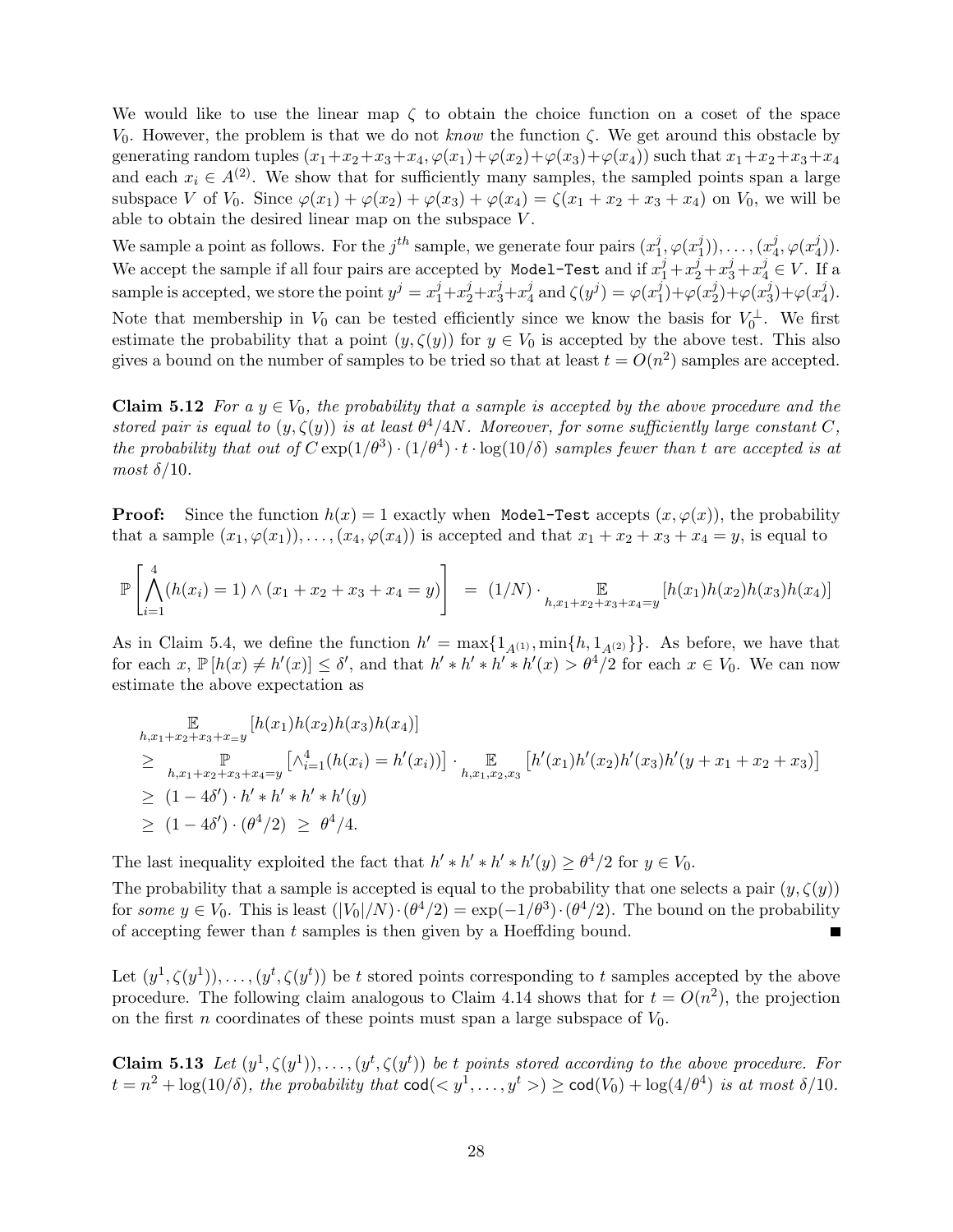**Proof:** Let  $k = \text{cod}(V_0) + 4 \log(4/\theta)$  and let S be any subspace of codimension k. The probability that a sample  $(x_1, \varphi(x_1)), \ldots, (x_4, \varphi(x_4))$  is accepted and has  $x_1 + x_2 + x_3 + x_4 = y$  for a specific  $y \in S$  is at most  $1/N$ . Thus, the probability that an accepted sample  $(y^{j}, \zeta(y^{j}))$  has  $y^{j} \in S$ , conditioned on being accepted, is at most  $(|S|/N)/((|V_0|/N) \cdot (\theta^4/2))$ . Thus, the probability that all t stored points lie in *any* subspace of co-dimension  $k$  is at most

$$
\left(\frac{|S|/N}{(|V_0|/N) \cdot (\theta^4/2)}\right)^t \cdot \#\{\text{supaces of co-dimension } k\} = \left(\frac{\theta^4/4}{\theta^4/2}\right)^t \cdot 2^{n(n-k)} \le 2^{-t} \cdot 2^{n^2},
$$

which is at most  $\delta/10$  for  $t = n^2 + \log(10/\delta)$ .

Let  $V = \langle y^1, \ldots, y^t \rangle$ . The above claim shows that with high probability, the codimension of V satisfies  $\text{cod}(V) = \exp(1/\theta^3)$ . From the way the samples were generated, we also know  $\zeta(y^1),\ldots,\zeta(y^t)$ . Since  $\zeta$  is a linear function by Claim 5.11, we can extend it to a linear transform  $x \mapsto Tx$  such that  $\forall x \in V$ ,  $Tx = \zeta(x)$  (as in Section 4).

We now show that there is a coset of  $V$  on which  $Tx$  identifies large Fourier coefficients of the derivative  $f_x$ . We define the set  $Z \stackrel{\text{def}}{=} \{(x, Tx) : x \in V\}$ . We will find a coset of Z such that a significant fraction of points in this coset are of the form  $(x, \varphi(x)) \in A'^{(2)}_{\varphi}$ . Recall that a point  $(x,\varphi(x))$  in  $A_{\varphi}^{(2)}$  satisfies  $|\hat{f}_x(\varphi(x))| \geq \gamma = O(\varepsilon^{16})$ . Thus, Tx will be a linear function selecting large Fourier coefficients for a significant fraction of points in this coset.

The following claim shows the existence of such a coset.

**Claim 5.14** The sets  $Z + A_{\varphi}^{\prime(1)}$  and  $Z + A_{\varphi}^{\prime(2)}$  both consist of at most  $(1/\theta) \cdot (N/|Z|)$  cosets of Z. Hence, for some  $c \in A_{\varphi}^{\prime(1)}$  we have  $|(Z + c) \cap A_{\varphi}^{\prime(2)}| \geq |(Z + c) \cap A_{\varphi}^{\prime(1)}| \geq \theta^2 \cdot |Z|$ .

**Proof:** Since  $Z \subseteq 4A_{\varphi}^{\prime(2)}$  and  $A_{\varphi}^{\prime(1)} \subseteq A_{\varphi}^{\prime(2)}$ , we have that

$$
Z + A'^{(1)}_{\varphi} \ \subseteq \ Z + A'^{(2)}_{\varphi} \ \subseteq \ 5A'^{(2)}_{\varphi} \ \subseteq \ 5A^{(2)}_{\varphi}.
$$

The last inclusion follows from the fact that  $A_{\varphi}^{(2)}$  was obtained by intersecting  $A_{\varphi}^{(2)}$  (given by Lemma 4.10) with a subspace.

We know from Lemma 4.10 that  $|A_{\varphi}^{(2)} + A_{\varphi}^{(2)}| \le (2/\rho)^8 \cdot N \le (2/\rho)^8 \cdot (6/\rho) \cdot |A_{\varphi}^{(2)}|$ . Lemma 5.5 (Plünnecke's inequality) then gives that  $|5A_{\varphi}^{(2)}| \leq (6/\rho)^{45} \cdot |A_{\varphi}^{(2)}| \leq (1/\theta) \cdot |A_{\varphi}^{(2)}| \leq (1/\theta) \cdot N$ . Thus,  $|Z + A_{\varphi}^{\prime(2)}| \leq (1/\theta) \cdot N$  and it is the union of at most  $(1/\theta) \cdot (N/|Z|)$  cosets.

Since  $A_{\varphi}^{\prime(1)} \subseteq Z + A_{\varphi}^{\prime(1)}$ , there must exist at least one coset  $Z + c$  for  $c \in A_{\varphi}^{\prime(1)}$ , such that

$$
\left| (Z+c) \cap A_{\varphi}^{\prime(1)} \right| \geq \frac{|A_{\varphi}^{\prime(1)}|}{(1/\theta) \cdot (N/|Z|)} \geq \theta^2 \cdot |Z|,
$$

where the last inequality used the fact that  $|A_{\varphi}^{\prime(1)}| \ge \theta N$ , as guaranteed by Lemma 5.9.

We now show how to computationally identify this coset of  $Z$ . We will simply sample a sufficiently large number of points on which Model-Test answers 1. We will then divide the points into different cosets of Z and pick the coset with the most number of elements. The following claim shows that this procedure succeeds in finding the desired coset with high probability.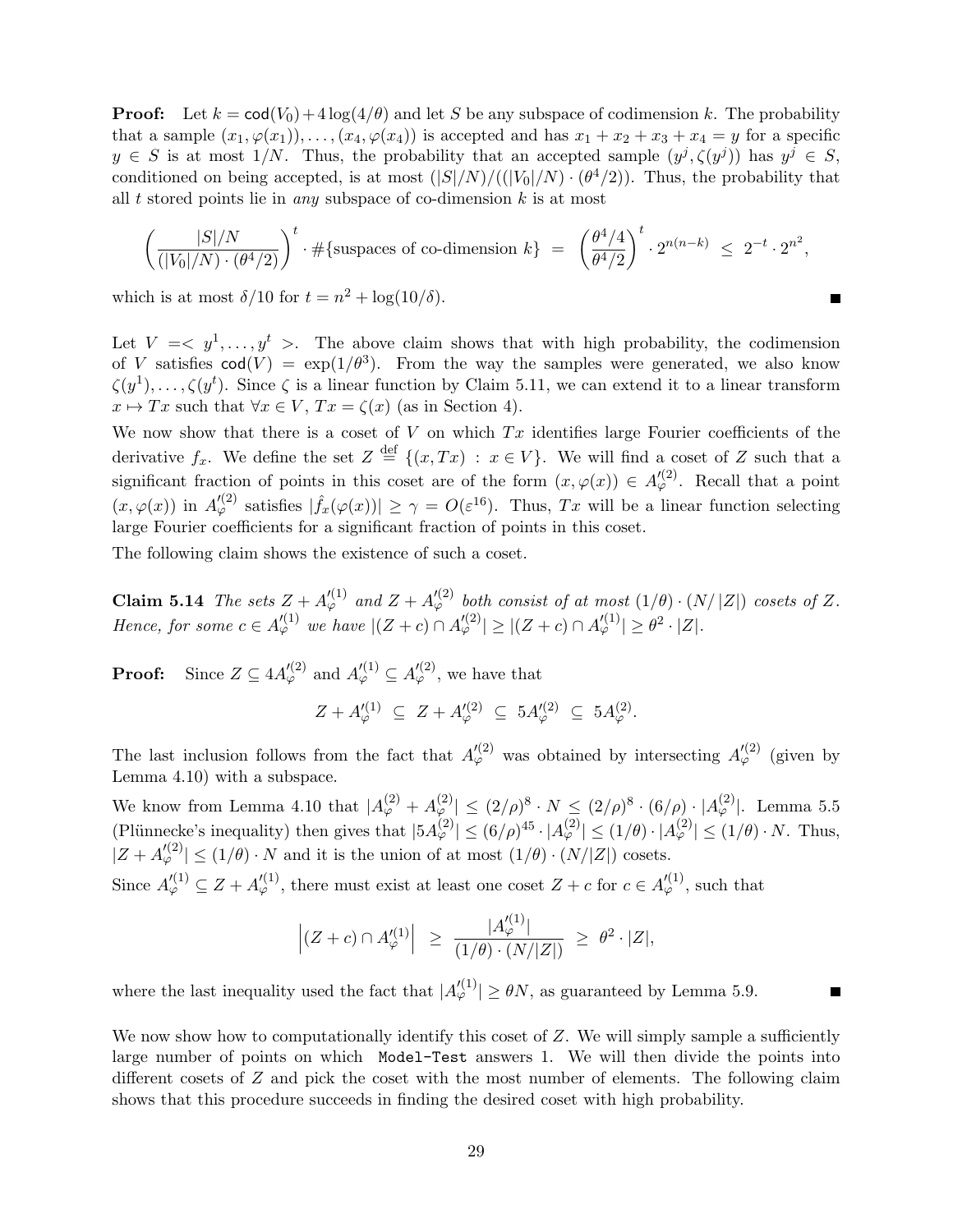**Claim 5.15** Let  $s = C \cdot (N/|Z|) \cdot (\log(1/\delta)/\theta^5) \leq C \cdot \exp(1/\theta^3) \cdot (\log(1/\delta)/\theta^5)$  for a sufficiently large constant C. There exists an algorithm which runs in time  $O(n^3 \cdot s^2)$  and finds, with probability at least  $1 - \delta/5$ , a point  $c \in A_{\varphi}^{(\ell)}$  such that  $|(Z + c) \cap A_{\varphi}^{(\ell)}| \geq (\theta^2/2) \cdot |Z|$ .

**Proof:** We sample s independent elements of the form  $(x, \varphi(x))$  and reject all the ones on which Model-Test outputs 0, where we run Model-Test with error parameter  $\delta' = \delta/(10s)$ . For some  $r \leq s$ , let  $(x_1, \varphi(x_1)), \ldots, (x_r, \varphi(x_r))$  be the accepted elements.

For each  $i, j \leq r$ , we test if  $(x_i, \varphi(x_i))$  and  $(x_j, \varphi(x_j))$  lie in the same coset of Z, by checking if  $(x_i - x_j, \varphi(x_i) - \varphi(x_j)) \in Z$ . This takes time  $O(n^3)$  for each  $i, j$  as we need to check if  $(x_i - x_j, \varphi(x_i))$  $x_j, \varphi(x_i) - \varphi(x_j)$  can be expressed as a linear combination of the basis vectors for Z, which requires solving a system of linear equations.

Lying in the same coset is an equivalence relation, which divides the points  $(x_1, \varphi(x_1)), \ldots, (x_r, \varphi(x_r))$  into equivalence classes. We pick the class with the maximum number of elements. Since  $(0,0) \in Z$ , for any element  $(x_i, \varphi(x_i))$  in this class, we can write the coset as  $Z + (x_i, \varphi(x_i))$ . We thus pick an arbitrary element of the form  $(x_i, \varphi(x_i))$  in the largest class and output  $c = (x_i, \varphi(x_i)).$ 

The running time of the above algorithm is  $O(s^2 \cdot n^3)$ . We need to argue that with probability at least  $1-\delta/5$ , the coset  $Z+c$  with the maximum number of samples satisfies  $|(Z+c)\cap A_{\varphi}^{\prime(2)}| \geq (\theta^2/2)\cdot |Z|.$ With probability at least  $1-\delta'\cdot s=1-\delta/10$ , Model-Test answers 1 on all elements in  $A_\varphi^{\prime(1)}$  and 0 on all elements outside  $A_{\varphi}^{\prime(2)}$ . For any coset of the form  $Z+c$ , let  $N(Z+c)$  be the number of samples that land in the coset. Conditioned on the correctness of Model-Test, we have that for any coset of the form  $Z + c$ ,

$$
s \cdot \frac{|(Z+c) \cap A_{\varphi}^{\prime(1)}|}{N} \leq \mathbb{E}\left[N(Z+c)\right] \leq s \cdot \frac{|(Z+c) \cap A_{\varphi}^{\prime(2)}|}{N},
$$

which by definition of s implies that

$$
C \cdot \frac{\log(1/\delta)}{\theta^5} \cdot \frac{|(Z+c) \cap A_{\varphi}^{\prime(1)}|}{|Z|} \leq \mathbb{E} \left[ N(Z+c) \right] \leq C \cdot \frac{\log(1/\delta)}{\theta^5} \cdot \frac{|(Z+c) \cap A_{\varphi}^{\prime(2)}|}{|Z|}.
$$

By a Hoeffding bound, the probability that  $N(Z + c)$  deviates by an additive  $(C/4) \cdot (\log(1/\delta)/\theta^3)$ from the expectation is at most  $\delta \cdot \exp(-C'(1/\theta^3))$  for any fixed coset. Since the number of cosets is at most  $(1/\theta) \cdot \exp(1/\theta^3)$  by Claim 5.14, the probability that on any coset  $N(Z + c)$  deviates from the expectation by the above amount is at most  $\delta \cdot \exp(-C'(1/\theta^3)) \cdot (1/\theta) \cdot \exp(1/\theta^3) < \delta/10$ for an appropriate value of  $C'$ .

By Claim 5.14, we know that there is a coset  $Z + c$  with  $|(Z + c) \cap A_{\varphi}^{\prime(1)}| \geq \theta^2 |Z|$  and hence  $\mathbb{E}[N(Z+c)] \geq C \cdot (\log(1/\delta)/\theta^3)$ . By the above deviation bound, we should have that  $N(Z+c)$  $(3C/4) \cdot (\log(1/\delta)/\theta^3)$  for this coset. Thus, the coset with the maximum number of samples, say  $Z+c'$ , will certainly also satisfy  $N(Z+c') \geq (3C/4) \cdot (\log(1/\delta)/\theta^3)$ . Again, by the deviation bound, it must be true that  $\mathbb{E}[N(Z+c')] \ge (C/2) \cdot (\log(1/\delta)/\theta^3)$ , and hence  $|(Z+c) \cap A_{\varphi}^{\prime(2)}| \ge \theta^2 |Z|/2$ .

We can now combine the previous argument to prove Lemma 5.10.

**Proof of Lemma 5.10:** We follow the steps described above to find the subspace  $V_0$ , and subsequently the subspace V together with the transformation  $T$ . This immediately yields the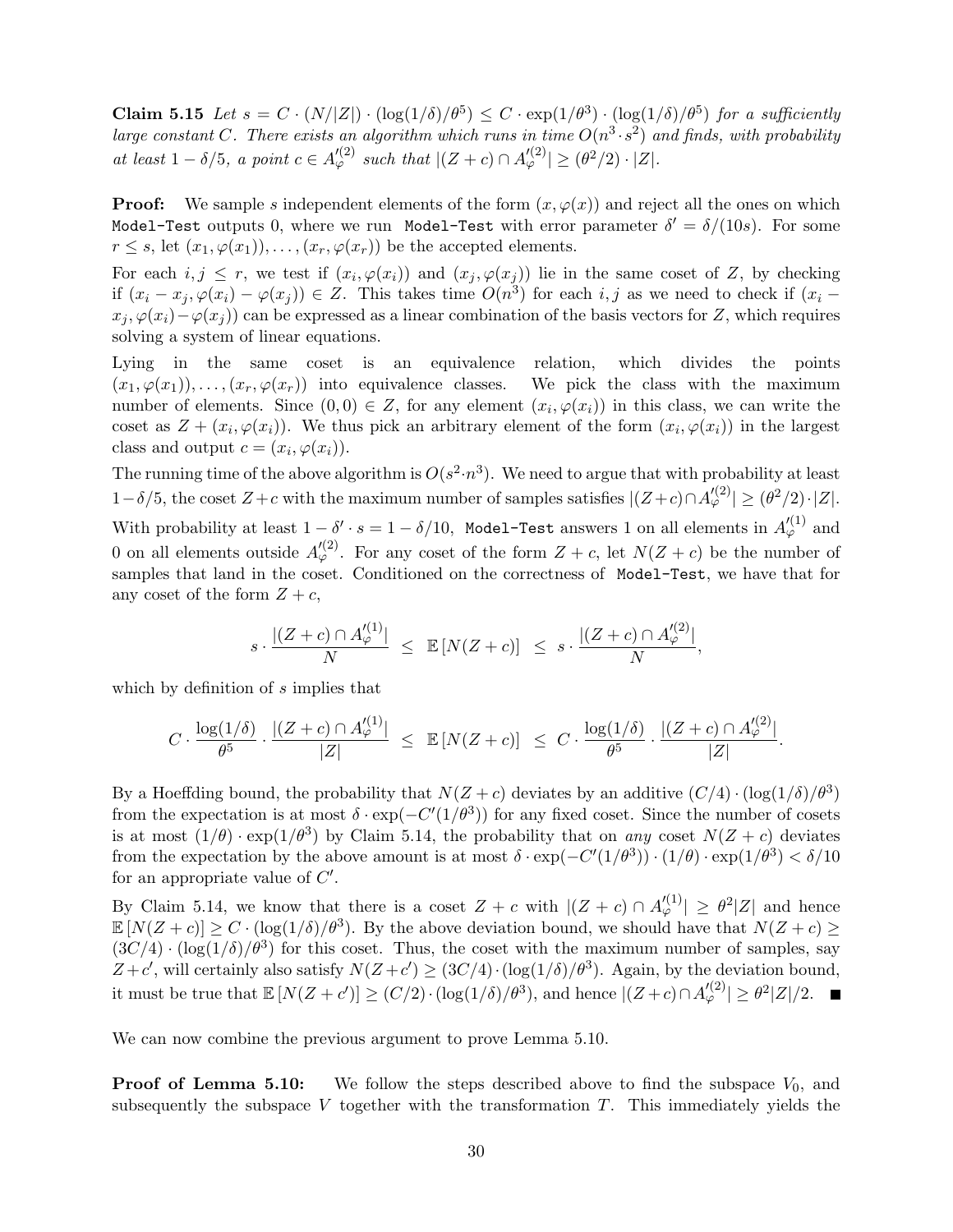subspace  $Z = \{(x, Tx) : x \in V\}$ . Claim 5.15 finds  $c = (c_1, c_2) \in \mathbb{F}_2^n$  such that a fraction of at least  $\theta^2/2$  of points  $(y + c_1, Ty + c_2)$  in the coset  $Z + (c_1, c_2)$  are of the form  $(x, \varphi(x))$  for  $(x,\varphi(x)) \in A_{\varphi}^{(2)}$ , and so  $|\hat{f}_x^2(\varphi(x))| \ge \gamma = O(\varepsilon^{16})$ . Since  $(y,Ty+c_2) = (x+c_1,\varphi(x))$  for these points, we have  $T(x + c_1) + c_2 = \varphi(x)$ . This implies

$$
\mathbb{E}_{x \in c_1 + V} \left[ \hat{f}_x^2 (Tx + Tc_1 + c_2) \right] \geq (\theta^2/2) \cdot \gamma^2 \geq \varepsilon^C. \tag{3}
$$

The errors in the application of Bogolyubov's lemma and in Claims 5.12, 5.13 and 5.15 add up to  $\delta/2<\delta.$  The running time is dominated by the  $C\exp(1/\theta^3)\cdot(1/\theta^4)\cdot t\cdot\log(10/\delta)$  calls to <code>Model-Test</code> in Claim 5.12 for  $t = O(n^2)$ . Since each call to Model-Test takes  $O(n^2 \log n \cdot \text{poly}(1/\varepsilon) \cdot \log(\delta/n^3))$ time, the total running time is  $O(n^4 \log^2 n \cdot \exp(O(1/\theta^3)) \cdot \log^2(1/\delta)).$ 

#### Fourier analysis over a subspace

To begin with we collect some basic facts about Fourier analysis over a subspace of  $\mathbb{F}_2^n$ , which will be required for the remaining part of the argument. Let  $f : \mathbb{F}_2^n \to \mathbb{R}$  be a function and let  $W \subseteq \mathbb{F}_2^n$ be a subspace. We define the Fourier coefficients of  $f$  with respect to the subspace as the correlation with a linear phase over the subspace.

As in the case of Fourier analysis over  $\mathbb{F}_2^n$ , it is easy to verify that the functions  $\{\chi_\alpha\}_{\alpha\in W}$  with  $\chi_{\alpha}(x) \stackrel{\text{def}}{=} (-1)^{\langle \alpha, x \rangle}$  form an orthonormal basis for functions from W to R with respect to the inner product  $\langle f_1, f_2 \rangle_W \stackrel{\text{def}}{=} \mathbb{E}_{x \in W} [f_1(x) f_2(x)]$ . Thus the dual group  $\hat{W}$  of these basis functions is isomorphic to W. As in the case of  $\mathbb{F}_2^n$ , we have Parseval's identity saying that  $\sum_{\alpha\in W} \langle f, \chi_\alpha\rangle_W^2 =$  $\mathbb{E}_{x \in W} \left[ f^2(x) \right].$ 

It is easy to modify the proof of the Goldreich-Levin theorem so that it can be used to identify the linear functions  $\chi_{\alpha}$  for  $\alpha \in W$  that have large correlation with a Boolean function f over a subspace  $W$ . We omit the details.

Theorem 5.16 (Goldreich-Levin theorem for a subspace) Let  $\gamma, \delta > 0$  and  $W \subseteq \mathbb{F}_2^n$  be a given subspace. There is a randomized algorithm which, given oracle access to a function  $f: \mathbb{F}_2^n \to$  ${-1,1}$ , runs in time  $O(n^2 \log n \cdot \text{poly}(1/\gamma, \log(1/\delta)))$  and outputs a list  $L = {\alpha_1, \ldots, \alpha_k}$  with each  $\alpha_i \in W$  such that

- $k = O(1/\gamma^2)$ .
- $\mathbb{P}\left[\exists \alpha_i \in L \mid \langle f, \chi_{\alpha_i} \rangle_W \right] \leq \gamma/2\right] \leq \delta.$
- $\mathbb{P}\left[\exists \alpha \notin L \mid \langle f, \chi_{\alpha_i} \rangle_W \vert \geq \gamma\right] \leq \delta.$

### 5.4 Finding a quadratic phase on a subspace

In order to deduce the refined inverse theorem (Theorem 5.1) for  $p = 2$ , we need to redo the symmetry argument and integration phase with this local expression obtained in Lemma 5.10. The modifications to Samorodnitsky's approach are relatively minor but we give complete proofs nonetheless. One significant difference is that we will need to take Fourier transforms relative to subspaces.

We begin by obtaining a subspace  $W \leqslant V$  on which the matrix T obtained in the previous step is symmetric, thereby providing the "local" analogue of Lemma 4.16.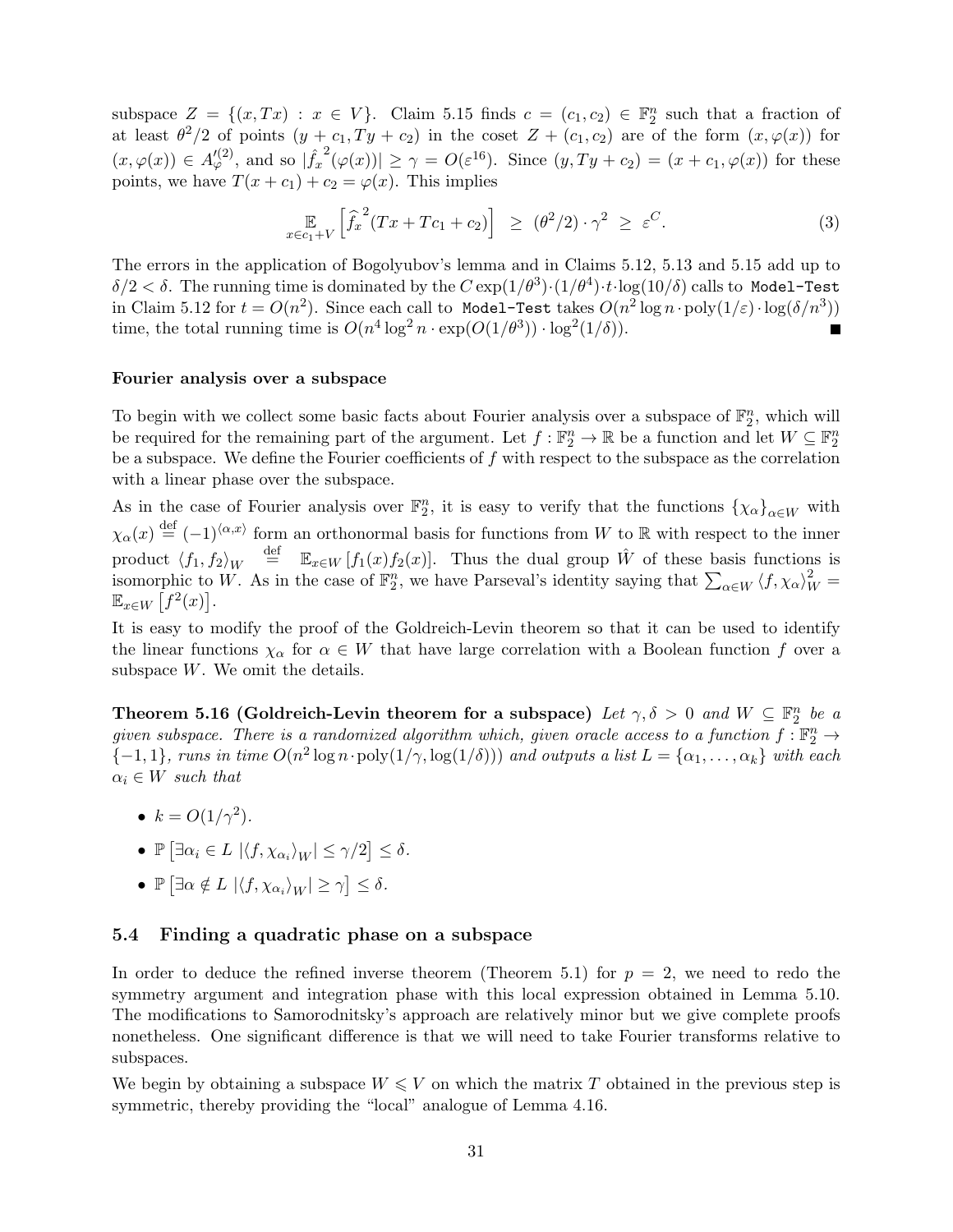**Lemma 5.17 (Symmetry Argument)** Given a subspace V and a linear map T with the property that

$$
\mathbb{E}_{x \in c_1 + V} \hat{f_x}^2(Tx + z_c) \ge \varepsilon^C,
$$

we can output a subspace  $W \leqslant V$  of codimension at most  $\log(\varepsilon^{-C})$  inside V together with a symmetric matrix B on W with zero diagonal such that

$$
\mathbb{E}_{x \in c_1 + W} \hat{f_x}^2(Bx + z_c) \ge \varepsilon^C
$$

in time  $O(n^3)$ .

**Proof:** We let  $g(x) = (-1)^{\langle x, Tx+z_c \rangle}$  and  $F(x) = \hat{f_x}^2(Tx + z_c)$ , and begin by noting that by Lemma 6.11 in [Sam07], we have that  $g(x) = -1$  implies  $F(x) = 0$ . Therefore we have

$$
\varepsilon^C \leq \mathbb{E}_{x \in c_1 + V} \hat{f}_x^2(Tx + z_c) = \mathbb{E}_{x \in c_1 + V} g(x) F(x) = \mathbb{E}_{x \in V} g^{c_1}(x) F^{c_1}(x),
$$

we have written  $h^y(x)$  for the shift  $h(x+y)$ . Taking the Fourier transform relative to the subspace  $V$ , we obtain

$$
\varepsilon^C \leq \big(\sum_{\alpha \in \widehat{V}} \widehat{g^{c_1}}(\alpha) \widehat{F^{c_1}}(\alpha)\big)^2,
$$

and by the Cauchy-Schwarz inequality and Parseval's theorem this is bounded above by

$$
\sum_{\alpha \in \widehat{V}} \widehat{g^{c_1}}(\alpha)^2 \sum_{\alpha \in \widehat{V}} \widehat{F^{c_1}}(\alpha)^2 \leq \mathbb{E}_{x \in V} g^{c_1} *_{V} g^{c_1}(x).
$$

The latter (local) convolution can easily be computed:

$$
g^{c_1} *_{V} g^{c_1}(x) = \mathbb{E}_{y \in V}(-1)^{\langle x+y+c_1, T(x+y)+c_2 \rangle}(-1)^{\langle y+c_1, Ty+c_2 \rangle} = g^{c_1}(x)(-1)^{\langle c_1, c_2 \rangle} \mathbb{E}_{y \in V}(-1)^{\langle (T+T^T)x, y \rangle}.
$$

The final expectation gives the indicator function of the subspace

$$
W' = \{ x \in V : \langle (T + T^T)x, y \rangle = 0 \text{ for all } y \in V \},
$$

that is,  $W'$  is a linear subspace on which T is symmetric. Note that  $W'$  is the space of solutions of a linear system of equations, a basis of which can be computed by Gaussian elimination in time  $O(n^3)$ .

We denote the map that takes x to Tx for  $x \in W'$  by B. We have just shown that

$$
|\mathbb{E}_{x \in V} 1_{W'}(x) g^{c_1}(x)| \ge \varepsilon^C,
$$

and in particular since g is bounded, we quickly observe that W' has density at least  $\varepsilon^C$  inside V. This means the codimension can have gone up by at most  $log(\varepsilon^{-C})$ , which is negligible in the grand scheme of things.

It remains to ensure that B has zero diagonal. Again this can be rectified in a small number of steps. Denote this diagonal by  $v \in \mathbb{F}_2^n$ . Let  $W = W' \cap \langle v + z_c \rangle = \text{if } \langle c_1, c_2 \rangle = 0$ , otherwise intersect W' with the (unique) coset of  $\langle v + z_c \rangle^{\perp}$ . Since  $\langle x, Bx \rangle = \langle x, v \rangle$  over  $\mathbb{F}_2$ , we have that  $\langle x + c_1, v + z_c \rangle = \langle x, Bx + z_c \rangle + \langle c_1, c_2 \rangle$ , and thus by Lemma 6.11 in [Sam07] if  $x + c_1 \in W'$  but ∉ *W*, that is,  $x + c_1 \notin < v + z_c >^{\perp}$ , then  $\hat{f}_x^2(Bx + z_c) = 0$ .

Hence we obtain

$$
2\mathbb{E}_{x\in c_1+W}\hat{f_x}^2(Bx+z_c)=\mathbb{E}_{x\in c_1+W'}\hat{f_x}^2(Bx+z_c),
$$

П

which yields the desired conclusion.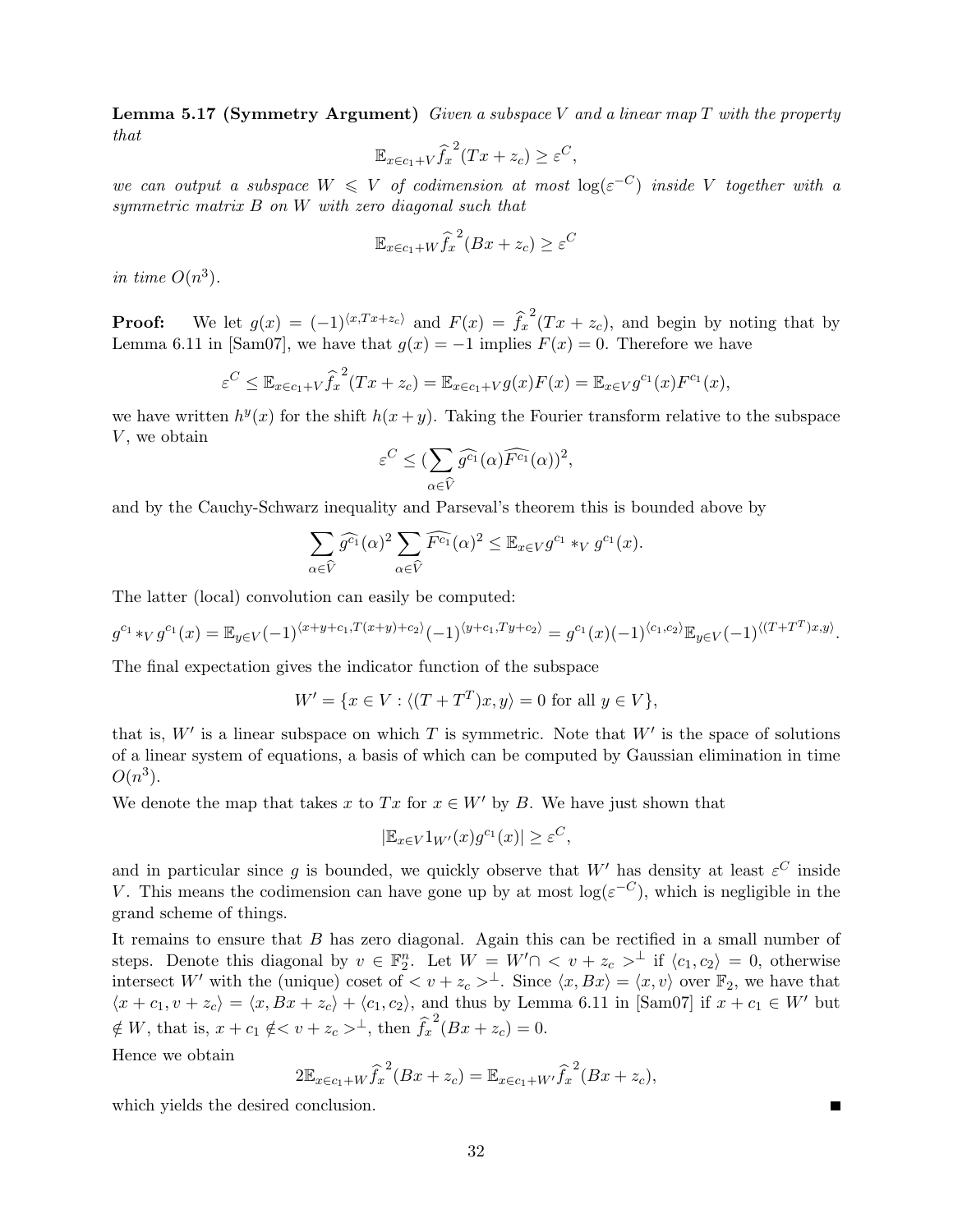Finally, we need to perform the integration. The procedure is very similar to Lemma 4.17, but again we have to work relative to a subspace.

Lemma 5.18 (Integration Step) Let  $f : \mathbb{F}_2^n \to [-1,1]$ . Let B be a symmetric  $n \times n$  matrix with zero diagonal such that  $\mathbb{E}_{x \in c_1 + W} \hat{f_x}^2(Bx + z_c) \geq \varepsilon^C$ . Let  $A \in \mathbb{F}_2^{n \times n}$  be a matrix such that  $B = A + A^T$ . Then there exist, for every  $y \in \mathbb{F}_2^n$ , a vector  $r_y \in W$  such that

$$
\mathbb{E}_{y \in W^*} |\mathbb{E}_{x \in y + W} f(x)(-1)^{\langle x, Ax \rangle + \langle By, x \rangle + \langle r_y, x \rangle} | \ge \varepsilon^C.
$$

**Proof:** Consider the quadratic phase  $g(x) = (-1)^{\langle x, Ax \rangle}$  and the linear phase  $l(z) = (-1)^{\langle z, z_c \rangle}$ . (Note that this is where we require  $B$  to have zero diagonal.) We shall first prove that

$$
\mathbb{E}_{x \in c_1 + W} \widehat{f_x}^2(Bx + z_c) = \mathbb{E}_{x \in c_1 + W} (\mathbb{E}_{y \in W^*} \langle f_x, g_x l \rangle_{y+W})^2 \leq \mathbb{E}_{y \in W^*} \sum_{\alpha \in \widehat{W}} \widehat{(fgl)^y}^2(\alpha) \widehat{(fg)^y}^2(\alpha),
$$

where again we have written  $h^y(x)$  for the shift  $h(x + y)$  and the final Fourier transform is taken with respect to  $W$ . The equality follows from the fact that

$$
\widehat{f}_x(Bx+z_c) = \mathbb{E}_y f_x(y)(-1)^{\langle y, Bx+z_c \rangle} = \mathbb{E}_{y \in W^*} \mathbb{E}_{z \in y + W} f_x(z)(-1)^{\langle z, Bx+z_c \rangle}
$$

and so

$$
(-1)^{\langle x, Ax \rangle} \widehat{f}_x(Bx + z_c) = \mathbb{E}_{y \in W^*} \mathbb{E}_{z \in y + W} f_x(z) (-1)^{\langle z + x, A(z+x) \rangle + \langle z, Az \rangle} l(z) = \mathbb{E}_{y \in W^*} \langle f_x, g_x \rangle_{y + W},
$$

where the inner product is taken over the translate  $y + W$ . For the inequality write

$$
\mathbb{E}_{x \in c_1 + W} (\mathbb{E}_{y \in W^*} \langle f_x, g_x l \rangle_{y+W})^2 \leq \mathbb{E}_{y \in W^*} \mathbb{E}_{x \in c_1 + W} \langle f_x, g_x l \rangle_{y+W}^2,
$$

which equals

$$
\mathbb{E}_{y\in W^*}\mathbb{E}_{x\in c_1+W}(\mathbb{E}_{z\in y+W}fgl(z)fg(z+x))^2=\mathbb{E}_{y\in W^*}\mathbb{E}_{x\in W}(\mathbb{E}_{z\in y+W}fgl(z)fg(z+x+c_1))^2,
$$

which in turn can be reexpressed as

$$
\mathbb{E}_{y \in W^*} \mathbb{E}_{x \in W} (\mathbb{E}_{z \in W} (fgl)^y(z)(fg)^y(z+x+c_1))^2 = \mathbb{E}_{y \in W^*} \mathbb{E}_{x \in W} ((fgl)^y *_{W} (fg)^y)(x+c_1)^2.
$$

Taking the Fourier transform with respect to  $W$ , it can be seen that the latter expression equals

$$
\mathbb{E}_{y \in W^*} \sum_{\alpha \in \widehat{W}} \widehat{(fgl)^y}^2(\alpha) \widehat{(fg)^y}^2(\alpha),
$$

completing the proof of the claim from the beginning. But since all functions involved are bounded,

$$
\mathbb{E}_{y \in W^*} \sum_{\alpha \in \widehat{W}} \widehat{(fgl)^y}^2(\alpha) \widehat{(fg)^y}^2(\alpha) \leq \mathbb{E}_{y \in W^*} \sup_{\alpha \in \widehat{W}} \widehat{|(fg)^y}(\alpha)|.
$$

Now for each  $y \in W^*$ , we fix a  $\alpha_y \in \widehat{W}$  such that the supremum is attained. Then we have shown that ε

$$
C \leq \mathbb{E}_{y \in W^*} | \widehat{(fg)^y} (\alpha_y) | = \mathbb{E}_{y \in W^*} | \mathbb{E}_{x \in W} f(x+y)(-1)^{\langle x+y, A(x+y) \rangle + \langle \alpha_y, x \rangle} |,
$$

Г

which, after some rearranging of the phase, completes the proof.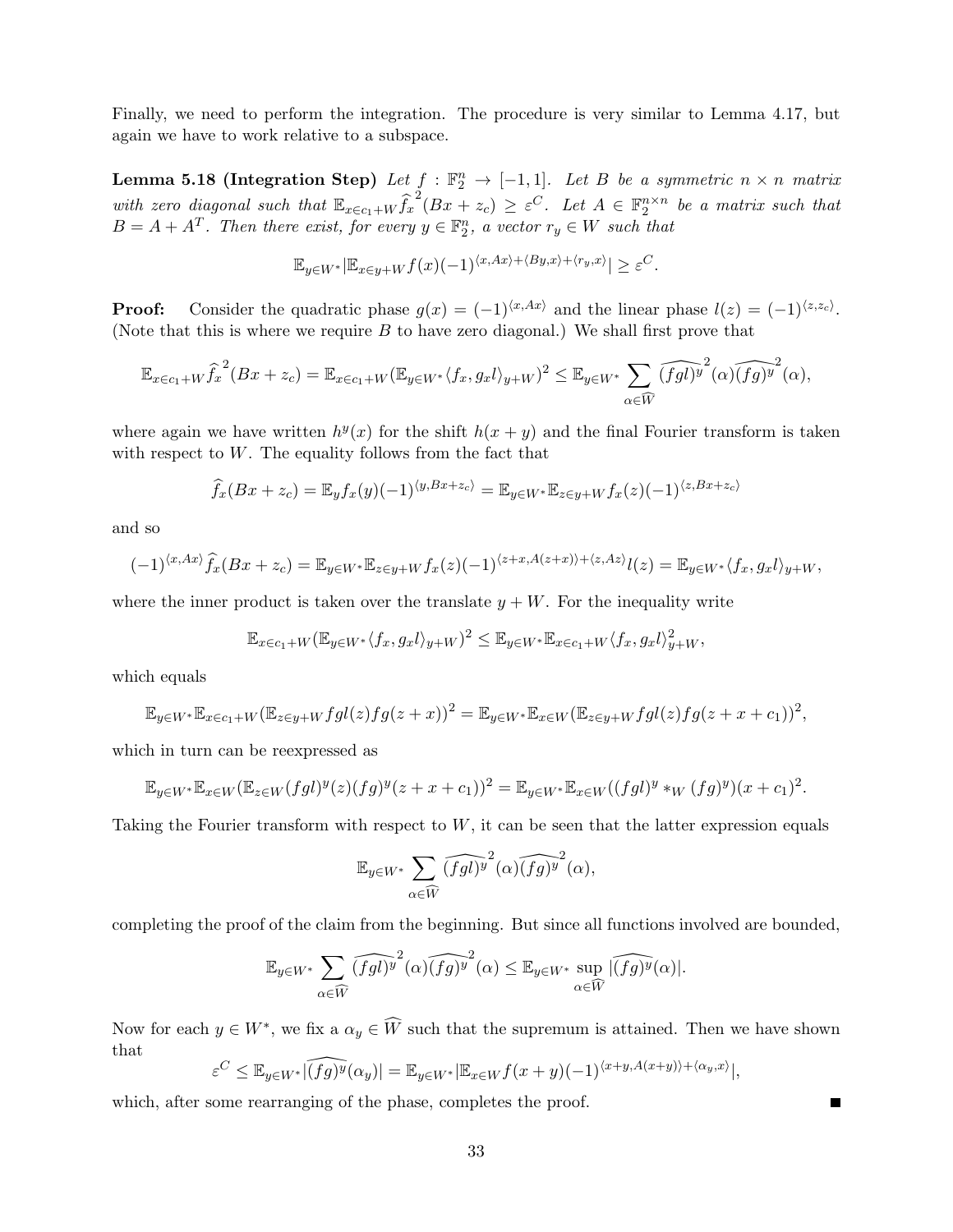### 5.5 Obtaining a quadratic average

Finally, we use the subspace W from Section 5.4 to obtain the required quadratic average.

**Lemma 5.19** Let  $W \leq \mathbb{F}_2^n$  be a subspace with  $\text{cod}(V) \leq (1/\varepsilon^C)$ . Let  $A \in \mathbb{F}_2^{n \times n}$  and  $B = A + A^T$ be such that there exist vectors  $r_y \in W$  for each  $y \in W^*$  satisfying

$$
\mathop{\mathbb{E}}_{y \in W^*} \left[ \left| \mathop{\mathbb{E}}_{x \in y + W} \left[ f(x) (-1)^{\langle x, Ax \rangle + \langle By, x \rangle + \langle r_y, x \rangle} \right] \right| \right] \ge \sigma.
$$

Then for  $\delta > 0$ , one can find in time  $n^2 \log n \cdot |W^*| \cdot \text{poly}(1/\sigma, \log(1/\delta))$  a quadratic average with a vector  $l_y$  and a constant  $c_y$  for each  $y \in W^*$  satisfying

$$
\mathbb{E}_{y \in W^*} \left[ \mathbb{E}_{x \in y + W} \left[ f(x) (-1)^{\langle x, Ax \rangle + \langle l_y, x \rangle + c_y} \right] \right] \geq \sigma^2 / 10.
$$

**Proof:** Let  $h_y(x) \stackrel{\text{def}}{=} f(x)(-1)^{\langle x, Ax \rangle + \langle x, By \rangle}$ . By assumption we immediately find that

$$
\mathop{\mathbb{E}}_{y \in W^*} \left[ \left| \mathop{\mathbb{E}}_{x \in y + W} \left[ h_y(x) (-1)^{\langle r_y, x \rangle} \right] \right| \right] = \mathop{\mathbb{E}}_{y \in W^*} \left[ \left| \mathop{\mathbb{E}}_{x \in W} \left[ h_y^y(x) (-1)^{\langle r_y, x \rangle} \right] \right| \right] \geq \sigma.
$$

Here  $h_y^y(x) = h_y(x + y)$  as before. Without loss of generality, we may assume that the vectors  $r_y$ maximize the above expression. Thus, we know that on average (over y), the functions  $h_y^y$  have a large Fourier coefficient (that is, significant correlation with some vector  $r_y \in W$ ) over the subspace W. For every  $y \in W^*$ , we will use Theorem 5.16 to find this Fourier coefficient when it is indeed large. For those y for which the expression  $\left|\mathbb{E}_{x\in W}\left[h_{y}^{y}(x)(-1)^{\langle r_{y},x\rangle}\right]\right|$  is small for all  $r_{y}\in W$ , we will simply pick an arbitrary phase.

Let us describe this procedure in more detail. First, by an averaging argument we know that

$$
\mathop{\mathbb{E}}_{y \in W^*} \left[ \left| \mathop{\mathbb{E}}_{x \in W} \left[ h_y^y(x) (-1)^{\langle r_y, x \rangle} \right] \right| \right] \geq \sigma \implies \mathop{\mathbb{P}}_{y \in W^*} \left[ \left| \mathop{\mathbb{E}}_{x \in W} \left[ h_y^y(x) (-1)^{\langle r_y, x \rangle} \right] \right| \geq \sigma/2 \right] \geq \sigma/2.
$$

Let  $S \stackrel{\text{def}}{=} \{y \in W^* : \left| \mathbb{E}_{x \in W} \left[ h_y^y(x) (-1)^{\langle r_y, x \rangle} \right] \right| \geq \sigma/2 \}$ . The above inequality shows that  $|S| \geq$  $(\sigma/2) \cdot W^*$ . Now for each  $y \in W^*$ , we run the Goldreich-Levin algorithm for the subspace W from Theorem 5.16 with the function  $h_y^y$ , the parameter  $\gamma = \sigma/2$  and error probability  $\delta^2/2$ .

For each  $y \in S$  the algorithm finds, with probability  $1 - \delta^2$ , an  $r'_y \in W$  and a  $c_y \in \mathbb{F}_2$  satisfying  $\mathbb{E}_{x\in W}\left[h_y^y(x)(-1)^{\langle r'_y,x\rangle+c_y}\right] \geq \sigma/4$ . Thus, with probability  $1-\delta/2$ , it finds such an  $r'_y$  for at least a  $1 - \delta$  fraction of  $y \in S$ . For  $y \notin S$ , that is for those y for which the algorithm fails to find a good linear phase, we choose an  $r'_y$  arbitrarily. If we can force the contribution of terms for  $y \notin S$  to be non-negative, then we have that with probability  $1 - \delta/2$ 

$$
\mathop{\mathbb{E}}_{y \in W^*} \left[1_S(y) \cdot \mathop{\mathbb{E}}_{x \in W} \left[h_y^y(x)(-1)^{\langle r'_y, x \rangle + c_y} \right] \right] \ge (1 - \delta) \cdot (\sigma/2) \cdot (\sigma/8) \ge \sigma^2/9.
$$

It remains to choose constants  $c_y$  for  $y \notin S$  in such a way that their contribution to the average is non-negative. Consider the two potential assignments  $c_y = 0 \ \forall y \notin S$  and  $c_y = 1 \ \forall y \notin S$ . Clearly the contribution of the terms for  $y \notin S$  must be non-negative for at least one of the aforementioned assignments, in which case we obtain

$$
\mathbb{E}_{y \in W^*} \left[ \mathbb{E}_{x \in W} \left[ h_y^y(x) (-1)^{\langle r'_y, x \rangle + c_y} \right] \right] \geq \sigma^2/9.
$$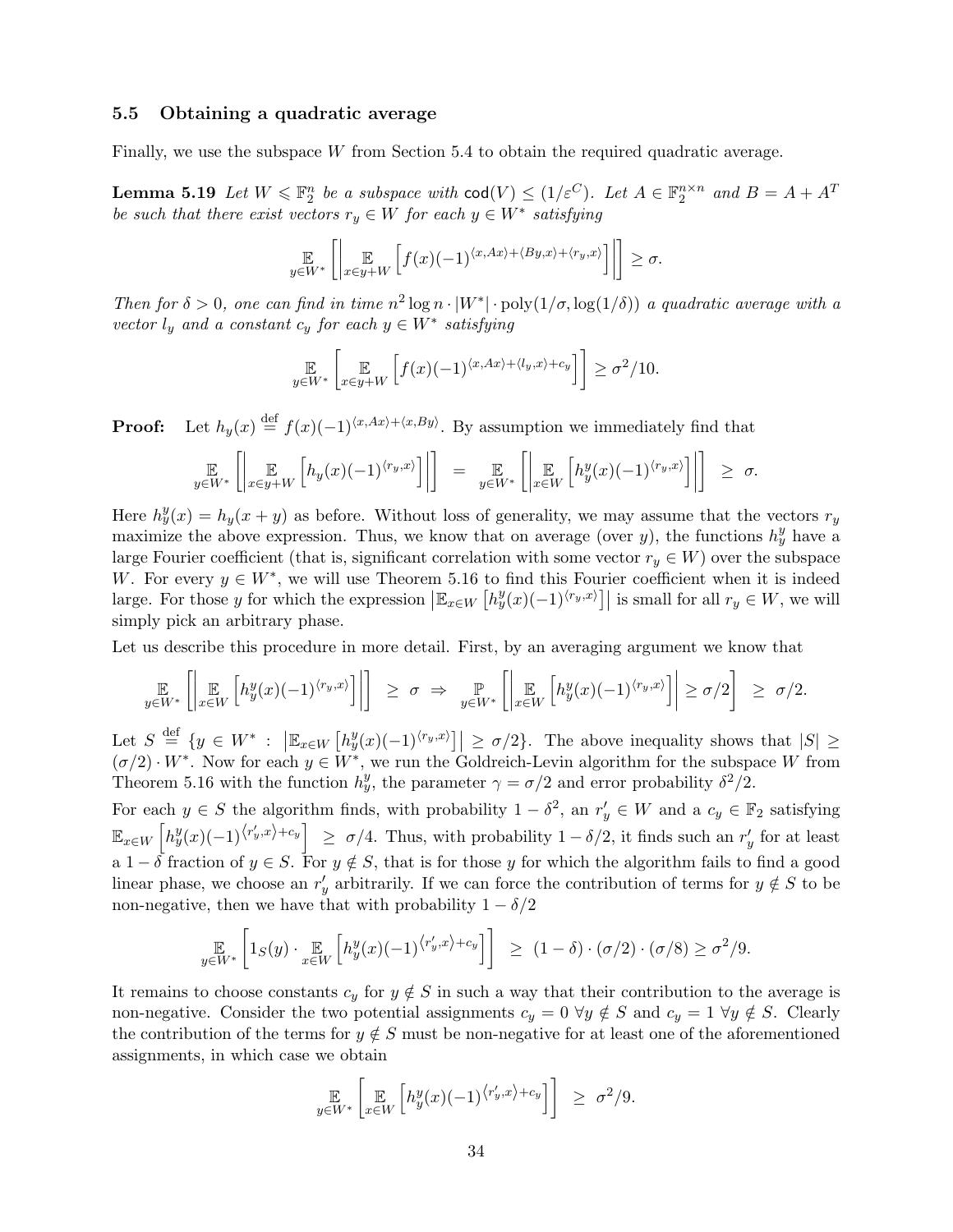In order to determine which of the two assignments works, we can try both sets of signs and estimate the corresponding quadratic average using  $O((1/\sigma^4) \cdot \log(1/\delta))$  samples, and choose the set of signs for which the estimate is larger. By Lemma 2.1, with probability at least  $1 - \delta/2$ , we select a set of values  $c_y$  such that

$$
\mathop{\mathbb{E}}_{y \in W^*} \left[ \mathop{\mathbb{E}}_{x \in y + W} \left[ f(x) (-1)^{\langle x, Ax \rangle + \langle x, By \rangle + \langle x, r'_y \rangle + c_y} \right] \right] = \mathop{\mathbb{E}}_{y \in W^*} \left[ \mathop{\mathbb{E}}_{x \in W} \left[ h_y^y(x) (-1)^{\langle r'_y, x \rangle + c_y} \right] \right] \geq \sigma^2 / 10.
$$

П

Choosing  $l_y = By + r'_y$  then completes the proof.

### 5.6 Putting things together

We now give the proof of Theorem 5.2.

**Proof of Theorem 5.2:** For the procedure Find-QuadraticAverage the function  $\varphi(x)$  will be sampled using Lemma 4.6 as required. We start with a random  $u = (x, \varphi(x))$  and a random choice of the parameters  $\gamma_1, \gamma_2, \gamma_3$  as described in the analysis of BSG-Test. We also choose the map Γ and the value c randomly for Model-Test. We run the algorithm in Lemma 5.10 using BSG-Test and Model-Test with the above parameters, and with error parameter  $1/4$ .

Given a coset of the subspace V and the map T, we find a subspace  $W \subseteq V$  and a symmetric matrix  $B$  with zero diagonal, using Lemma 5.17. We then use the algorithm in Lemma 5.19 to obtain the required quadratic average, with probability 1/4.

Given a quadratic average  $Q(x)$ , we estimate  $|\langle f, Q \rangle|$  using  $O((1/\sigma^4) \cdot \log^2(\theta/\delta))$  samples. If the estimate is less than  $\sigma^2/20$ , we discard Q and repeat the entire process. For a M to be chosen later, if we do not find a quadratic average in M attempts, we stop and output  $\bot$ .

With probability  $\rho/2$ , all samples of  $\varphi(x)$  (sampled with error  $1/n^5$ ) correspond to a good function  $\varphi$ . Conditioned on this, we have a good choice of u and  $\gamma_1, \gamma_2, \gamma_3$  for BSG-Test with probability  $\rho^3/24$ . Also, we have a good choice of the map  $\Gamma$  and c for Model-Test with probability at least  $\theta/2 = \varepsilon^{O(1)}$ . Conditioned on the above, the algorithm in Lemma 5.10 finds a good transformation with probability  $3/4$  and thus the output of the algorithm in Lemma 5.19 is a good quadratic average with probability at least 1/2.

Thus, for  $M = O((1/\rho^4) \cdot (1/\theta) \log(1/\delta))$ , the algorithm stops in M attempts with probability at least  $1 - \delta/2$ . By choice of the number of samples above, the probability that we estimate  $|\langle f,(-1)^q \rangle|$  incorrectly at any step is at most  $\delta/2M$ . Therefore we output a good quadratic average with probability at least  $1 - \delta$ .

The complexity of the quadratic average obtained, which is equal to the co-dimension of the space W, is at  $O(1/\theta^3) = O(1/\varepsilon^C)$ . The running time of each of the M steps is dominated by that of the algorithm in Lemma 5.10, which is  $O(n^4 \log^2 n \cdot \exp(1/\varepsilon^K))$ . We conclude that the total running time is  $O(n^4 \log^2 n \cdot \exp(1/\varepsilon^{K}) \cdot \log(1/\delta)).$ Г

## 6 Discussion

One way in which one might want extend the results in this paper is to consider the cyclic group of integers modulo of prime  $\mathbb{Z}_N$ . A (linear) Goldreich-Levin algorithm exists in this context [AGS03], and some quadratic decomposition theorems have been proven (see for example [GW10b]). However, strong quantitative results involving the  $U^3$  norm require a significant amount of effort to even state.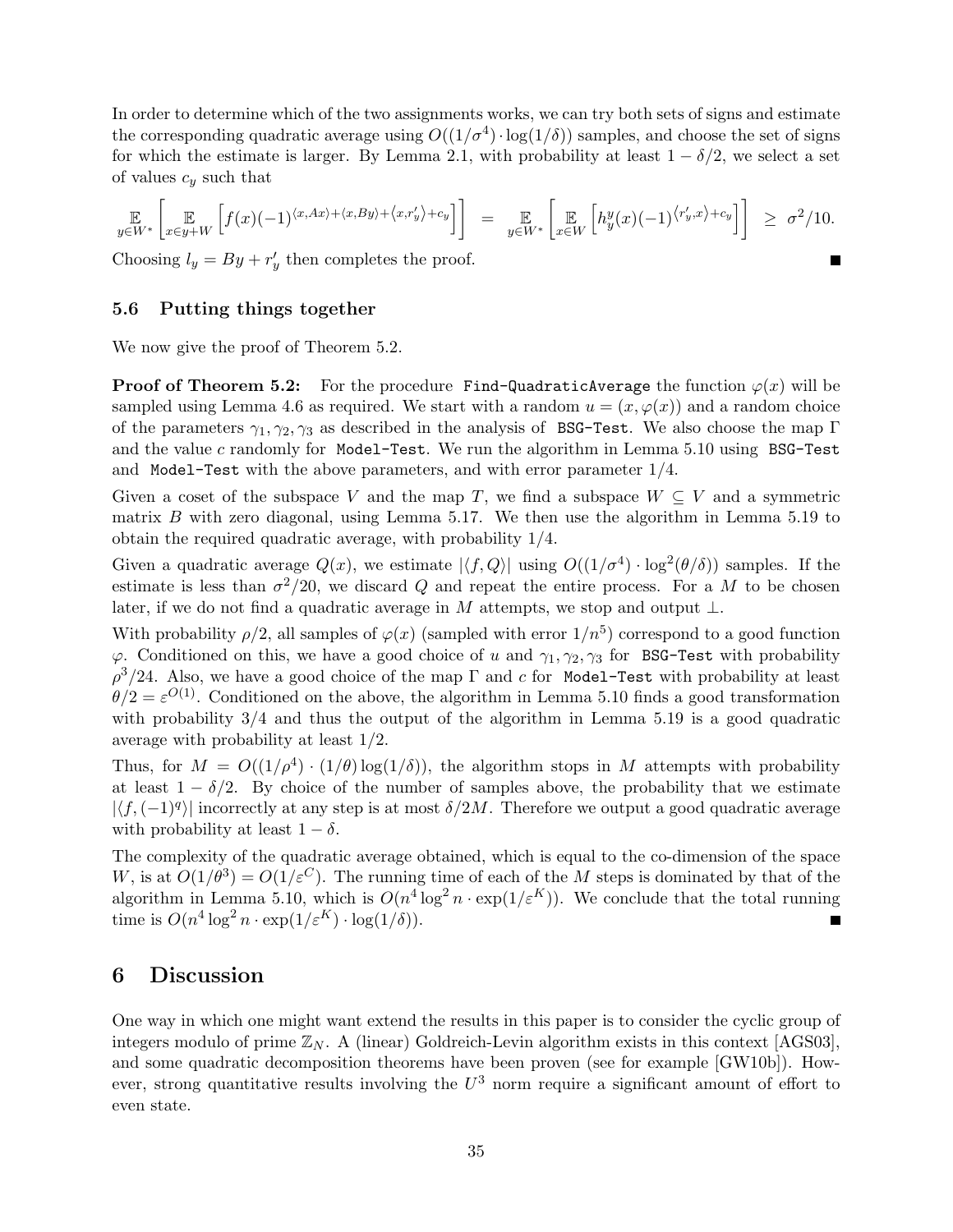For example, the role of the subspace relative to which the quadratic averages are defined will be played by so-called Bohr sets, which act as approximate subgroups in  $\mathbb{Z}_N$ . Moreover, it is no longer true that the inverse theorem can guarantee the existence of a globally defined quadratic phase with which the function correlates; instead, this correlation may be forced to be (and remain) local.

Since there is an informal dictionary for translating analytic arguments from  $\mathbb{F}_p^n$  to  $\mathbb{Z}_N$ , it seems plausible that many of our arguments could be extended to this setting, at the cost of adding a significant layer of (largely technical) complexity to the current presentation.

# 7 Acknowledgements

The authors would like to thank Tim Gowers, Swastik Kopparty, Tom Sanders and Luca Trevisan for helpful conversations.

# References

- [AGS03] Adi Akavia, Shafi Goldwasser, and Shmuel Safra, Proving hard-core predicates using list decoding, FOCS, 2003, pp. 146–.
- [BS94] A. Balog and E. Szemerédi, A statistical theorem of set addition, Combinatorica 14 (1994), 263–268, 10.1007/BF01212974.
- [BTZ10] V. Bergelson, T. Tao, and T. Ziegler, An inverse theorem for the uniformity seminorms associated with the action of  $\mathbb{F}^{\omega}$ , Geom. Funct. Anal. 16 (2010), no. 6, 1539-1596.
- [BV10] Andrej Bogdanov and Emanuele Viola, Pseudorandom bits for polynomials, SIAM J. Comput. 39 (2010), no. 6, 2464–2486.
- [Can10] P. Candela, On the structure of steps of three-term arithmetic progressions in a dense set of integers, Bull. Lond. Math. Soc. 42 (2010), no. 1, 1–14. MR 2586962 (2011a:11017)
- [FK99] A. M. Frieze and R. Kannan, Quick approximation to matrices and applications, Combinatorica 19 (1999), no. 2, 175–220.
- [GKZ08] P. Gopalan, A.R. Klivans, and D. Zuckerman, List-decoding Reed-Muller codes over small fields, STOC, 2008, pp. 265–274.
- [GL89] O. Goldreich and L. Levin, A hard-core predicate for all one-way functions, Proceedings of the 21st ACM Symposium on Theory of Computing, 1989, pp. 25–32.
- [Gop10] P. Gopalan, A Fourier-analytic approach to Reed-Muller decoding, FOCS, 2010, pp. 685– 694.
- [Gow98] W.T. Gowers, A new proof of Szemerédi's theorem for arithmetic progressions of length four, Geom. Func. Anal. 8 (1998), no. 3, 529–551.
- [Gre07] B.J. Green, *Montréal notes on quadratic Fourier analysis*, Additive combinatorics, CRM Proc. Lecture Notes, vol. 43, Amer. Math. Soc., Providence, RI, 2007, pp. 69–102. MR 2359469 (2008m:11047)